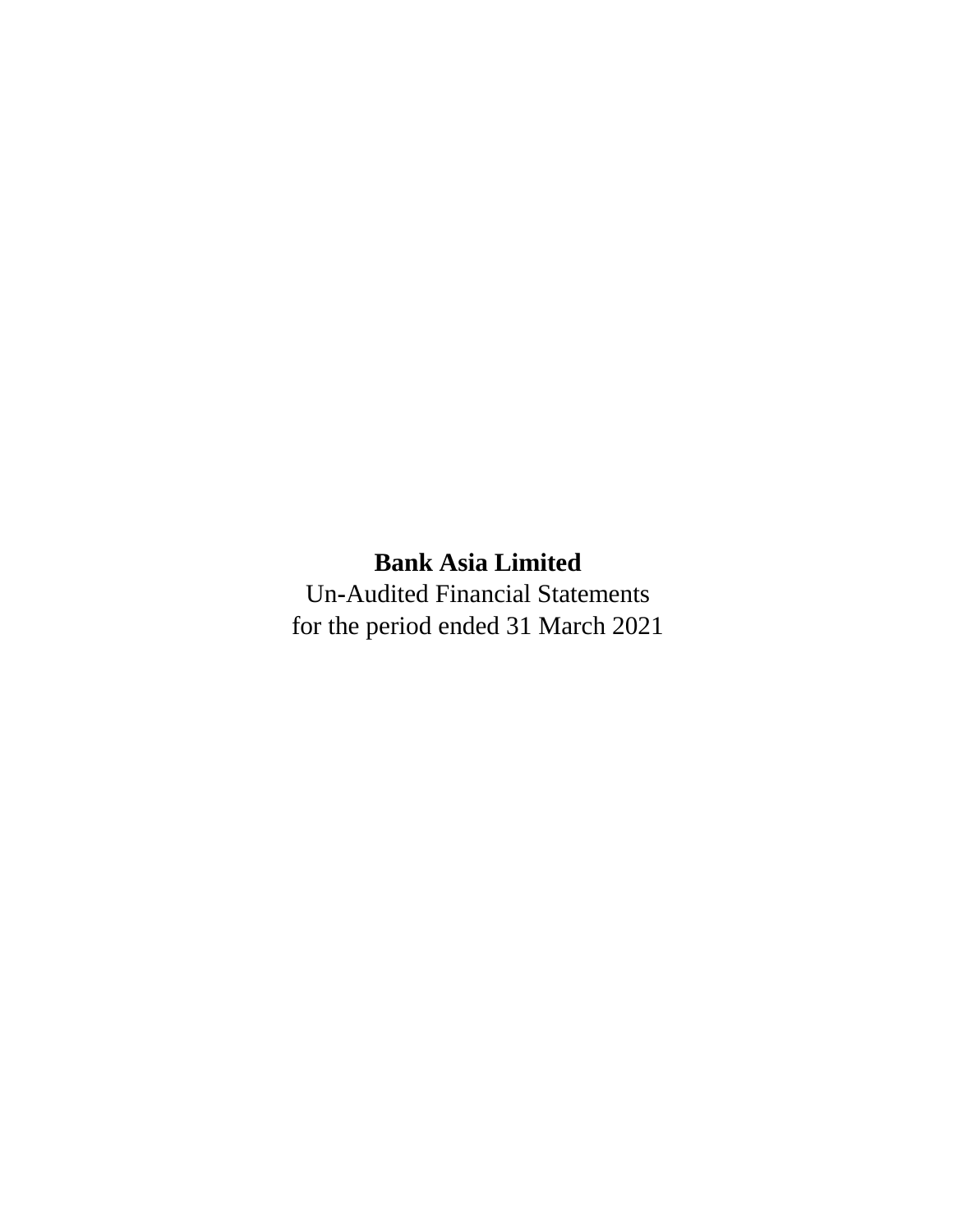#### **Notes 31 March 2021 31 Dec 2020 Bank Asia Limited and Its Subsidiaries Consolidated Balance Sheet as at 31 March 2021 Amount in Taka Particulars**

| <b>Particulars</b>                                                     | <b>Notes</b> | 31 March 2021                   | 31 Dec 2020        |
|------------------------------------------------------------------------|--------------|---------------------------------|--------------------|
| <b>PROPERTY AND ASSETS</b>                                             |              |                                 |                    |
| Cash                                                                   |              | 17,278,323,690                  | 17,902,027,343     |
| In hand (including foreign currencies)                                 | 4.1(a)       | 3,169,809,772                   | 2,965,195,036      |
| Balance with Bangladesh Bank and its agent bank                        |              |                                 |                    |
| (including foreign currencies)                                         | 4.2(a)       | 14,108,513,918                  | 14,936,832,307     |
| Balance with other banks and financial institutions                    | 5(a)         | 37,570,634,714                  | 32,103,518,897     |
| In Bangladesh                                                          |              | 36,116,665,832                  | 29,965,987,826     |
| Outside Bangladesh                                                     |              | 1,453,968,882                   | 2,137,531,071      |
|                                                                        |              |                                 |                    |
| Money at call and on short notice<br><b>Investments</b>                | 6(a)<br>7(a) | 7,100,000,000<br>67,539,601,232 | 94,906,810,728     |
| Government                                                             |              | 62,477,821,618                  | 90,042,129,622     |
| Others                                                                 |              | 5,061,779,614                   | 4,864,681,106      |
|                                                                        |              |                                 |                    |
| <b>Loans and advances/investments</b>                                  | 8(a)         | 246,148,105,840                 | 247, 331, 848, 282 |
| Loans, cash credits, overdrafts, etc/investments                       |              | 228, 356, 871, 130              | 231, 157, 148, 714 |
| Bills purchased and discounted                                         |              | 17,791,234,710                  | 16,174,699,568     |
| Fixed assets including premises, furniture and fixtures                | 9(a)         | 6,689,802,124                   | 6,814,103,400      |
| <b>Other assets</b>                                                    | 10(a)        | 11,358,689,465                  | 11,751,062,261     |
| Non - banking assets                                                   |              |                                 |                    |
| <b>Total assets</b>                                                    |              | 393,685,157,065                 | 410,809,370,911    |
| <b>LIABILITIES AND CAPITAL</b>                                         |              |                                 |                    |
| <b>Liabilities</b>                                                     |              |                                 |                    |
| Borrowings from other banks, financial institutions and agents         | 11(a)        | 34,224,815,596                  | 35,971,854,941     |
| Subordinated non-convertible bonds                                     | 11(aa)       | 9,600,000,000                   | 10,200,000,000     |
| Deposits and other accounts                                            | 12(a)        | 288,470,036,309                 | 303,493,914,448    |
| Current/Al-wadeeah current accounts and other accounts                 |              | 57,199,902,311                  | 59,823,653,764     |
| Bills payable                                                          |              | 3,349,931,651                   | 3,747,868,764      |
| Savings bank/Mudaraba savings bank deposits                            |              | 62,586,051,386                  | 64, 167, 247, 193  |
| Fixed deposits/Mudaraba fixed deposits                                 |              | 165, 334, 150, 961              | 175, 755, 144, 727 |
| Bearer certificates of deposit                                         |              |                                 |                    |
| Other deposits                                                         |              |                                 |                    |
| <b>Other liabilities</b>                                               | 13(a)        | 34,631,193,020                  | 33,935,202,895     |
| <b>Total liabilities</b>                                               |              | 366,926,044,925                 | 383,600,972,284    |
| Capital/shareholders' equity                                           |              |                                 |                    |
| Total shareholders' equity                                             |              | 26,759,112,140                  | 27,208,398,627     |
| Paid-up capital                                                        | 14.2         | 11,659,068,600                  | 11,659,068,600     |
| Statutory reserve                                                      | 15           | 10,161,742,391                  | 9,844,096,744      |
| Revaluation reserve                                                    | 16(a)        | 3,276,295,007                   | 3,777,946,202      |
| General reserve                                                        |              | 8,166,144                       | 8,166,144          |
| Retained earnings                                                      | 17(a)        | 1,652,963,761                   | 1,918,254,038      |
| Foreign currency translation reserve                                   |              | 866,036                         | 856,701            |
| Non-controlling interest<br>Total liabilities and shareholders' equity | 17(b)        | 10,201                          | 10,198             |
|                                                                        |              | 393,685,157,065                 | 410,809,370,911    |
| <b>Net Assets Value per Share</b>                                      |              | 22.95                           | 23.34              |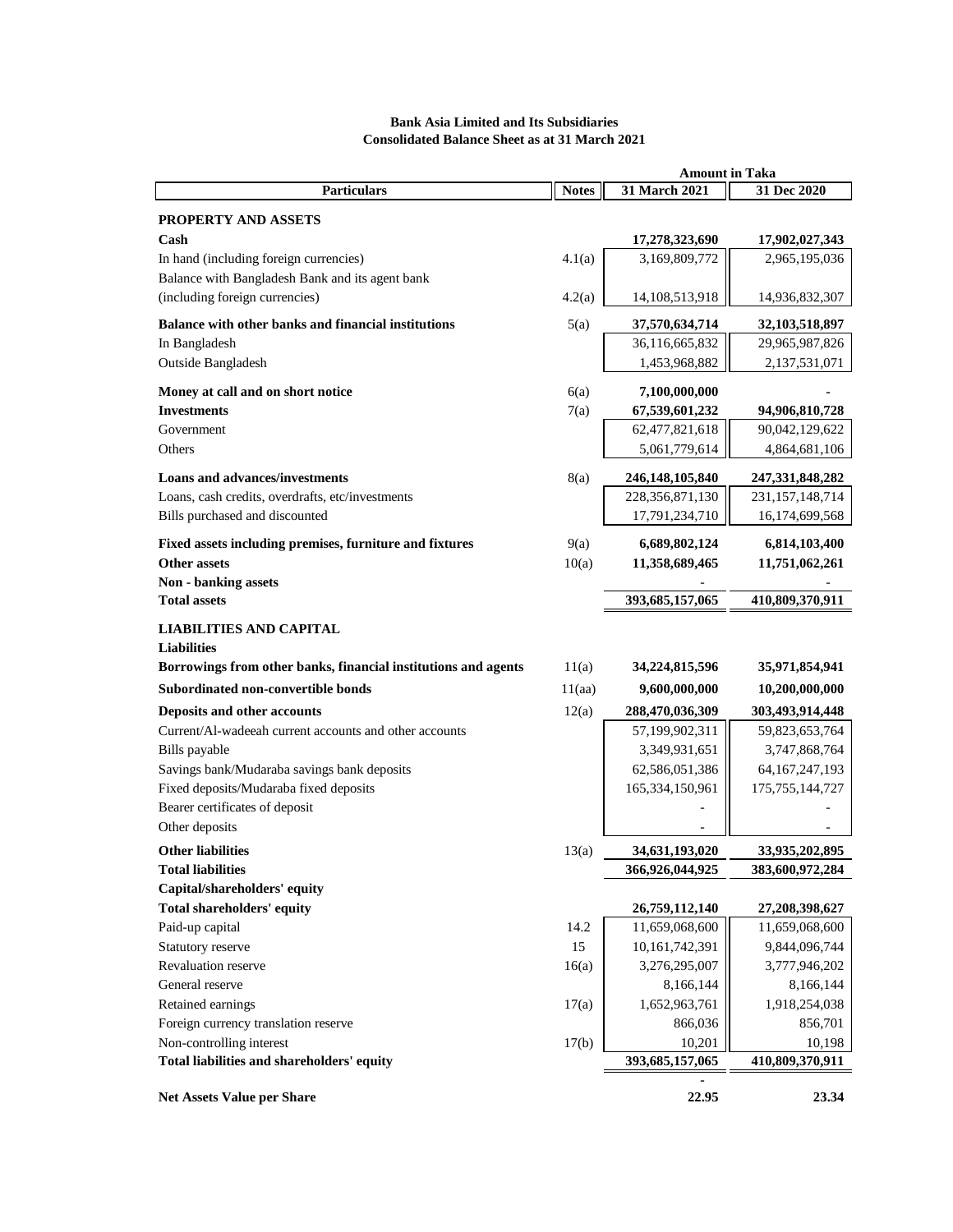|                                                                       |              | <b>Amount in Taka</b> |                    |
|-----------------------------------------------------------------------|--------------|-----------------------|--------------------|
| <b>Particulars</b>                                                    | <b>Notes</b> | <b>31 March 2021</b>  | 31 Dec 2020        |
| <b>OFF-BALANCE SHEET ITEMS</b>                                        |              |                       |                    |
| <b>Contingent liabilities</b>                                         | 18           | 135,670,483,127       | 118,277,542,242    |
| Acceptances and endorsements                                          |              | 39,993,671,262        | 36,015,850,212     |
| Letters of guarantee                                                  |              | 36,819,204,359        | 36,612,599,301     |
| Irrevocable letters of credit                                         |              | 38,701,729,324        | 29,751,789,131     |
| Bills for collection                                                  |              | 20,155,878,182        | 15,897,303,598     |
| Other contingent liabilities                                          |              |                       |                    |
|                                                                       |              |                       |                    |
| <b>Other commitments</b>                                              |              | 285,461,399           | 3,912,885,538      |
| Documentary credits and short term trade-related transactions         |              |                       |                    |
| Forward assets purchased and forward deposits placed                  |              | 285,461,399           | 3,912,885,538      |
| Undrawn note issuance and revolving underwriting facilities           |              |                       |                    |
| Undrawn formal standby facilities, credit lines and other commitments |              |                       |                    |
|                                                                       |              |                       |                    |
| Total off-balance sheet items including contingent liabilities        |              | 135,955,944,526       | 122, 190, 427, 780 |

#### **Consolidated Balance Sheet as at 31 March 2021**

-sd- -sd- -sd-President and Managing Director Director Director Chairman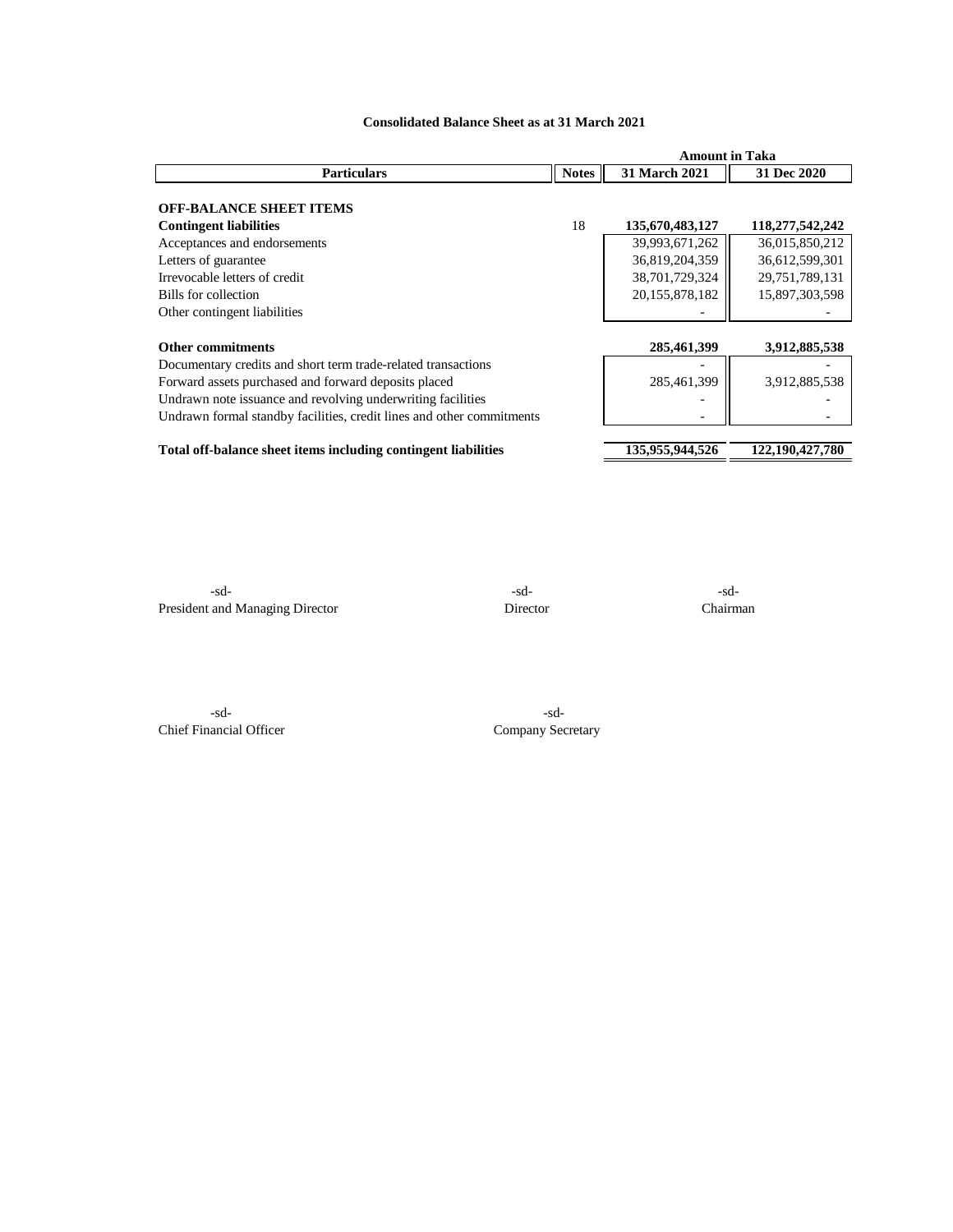#### **Bank Asia Limited and Its Subsidiaries Consolidated Profit and Loss Account for the period ended 31 March 2021**

|                                                                 |              | <b>Amount in Taka</b> |                |
|-----------------------------------------------------------------|--------------|-----------------------|----------------|
| <b>Particulars</b>                                              | <b>Notes</b> | 31 March 2021         | 31 March 2020  |
| <b>OPERATING INCOME</b>                                         |              |                       |                |
| Interest income                                                 | 20(a)        | 4,392,450,122         | 5,601,508,978  |
| Interest paid on deposits and borrowings, etc                   | 21(a)        | 3,052,586,554         | 3,820,541,388  |
| Net interest income                                             |              | 1,339,863,568         | 1,780,967,590  |
| Investment income                                               | 22(a)        | 1,796,674,058         | 1,298,951,291  |
| Commission, exchange and brokerage                              | 23(a)        | 661,889,120           | 692, 681, 176  |
| Other operating income                                          | 24(a)        | 226,626,116           | 220,759,128    |
|                                                                 |              | 2,685,189,294         | 2,212,391,595  |
| Total operating income (A)                                      |              | 4,025,052,862         | 3,993,359,185  |
| <b>OPERATING EXPENSES</b>                                       |              |                       |                |
|                                                                 |              |                       |                |
| Salaries and allowances                                         | 25(a)        | 789,647,293           | 816, 455, 255  |
| Rent, taxes, insurance, electricity, etc.                       | 26(a)        | 103,624,690           | 106,063,996    |
| Legal expenses                                                  | 27(a)        | 5,731,995             | 3,118,178      |
| Postage, stamp, telecommunication, etc                          | 28(a)        | 40,767,614            | 33,379,477     |
| Stationery, printing, advertisements, etc                       | 29(a)        | 32,248,832            | 33,492,522     |
| Managing Director's salary and fees                             | 30           | 4,984,000             | 5,440,000      |
| Directors' fees                                                 | 31(a)        | 994,000               | 416,000        |
| Auditors' fees                                                  | 32(a)        | 533,658               | 777,597        |
| Depreciation and repairs of Bank's assets                       | 33(a)        | 220,291,093           | 211,684,978    |
| Other expenses                                                  | 34(a)        | 403,754,963           | 525,905,079    |
| Total operating expenses (B)                                    |              | 1,602,578,138         | 1,736,733,082  |
| Profit before provision (C=A-B)                                 |              | 2,422,474,724         | 2,256,626,103  |
| Provision for loans and advances/investments                    |              |                       |                |
| General provision                                               |              | 253,260,243           | (69, 278, 823) |
| Specific provision                                              |              | 368,803,522           | 174,907,715    |
|                                                                 | 13.2(a)      | 622,063,765           | 105,628,892    |
| Provision for off-balance sheet items                           | 13.3         | 112,040,155           | (3,283,096)    |
| Provision for diminution in value of investments                |              | 9,500,000             | 30,000,000     |
| Other provisions                                                |              | 71,100,000            | 5,000,000      |
| Total provision (D)                                             | 34(c)        | 814,703,920           | 137, 345, 796  |
| Total profit before tax (C-D)                                   |              | 1,607,770,804         | 2,119,280,307  |
| Provision for taxation                                          |              |                       |                |
| Current tax                                                     | 13.5.1(a)    | 388,437,460           | 765,076,621    |
| Deferred tax                                                    | 13.5.2       |                       |                |
|                                                                 |              | 388,437,460           | 765,076,621    |
| Net profit after tax                                            |              | 1,219,333,344         | 1,354,203,686  |
| <b>Appropriations</b>                                           |              |                       |                |
| Statutory reserve                                               | 15           | 317,645,647           | 426,096,867    |
| General reserve                                                 |              |                       |                |
|                                                                 |              | 317,645,647           | 426,096,867    |
| <b>Retained surplus</b>                                         |              | 901,687,697           | 928,106,819    |
| Attributable to:                                                |              |                       |                |
|                                                                 |              |                       |                |
| Equity holders of Bank Asia Limited<br>Non-controlling interest |              | 901,687,694           | 928,106,819    |
|                                                                 |              | 901,687,697           | 928,106,819    |
|                                                                 |              |                       |                |
| <b>Earnings Per Share (EPS)</b>                                 | 37(a)        | 1.05                  | 1.16           |
|                                                                 |              |                       |                |

 $-sd-$ President and Managing Director Director Director Chairman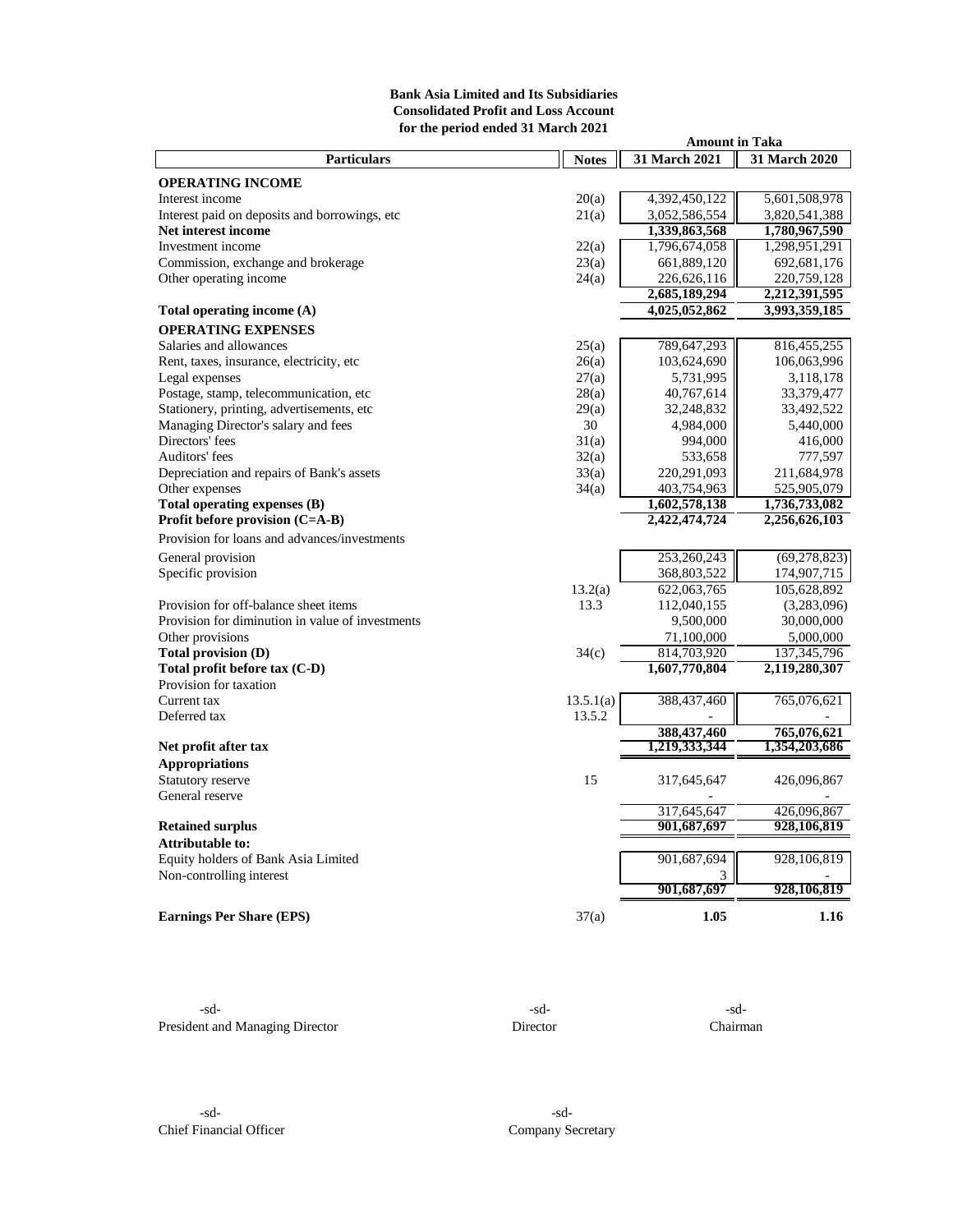### **Bank Asia Limited and Its Subsidiaries Consolidated Cash Flow Statement for the period ended 31 March 2021**

| <b>Particulars</b>                                                | <b>Notes</b> | 31 March 2021     | 31 March 2020      |
|-------------------------------------------------------------------|--------------|-------------------|--------------------|
| Cash flows from operating activities (A)                          |              |                   |                    |
| Interest receipts                                                 |              | 5,295,486,109     | 6,654,436,436      |
| Interest payments                                                 |              | (2,762,041,867)   | (3,438,358,065)    |
| Dividends receipts                                                |              | 10,213,542        | 6,355,903          |
| Fees and commission receipts                                      |              | 661,889,120       | 692, 681, 176      |
| Recoveries on loans previously written off                        |              | 9,150,989         |                    |
| Cash payment to employees                                         |              | (880, 753, 949)   | (875,039,800)      |
| Cash payment to suppliers                                         |              | (50, 450, 308)    | (50, 764, 430)     |
| Income tax paid                                                   |              | (288, 997, 463)   | (502, 470, 235)    |
| Receipts from other operating activities                          | 35(a)        | 1,044,563,704     | 245,112,539        |
| Payments for other operating activities                           | 36(a)        | (560, 390, 920)   | (643, 478, 401)    |
| Operating profit before changes in operating assets & liabilities |              | 2,478,668,957     | 2,088,475,123      |
| Increase/(decrease) in operating assets and liabilities           |              |                   |                    |
| Loans and advances to customers and banks                         |              | 1,183,742,442     | 3,242,882,329      |
| Other assets                                                      |              | (870, 184, 936)   | 652,432,040        |
| Deposits from customers and banks                                 |              | (15,667,970,302)  | (3,342,661,887)    |
| <b>Trading liabilities</b>                                        |              | (1,747,039,345)   | (3,234,533,644)    |
| Other liabilities                                                 |              | 1,134,717,668     | 1,544,412,360      |
| Net Increase/(decrease) in operating assets and liabilities       |              | (15,966,734,473)  | (1, 137, 468, 802) |
| Net cash flows from operating activities                          |              | (13,488,065,516)  | 951,006,321        |
| Cash flows from investing activities (B)                          |              |                   |                    |
| Investments in treasury bills, bonds and others                   |              | 27,564,308,004    | (4,487,464,141)    |
| Sale/(Purchase) of trading securities                             |              | (197,098,508)     | (134, 180, 157)    |
| (Purchase)/disposal of fixed assets including right-of-use assets |              | (74, 668, 151)    | (163, 986, 783)    |
| Net cash flows from/(used in) investing activities                |              | 27, 292, 541, 345 | (4,785,631,081)    |
| Cash flows from financing activities (C)                          |              |                   |                    |
| Adjustment of subordinated non-convertible bond                   |              | (600,000,000)     | (600,000,000)      |
| Payments for lease liability                                      |              | (95, 236, 626)    | (89, 597, 637)     |
| Dividend transferred to a separate Bank Account                   |              | (1,165,904,539)   |                    |
| Net cash flows from/(used in) financing activities                |              | (1,861,141,165)   | (689, 597, 637)    |
| Net increase/(decrease) in cash and cash equivalents $(A+B+C)$    |              | 11,943,334,664    | (4,524,222,396)    |
| Effects of exchange rate changes on cash and cash equivalents     |              |                   |                    |
| Cash and cash equivalents at the beginning of the period          |              | 50,007,474,740    | 52,223,764,816     |
| Cash and cash equivalents at the end of the period                |              | 61,950,809,404    | 47,699,542,420     |
| Cash and cash equivalents:                                        |              |                   |                    |
| Cash                                                              |              | 3,169,809,772     | 3,796,316,487      |
| Balance with Bangladesh Bank and its agent bank(s)                |              | 14,108,513,918    | 20,081,695,161     |
| Balance with other banks and financial institutions               |              | 37,570,634,714    | 16,960,297,216     |
| Money at call and on short notice                                 |              | 7,100,000,000     | 6,858,780,556      |
| Prize bonds                                                       |              | 1,851,000         | 2,453,000          |
|                                                                   |              | 61,950,809,404    | 47,699,542,420     |
|                                                                   |              |                   |                    |
| <b>Net Operating Cash Flows per Share</b>                         |              | (11.57)           | 0.82               |

 $-sd-$ President and Managing Director **Director** Director **Chairman** 

**Amount in Taka**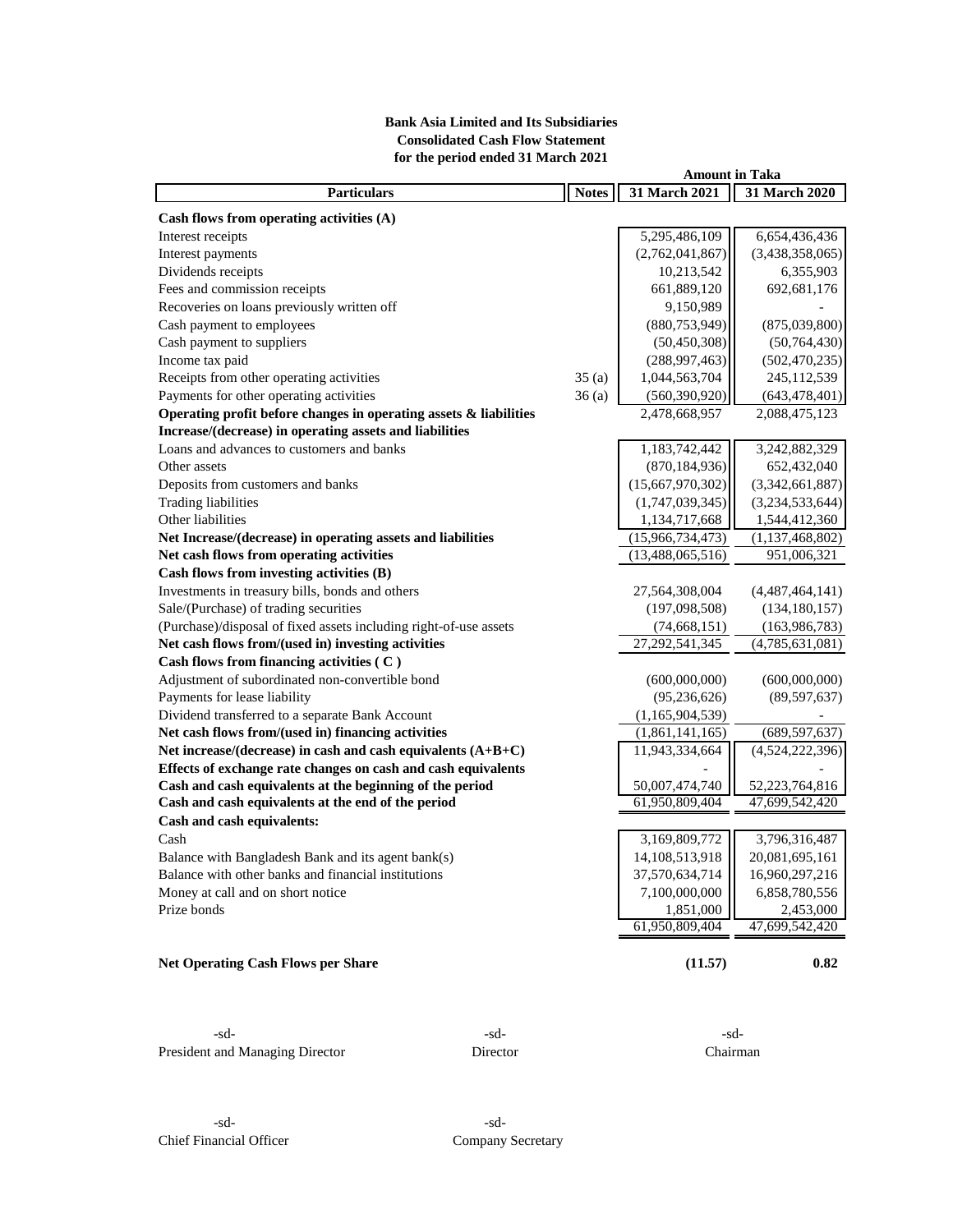#### **Bank Asia Limited and Its Subsidiaries Consolidated Statement of Changes in Equity for the period ended 31 March 2021**

|                                                                |                    |                             |                               |                          |                                               |                          |                    |                                 | Amount in Taka         |
|----------------------------------------------------------------|--------------------|-----------------------------|-------------------------------|--------------------------|-----------------------------------------------|--------------------------|--------------------|---------------------------------|------------------------|
| <b>Particulars</b>                                             | Paid-up<br>capital | <b>Statutory</b><br>reserve | <b>Revaluation</b><br>reserve | General<br>reserve       | Foreign<br>currency<br>translation<br>reserve | <b>Retained earnings</b> | <b>Total</b>       | Non-<br>controlling<br>interest | <b>Total</b><br>equity |
| Balance as at 01 January 2020                                  | 11,659,068,600     | 9,052,555,407               | 2.065.683.636                 | 8.166.144                | 836,486                                       | 1.800.257.979            | 24,586,568,251     | 10,196                          | 24,586,578,448         |
| Transferred during the period                                  |                    | 426,096,867                 |                               |                          |                                               | (426,096,867)            |                    |                                 |                        |
| Adjustment on revaluation of fixed assets and other investment |                    |                             | 83,214,037                    | ۰                        |                                               |                          | 83,214,037         |                                 | 83,214,037             |
| Foreign currency translation for opening retained earnings     |                    |                             |                               | $\overline{\phantom{a}}$ |                                               | (3,618,945)              | (3,618,945)        |                                 | (3,618,945)            |
| Foreign currency translation for the Period                    |                    |                             |                               | $\overline{\phantom{a}}$ | 6,114,777                                     |                          | 6,114,777          |                                 | 6,114,777              |
| Net profit for the period                                      |                    |                             | $\overline{\phantom{a}}$      | $\overline{\phantom{a}}$ |                                               | 1,354,203,686            | 1.354.203.686      | ٠                               | 1,354,203,686          |
| Balance as at 31 March 2020                                    | 11,659,068,600     | 9,478,652,274               | 2,148,897,673                 | 8,166,144                | 6,951,263                                     | 2,724,745,853            | 26,026,481,806     | 10,196                          | 26,026,492,003         |
| Transferred during the period                                  |                    | 365,444,470                 |                               | $\overline{a}$           |                                               | (365, 444, 470)          |                    |                                 |                        |
| Adjustment on revaluation of fixed assets and other investment |                    |                             | 1,682,763,793                 | ٠                        |                                               |                          | 1,682,763,793      | $\overline{\phantom{a}}$        | 1,682,763,793          |
| Transferred to retained earnings                               |                    |                             | (53,715,264)                  |                          |                                               | 53,715,264               |                    |                                 |                        |
| Foreign currency translation for opening retained earnings     |                    |                             |                               | $\overline{\phantom{a}}$ |                                               | 860,530                  | 860,530            | ٠                               | 860,530                |
| Foreign currency translation for the Period                    |                    |                             | ٠                             | $\sim$                   | (6,094,562)                                   |                          | (6,094,562)        | $\overline{\phantom{0}}$        | (6,094,562)            |
| Cash dividend paid                                             |                    |                             |                               |                          |                                               | (1, 165, 906, 860)       | (1, 165, 906, 860) | $\overline{\phantom{0}}$        | (1,165,906,860)        |
| Net profit for the period                                      |                    |                             |                               |                          |                                               | 670,283,721              | 670,283,721        | $\overline{2}$                  | 670,283,723            |
| <b>Balance as at 31 December 2020</b>                          | 11,659,068,600     | 9,844,096,744               | 3,777,946,202                 | 8,166,144                | 856,701                                       | 1,918,254,038            | 27, 208, 388, 427  | 10,198                          | 27,208,398,627         |
| Transferred during the period                                  |                    | 317,645,647                 |                               | ٠                        |                                               | (317, 645, 647)          |                    |                                 |                        |
| Adjustment on revaluation of fixed assets and other investment |                    |                             | (501, 651, 195)               | $\overline{\phantom{0}}$ |                                               |                          | (501, 651, 195)    | ٠                               | (501, 651, 195)        |
| Foreign currency translation for opening retained earnings     |                    |                             |                               | $\overline{\phantom{a}}$ |                                               | (1,073,432)              | (1,073,432)        | $\overline{\phantom{0}}$        | (1,073,432)            |
| Foreign currency translation for the Period                    |                    | ۰                           | ٠                             | ۰                        | 9,335                                         |                          | 9,335              | $\overline{\phantom{0}}$        | 9,335                  |
| Cash dividend amount transferred to a separate bank account    |                    |                             |                               |                          |                                               | (1,165,904,539)          | (1, 165, 904, 539) |                                 | (1,165,904,539)        |
| Net profit for the period                                      |                    |                             |                               |                          |                                               | 1,219,333,341            | 1,219,333,341      | $\mathcal{R}$                   | 1,219,333,344          |
| Balance as at 31 March 2021                                    | 11.659.068.600     | 10, 161, 742, 391           | 3,276,295,007                 | 8,166,144                | 866,036                                       | 1,652,963,761            | 26,759,101,937     | 10,201                          | 26,759,112,140         |

Director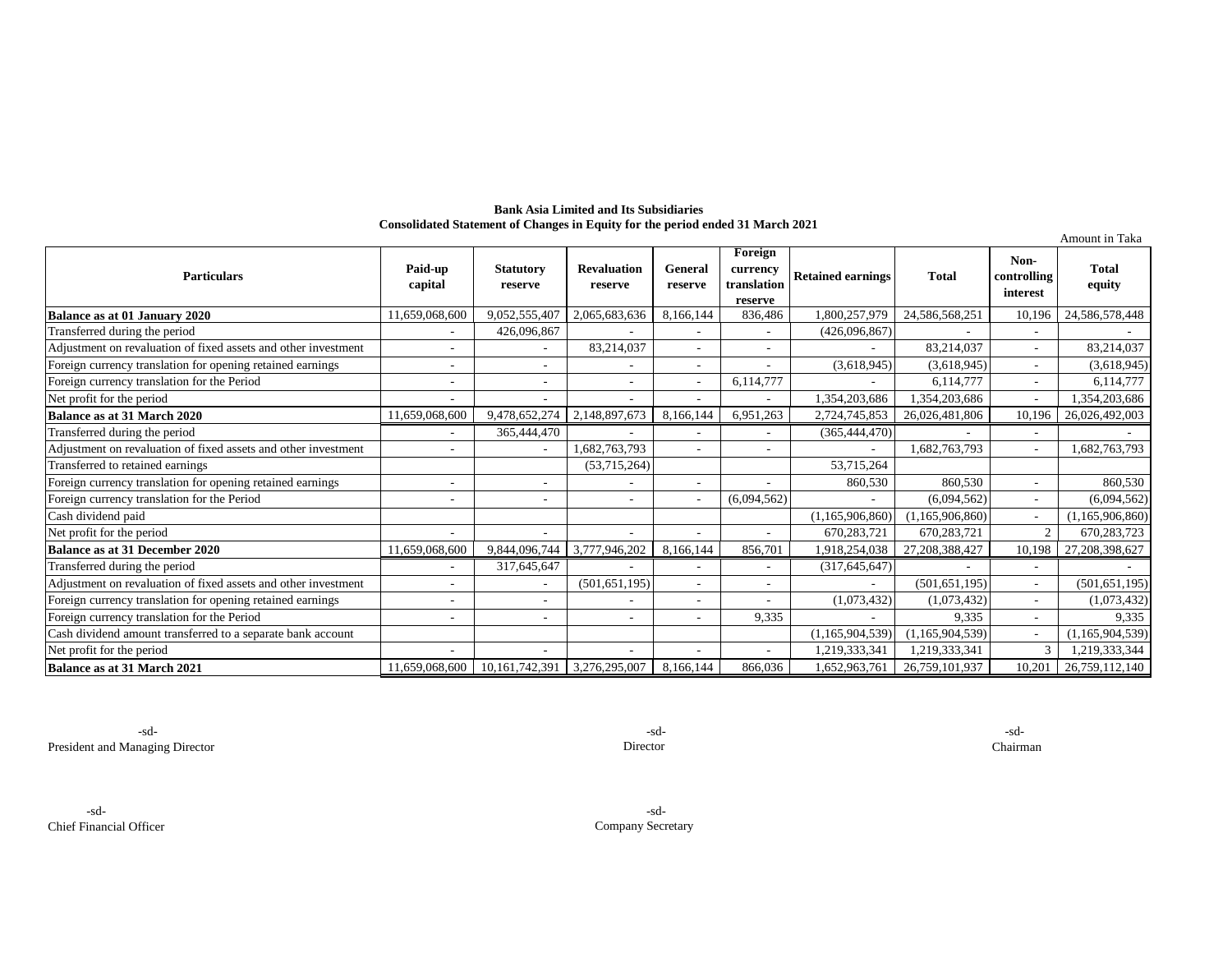# **Bank Asia Limited Balance Sheet as at 31 March 2021**

|                                                                | <b>Amount in Taka</b> |                 |                    |  |
|----------------------------------------------------------------|-----------------------|-----------------|--------------------|--|
| <b>Particulars</b>                                             | <b>Notes</b>          | 31 March 2021   | 31 Dec 2020        |  |
| PROPERTY AND ASSETS                                            |                       |                 |                    |  |
| $\mathbf C$ ash                                                |                       | 17,273,094,243  | 17,899,782,364     |  |
| In hand (including foreign currencies)                         | 4.1                   | 3,164,580,325   | 2,962,950,057      |  |
| Balance with Bangladesh Bank and its agent bank                |                       |                 |                    |  |
| (including foreign currencies)                                 | 4.2                   | 14,108,513,918  | 14,936,832,307     |  |
|                                                                |                       |                 |                    |  |
| Balance with other banks and financial institutions            |                       | 36,940,450,743  | 31,480,907,697     |  |
| In Bangladesh                                                  | 5.1                   | 35,562,773,936  | 29,455,358,540     |  |
| Outside Bangladesh                                             | 5.2                   | 1,377,676,807   | 2,025,549,157      |  |
| Money at call and on short notice                              | 6                     | 7,100,000,000   |                    |  |
| <b>Investments</b>                                             | 7                     | 66,646,875,580  | 94,251,183,584     |  |
| Government                                                     |                       | 62,477,821,618  | 90,042,129,622     |  |
| Others                                                         |                       | 4,169,053,962   | 4,209,053,962      |  |
| <b>Loans and advances/investments</b>                          | 8                     | 243,522,972,724 | 244,642,030,073    |  |
| Loans, cash credits, overdrafts, etc/investments               |                       | 225,731,738,014 | 228, 467, 330, 505 |  |
| Bills purchased and discounted                                 |                       | 17,791,234,710  | 16,174,699,568     |  |
| Fixed assets including premises, furniture and fixtures        | 9                     | 6,587,625,110   | 6,708,655,006      |  |
| <b>Other assets</b>                                            | 10                    | 13,385,418,038  | 13,734,592,135     |  |
| <b>Non</b> - banking assets                                    |                       |                 |                    |  |
| <b>Total assets</b>                                            |                       | 391,456,436,438 | 408,717,150,859    |  |
|                                                                |                       |                 |                    |  |
| <b>LIABILITIES AND CAPITAL</b>                                 |                       |                 |                    |  |
| <b>Liabilities</b>                                             |                       |                 |                    |  |
| Borrowings from other banks, financial institutions and agents | 11                    | 34,224,815,596  | 35,971,854,941     |  |
| Subordinated non-convertible bonds                             | $11$ (aa)             | 9,600,000,000   | 10,200,000,000     |  |
| Deposits and other accounts                                    | 12                    | 287,944,077,790 | 303,028,106,360    |  |
| Current/Al-wadeeah current accounts and other accounts         |                       | 56,673,943,792  | 59, 357, 845, 676  |  |
| Bills payable                                                  |                       | 3,349,931,651   | 3,747,868,764      |  |
| Savings bank/Mudaraba savings bank deposits                    |                       | 62,586,051,386  | 64, 167, 247, 193  |  |
| Fixed deposits/Mudaraba fixed deposits                         |                       | 165,334,150,961 | 175, 755, 144, 727 |  |
| Bearer certificates of deposit                                 |                       |                 |                    |  |
| Other deposits                                                 |                       |                 |                    |  |
| <b>Other liabilities</b>                                       | 13                    | 32,755,974,979  | 32,136,293,987     |  |
| <b>Total liabilities</b>                                       |                       | 364,524,868,365 | 381, 336, 255, 288 |  |
| Capital/shareholders' equity                                   |                       |                 |                    |  |
| Total shareholders' equity                                     |                       | 26,931,568,073  | 27,380,895,571     |  |
| Paid-up capital                                                | 14.2                  | 11,659,068,600  | 11,659,068,600     |  |
| Statutory reserve                                              | 15                    | 10,161,742,391  | 9,844,096,744      |  |
| Revaluation reserve                                            | 16                    | 3,276,295,007   | 3,777,946,202      |  |
| General reserve                                                |                       | 8,166,144       | 8,166,144          |  |
| Retained earnings                                              | 17                    | 1,826,295,931   | 2,091,617,881      |  |
| Total liabilities and shareholders' equity                     |                       | 391,456,436,438 | 408,717,150,859    |  |
|                                                                |                       |                 |                    |  |
| <b>Net Assets Value per Share</b>                              |                       | 23.10           | 23.48              |  |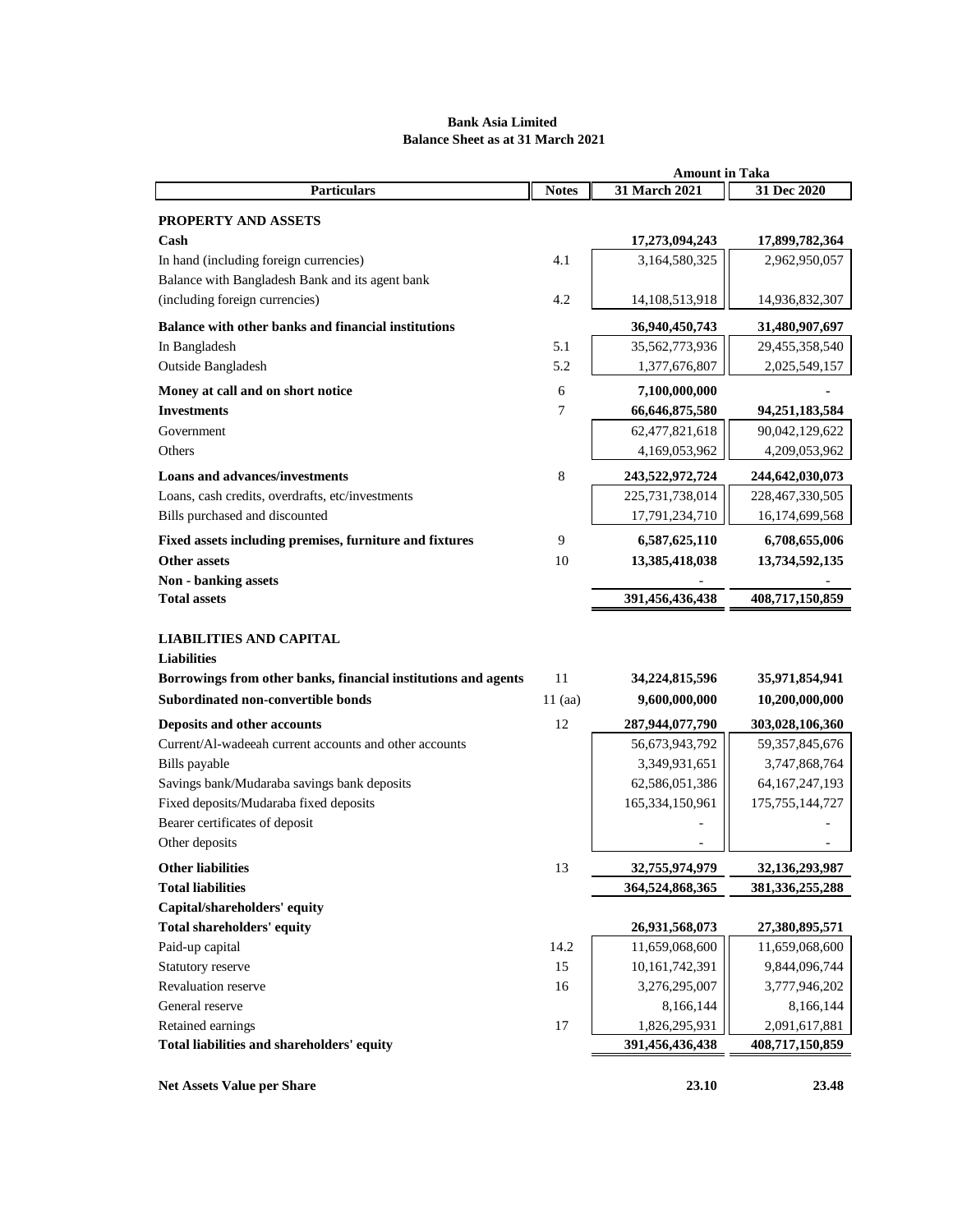|                                                                       |              | <b>Amount in Taka</b> |                 |
|-----------------------------------------------------------------------|--------------|-----------------------|-----------------|
| <b>Particulars</b>                                                    | <b>Notes</b> | <b>31 March 2021</b>  | 31 Dec 2020     |
| <b>OFF-BALANCE SHEET ITEMS</b>                                        |              |                       |                 |
| <b>Contingent liabilities</b>                                         | 18           | 135,670,483,127       | 118,277,542,242 |
| Acceptances and endorsements                                          |              | 39,993,671,262        | 36,015,850,212  |
| Letters of guarantee                                                  |              | 36,819,204,359        | 36,612,599,301  |
| Irrevocable letters of credit                                         |              | 38,701,729,324        | 29,751,789,131  |
| Bills for collection                                                  |              | 20,155,878,182        | 15,897,303,598  |
| Other contingent liabilities                                          |              |                       |                 |
| <b>Other commitments</b>                                              |              | 285,461,399           | 3,912,885,538   |
| Documentary credits and short term trade-related transactions         |              |                       |                 |
| Forward assets purchased and forward deposits placed                  |              | 285,461,399           | 3,912,885,538   |
| Undrawn note issuance and revolving underwriting facilities           |              |                       |                 |
| Undrawn formal standby facilities, credit lines and other commitments |              |                       |                 |
| Total off-balance sheet items including contingent liabilities        |              | 135,955,944,526       | 122,190,427,780 |

# **Balance Sheet as at 31 March 2021**

-sd- -sd- -sd-President and Managing Director Director Director Chairman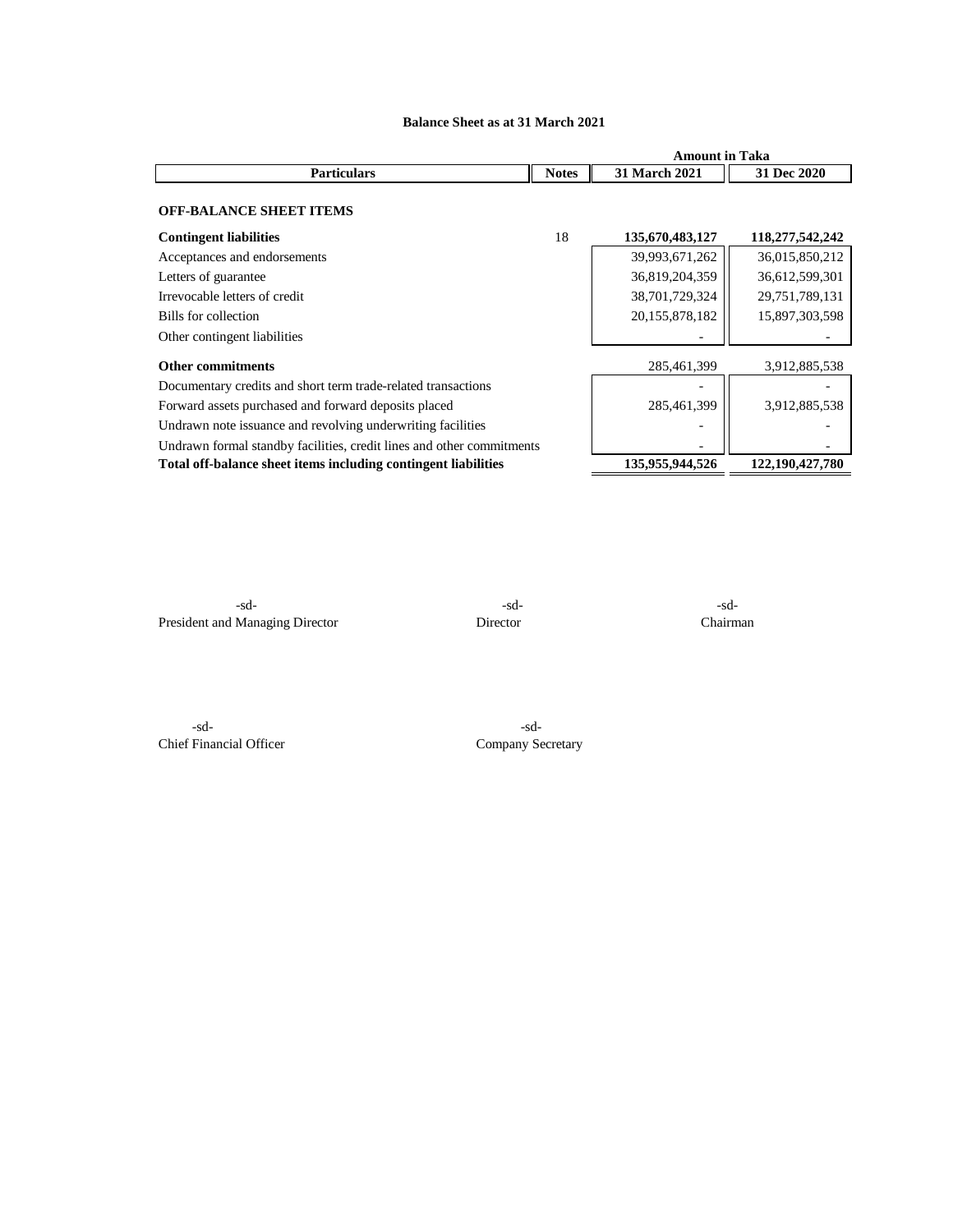### **Bank Asia Limited Profit and Loss Account for the period ended 31 March 2021**

|                                                  |              | <b>Amount in Taka</b> |                |
|--------------------------------------------------|--------------|-----------------------|----------------|
| <b>Particulars</b>                               | <b>Notes</b> | 31 March 2021         | 31 March 2020  |
| <b>OPERATING INCOME</b>                          |              |                       |                |
| Interest income                                  | 20           | 4,383,979,269         | 5,599,990,733  |
| Interest paid on deposits and borrowings, etc    | 21           | 3,052,586,554         | 3,820,541,388  |
| Net interest income                              |              | 1,331,392,715         | 1,779,449,345  |
| Investment income                                | 22           | 1,796,674,058         | 1,298,951,291  |
| Commission, exchange and brokerage               | 23           | 583,185,127           | 668, 821, 171  |
| Other operating income                           | 24           | 197,725,879           | 214,343,050    |
|                                                  |              | 2,577,585,064         | 2,182,115,512  |
| Total operating income (A)                       |              | 3,908,977,779         | 3,961,564,857  |
|                                                  |              |                       |                |
| <b>OPERATING EXPENSES</b>                        |              |                       |                |
| Salaries and allowances                          | 25           | 766,516,439           | 792,830,353    |
| Rent, taxes, insurance, electricity, etc         | 26           | 97,647,699            | 98,376,608     |
| Legal expenses                                   | 27           | 5,731,995             | 2,786,498      |
| Postage, stamp, telecommunication, etc           | 28           | 40,173,917            | 32,746,110     |
| Stationery, printing, advertisements, etc        | 29           | 31,598,867            | 33,071,488     |
| Managing Director's salary and fees              | 30           | 4,984,000             | 5,440,000      |
| Directors' fees                                  | 31           | 928,000               | 416,000        |
| Auditors' fees                                   | 32           | 327,813               | 317,000        |
| Depreciation and repairs of Bank's assets        | 33           | 213,992,558           | 209,158,354    |
| Other expenses                                   | 34           | 391,644,335           | 518,592,317    |
| Total operating expenses (B)                     |              | 1,553,545,623         | 1,693,734,728  |
| Profit before provision (C=A-B)                  |              | 2,355,432,156         | 2,267,830,129  |
| Provision for loans and advances/investments     |              |                       |                |
| General provision                                |              | 253,260,243           | (69, 278, 823) |
| Specific provision                               |              | 330,803,522           | 174,907,715    |
|                                                  | 13.2         | 584,063,765           | 105,628,892    |
| Provision for off-balance sheet items            | 13.3         | 112,040,155           | (3,283,096)    |
| Provision for diminution in value of investments | 13.7         |                       | 30,000,000     |
| Other provisions                                 | 13.8         | 71,100,000            | 5,000,000      |
| Total provision (D)                              | 34(b)        | 767,203,920           | 137,345,796    |
| Total profit before tax (C-D)                    |              | 1,588,228,236         | 2,130,484,333  |
| Provision for taxation                           |              |                       |                |
| Current tax                                      | 13.5.1       | 370,000,000           | 760,000,000    |
| Deferred tax                                     | 13.5.2       |                       |                |
|                                                  |              | 370,000,000           | 760,000,000    |
|                                                  |              | 1,218,228,236         | 1,370,484,333  |
| Net profit after tax                             |              |                       |                |
| <b>Appropriations</b>                            |              |                       |                |
| Statutory reserve                                | 15           | 317,645,647           | 426,096,867    |
| General reserve                                  |              |                       |                |
|                                                  |              | 317,645,647           | 426,096,867    |
| <b>Retained surplus</b>                          |              | 900,582,589           | 944,387,466    |
| <b>Earnings Per Share (EPS)</b>                  | 37           | 1.04                  | 1.18           |

 $-sd-$ President and Managing Director Director Director Chairman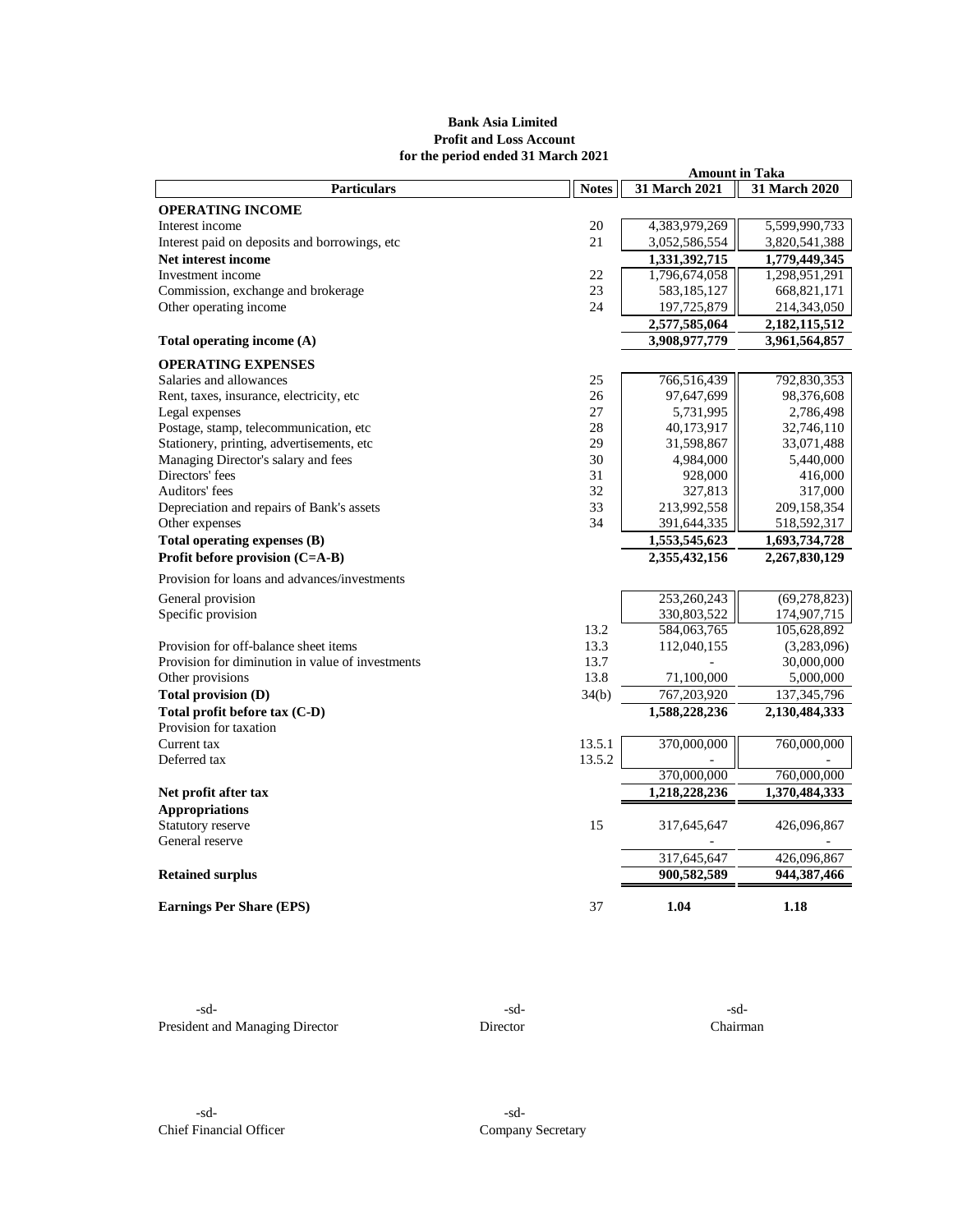# **Bank Asia Limited Cash Flow Statement for the period ended 31 March 2021**

| <b>Particulars</b>                                                | <b>Notes</b> | 31 March 2021       | 31 March 2020     |
|-------------------------------------------------------------------|--------------|---------------------|-------------------|
| Cash flows from operating activities (A)                          |              |                     |                   |
| Interest receipts                                                 |              | 5,244,785,970       | 6,603,159,048     |
| Interest payments                                                 |              | (2,719,812,581)     | (3,388,598,922)   |
| Dividends receipts                                                |              | 10,213,542          | 6,355,903         |
| Fees and commission receipts                                      |              | 583, 185, 127       | 668, 821, 171     |
| Recoveries on loans previously written off                        |              | 9,150,989           |                   |
| Cash payment to employees                                         |              | (857, 623, 095)     | (851, 414, 898)   |
| Cash payment to suppliers                                         |              | (49,800,343)        | (50, 343, 396)    |
| Income tax paid                                                   |              | (272, 633, 010)     | (480, 142, 437)   |
| Receipts from other operating activities                          | 35           | 1,015,663,467       | 238,696,461       |
| Payments for other operating activities                           | 36           | (541, 437, 759)     | (627, 052, 607)   |
| Operating profit before changes in operating assets & liabilities |              | 2,421,692,307       | 2,119,480,323     |
| Increase/(decrease) in operating assets and liabilities           |              |                     |                   |
| Loans and advances to customers and banks                         |              | 1,119,057,349       | 3,208,384,700     |
| Other assets                                                      |              | (927, 703, 614)     | 688,924,121       |
| Deposits from customers and banks                                 |              | (15, 721, 762, 984) | (3,309,257,624)   |
| <b>Trading liabilities</b>                                        |              | (1,747,039,345)     | (3,234,533,644)   |
| Other liabilities                                                 |              | 1,120,035,024       | 1,604,196,237     |
| Net Increase/(decrease) in operating assets and liabilities       |              | (16, 157, 413, 570) | (1,042,286,210)   |
| Net cash flows from operating activities                          |              | (13, 735, 721, 263) | 1,077,194,113     |
| Cash flows from investing activities (B)                          |              |                     |                   |
| Investments in treasury bills, bonds and others                   |              | 27,564,308,004      | (4,630,555,953)   |
| Sale/(Purchase) of trading securities                             |              | 40,000,000          | (100,005,321)     |
| (Purchase)/disposal of fixed assets including right-of-use assets |              | (74, 668, 151)      | (163, 986, 783)   |
| Net cash flows from/(used in) investing activities                |              | 27,529,639,853      | (4,894,548,057)   |
| Cash flows from financing activities (C)                          |              |                     |                   |
| Adjustment of subordinated non-convertible bond                   |              | (600,000,000)       | (600,000,000)     |
| Payments for lease liability                                      |              | (95, 236, 626)      | (89, 597, 637)    |
| Dividend transferred to a separate Bank Account                   |              | (1,165,904,539)     |                   |
| Net cash flows from/(used in) financing activities                |              | (1,861,141,165)     | (689, 597, 637)   |
| Net increase/(decrease) in cash and cash equivalents $(A+B+C)$    |              | 11,932,777,425      | (4,506,951,581)   |
| Effects of exchange rate changes on cash and cash equivalents     |              |                     |                   |
| Cash and cash equivalents at the beginning of the period          |              | 49,382,618,561      | 51,701,408,683    |
| Cash and cash equivalents at the end of the period                |              | 61,315,395,986      | 47, 194, 457, 102 |
| Cash and cash equivalents:                                        |              |                     |                   |
| Cash                                                              |              | 3,164,580,325       | 3,795,436,545     |
| Balance with Bangladesh Bank and its agent bank(s)                |              | 14, 108, 513, 918   | 20,081,695,161    |
| Balance with other banks and financial institutions               |              | 36,940,450,743      | 16,456,091,840    |
| Money at call and on short notice                                 |              | 7,100,000,000       | 6,858,780,556     |
| Prize bonds                                                       |              | 1,851,000           | 2,453,000         |
|                                                                   |              | 61,315,395,986      | 47.194.457.102    |
| <b>Net Operating Cash Flows per Share</b>                         |              | (11.78)             | 0.92              |

-sd- -sd- -sd-President and Managing Director Director Director Chairman

**Amount in Taka**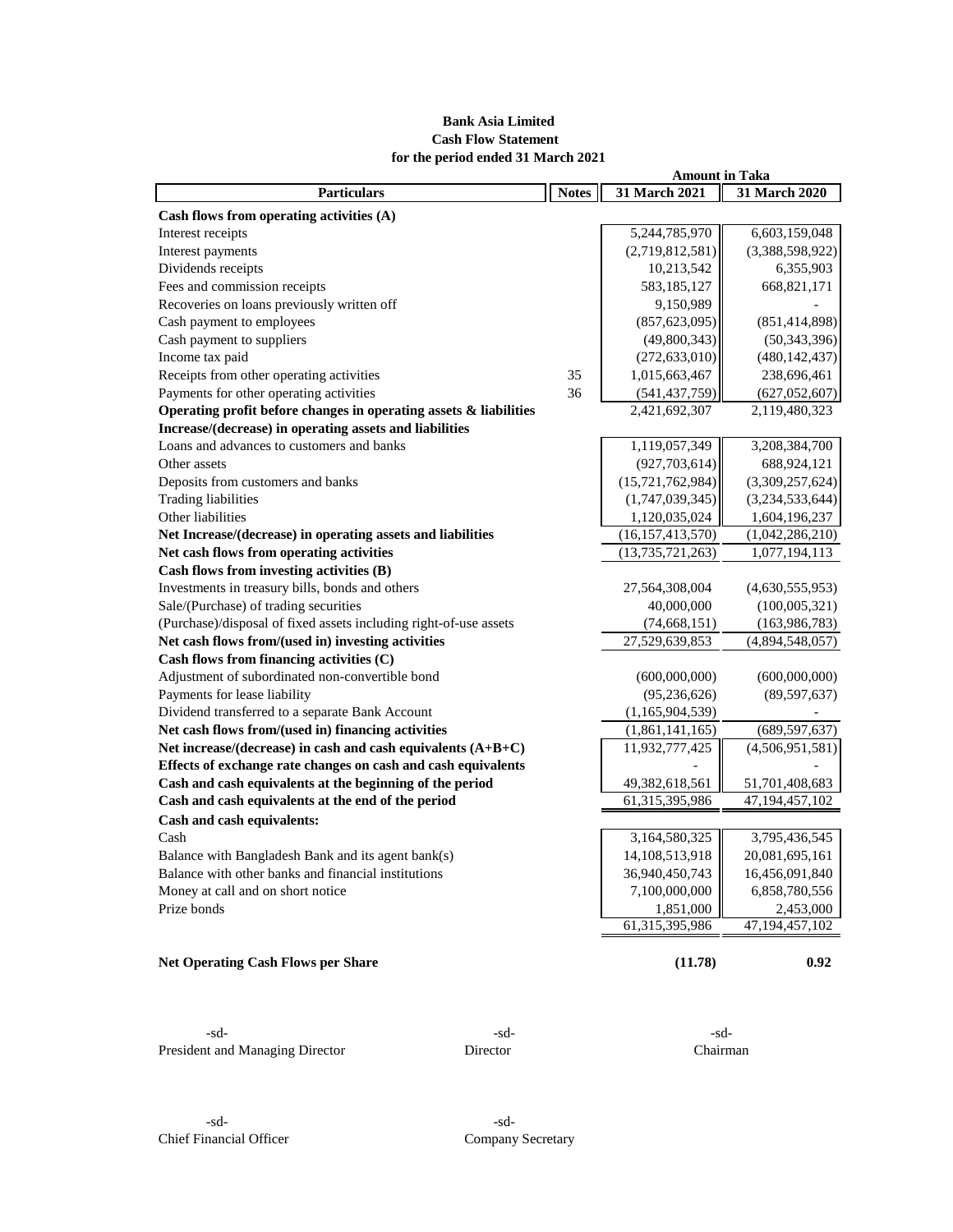**Bank Asia Limited Statement of Changes in Equity for the period ended 31 March 2021**

|                                                                |                          |                             |                               |                           |                             | Amount in Taka  |
|----------------------------------------------------------------|--------------------------|-----------------------------|-------------------------------|---------------------------|-----------------------------|-----------------|
| <b>Particulars</b>                                             | Paid-up<br>capital       | <b>Statutory</b><br>reserve | <b>Revaluation</b><br>reserve | <b>General</b><br>reserve | <b>Retained</b><br>earnings | <b>Total</b>    |
| <b>Balance at 01 January 2020</b>                              | 11,659,068,600           | 9,052,555,407               | 2,065,683,636                 | 8,166,144                 | 1,959,644,131               | 24,745,117,918  |
| Transferred during the period                                  |                          | 426,096,867                 |                               | $\overline{\phantom{a}}$  | (426,096,867)               |                 |
| Adjustment on revaluation of fixed assets and other investment | $\overline{\phantom{0}}$ |                             | 83,214,037                    | $\overline{\phantom{a}}$  |                             | 83,214,037      |
| Net profit for the period                                      |                          |                             |                               | $\overline{\phantom{a}}$  | 1,370,484,333               | 1,370,484,333   |
| <b>Balance at 31 March 2020</b>                                | 11,659,068,600           | 9,478,652,274               | 2,148,897,673                 | 8,166,144                 | 2,904,031,597               | 26,198,816,288  |
| Transferred during the period                                  |                          | 365,444,470                 |                               | $\overline{\phantom{a}}$  | (365, 444, 470)             |                 |
| Adjustment on revaluation of fixed assets and other investment | ٠                        |                             | 1,682,763,793                 | $\overline{\phantom{a}}$  |                             | 1,682,763,793   |
| Transferred to retained earnings                               | $\overline{\phantom{0}}$ |                             | (53,715,264)                  | $\overline{\phantom{a}}$  | 53,715,264                  |                 |
| Cash dividend paid                                             |                          |                             |                               |                           | (1,165,906,860)             | (1,165,906,860) |
| Net profit for the period                                      |                          |                             | $\overline{\phantom{a}}$      | $\overline{\phantom{a}}$  | 665,222,350                 | 665,222,350     |
| <b>Balance at 31 December 2020</b>                             | 11,659,068,600           | 9,844,096,744               | 3,777,946,202                 | 8,166,144                 | 2,091,617,881               | 27,380,895,571  |
| Transferred during the period                                  |                          | 317,645,647                 |                               | $\overline{\phantom{a}}$  | (317, 645, 647)             |                 |
| Adjustment on revaluation of fixed assets and other investment | $\overline{\phantom{0}}$ |                             | (501, 651, 195)               | $\overline{\phantom{a}}$  |                             | (501, 651, 195) |
| Cash dividend amount transferred to a separate bank account    |                          |                             |                               |                           | (1,165,904,539)             | (1,165,904,539) |
| Net profit for the period                                      |                          |                             |                               |                           | 1,218,228,236               | 1,218,228,236   |
| <b>Balance at 31 March 2021</b>                                | 11,659,068,600           | 10,161,742,391              | 3,276,295,007                 | 8,166,144                 | 1,826,295,931               | 26,931,568,073  |

-sd- -sd- -sd-President and Managing Director Chairman

Director

-sd- -sd-Chief Financial Officer

Company Secretary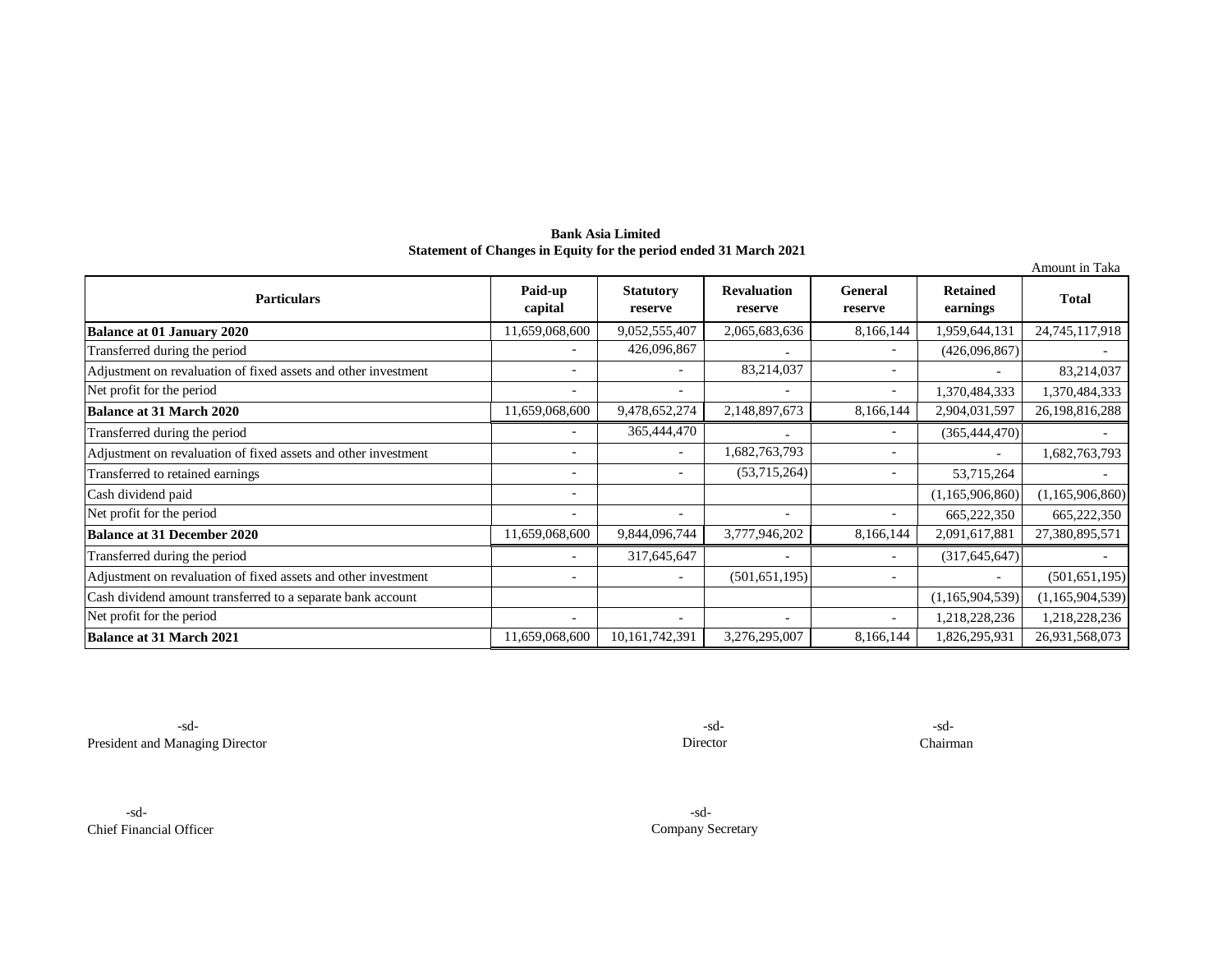#### **Bank Asia Limited Selected explanatory notes to the financial statements for the period ended 31 March 2021**

- 1.1 Accounting policies in this Financial Statements are same as that applied in its last Annual Financial Statements of December 31, 2020. Consolidated financial Statements include position of Bank Asia Limited, Bank Asia Securities Limited, BA Exchange Company (UK) Limited and BA Express USA Inc.
- 1.2 Provision for income tax has been shown @ 37.50 % as prescribed in Finance Act, 2020 of the accounting profit made by the Bank after considering some of the taxable add backs of income and expenditures including provision for loans.
- 1.3 Cash Flow Statement

Cash Flow Statement is prepared in accordance with International Accounting Standard (IAS) 7 'Cash Flow Statement' and under the guideline of Bangladesh Bank BRPD Circular no. 14 dated 25 June 2003 which is the mixture of direct and indirect method.

2.0 Significant Notes

| 2.1 | Composition of Shareholders' Equity                                 | <b>Solo</b>         | <b>Consolidated</b> |
|-----|---------------------------------------------------------------------|---------------------|---------------------|
|     | Paid-up capital (1,165,906,860 nos. Share Tk. 10 each)              | 11,659,068,600      | 11,659,068,600      |
|     | Statutory reserve                                                   | 10,161,742,391      | 10,161,742,391      |
|     | <b>Revaluation reserve</b>                                          | 3,276,295,007       | 3,276,295,007       |
|     | General reserve                                                     | 8,166,144           | 8,166,144           |
|     | Retained earnings                                                   | 1,826,295,931       | 1,652,963,761       |
|     | Foreign currency translation reserve                                |                     | 866,036             |
|     | Non-controlling interest                                            |                     | 10,201              |
|     |                                                                     | 26,931,568,073      | 26,759,112,140      |
| 2.2 | Net Assets Value per Share (NAV)                                    |                     |                     |
|     | Total shareholders' equity                                          | 26,931,568,073      | 26,759,112,140      |
|     | Number of ordinary shares outstanding                               | 1,165,906,860       | 1,165,906,860       |
|     | NAV per Share as at 31 March 2021                                   | 23.10               | 22.95               |
|     | NAV per Share as at 31 March 2020                                   | 22.47               | 22.32               |
| 2.3 | Earnings per share (EPS)                                            |                     |                     |
|     | Net profit after tax (Numerator)                                    | 1,218,228,236       | 1,219,333,344       |
|     | Number of ordinary shares outstanding                               | 1,165,906,860       | 1,165,906,860       |
|     | EPS for the period ended 31 March 2021                              | 1.04                | 1.05                |
|     | EPS for the period ended 31 March 2020                              | 1.18                | 1.16                |
| 2.4 | Net Operating Cash Flows per Share (NOCFPS)                         |                     |                     |
|     | Net cash flows from operating activities                            | (13, 735, 721, 263) | (13,488,065,516)    |
|     | Number of ordinary shares outstanding                               | 1,165,906,860       | 1,165,906,860       |
|     | NOCFPS for the period ended 31 March 2021                           | (11.78)             | (11.57)             |
|     | NOCFPS for the period ended 31 March 2020                           | 0.92                | 0.82                |
|     | Showing negative due to cash outflow by way of decrease of Deposit. |                     |                     |
| 2.5 | Reconciliation of effective tax rate (Consolidated)                 | 31-Mar-21           |                     |
|     |                                                                     | $\frac{0}{0}$       | <b>Amount</b>       |
|     | Profit before provision                                             |                     | 2,422,474,724       |
|     | Income Tax as per applicable tax rate                               | 37.50%              | 908,428,022         |

| meonie Tax as per applicable tax rate              | <i>JI.JUI</i> U | 700.720.022     |
|----------------------------------------------------|-----------------|-----------------|
| Tax exempted income (on govt. treasury securities) | $-13.02\%$      | (306, 726, 596) |
| On probable deductable/non deductable expenses     | $-9.05\%$       | (213.263.967)   |
|                                                    | 15.71%          | 388,437,460     |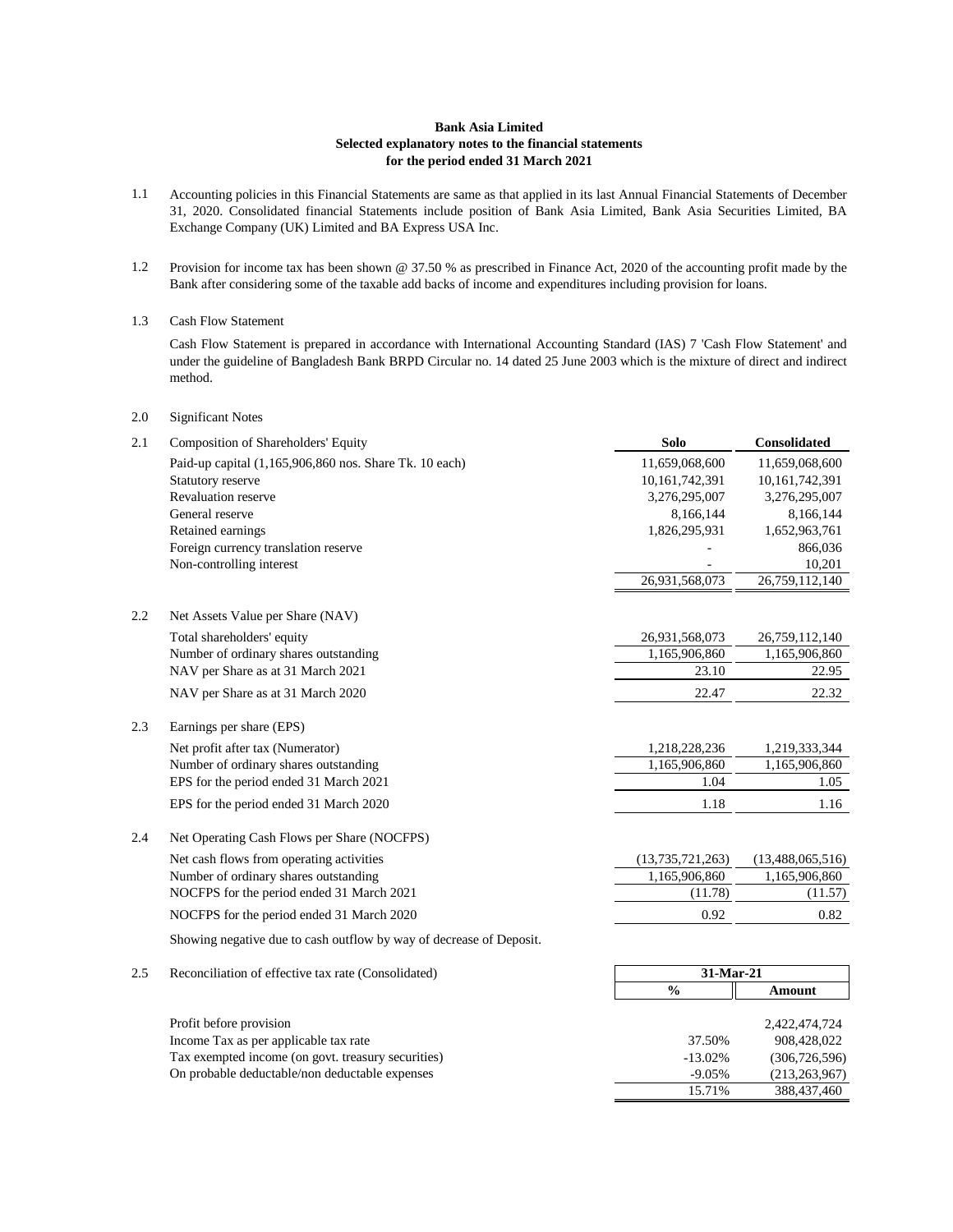| Reconciliation of net profit with cash flows from operating activities | 31-Mar-21        | 31-Mar-20       |
|------------------------------------------------------------------------|------------------|-----------------|
| (Consolidated)                                                         |                  |                 |
| Profit before tax as per profit and loss account                       | 1,219,333,344    | 1,354,203,686   |
| <b>Adjustment for non-cash items:</b>                                  |                  |                 |
| Provision for Loans and advances                                       | 622,063,765      | 105,628,892     |
| Provision for Off balance sheet items                                  | 112,040,155      | (3,283,096)     |
| Provision for Diminution in value of investments                       | 9,500,000        | 30,000,000      |
| Provision for other assets                                             | 71,100,000       | 5,000,000       |
| Depreciation of Property plant and equipment                           | 220,291,093      | 211,684,978     |
| Increase/decrease in operating assets & liabilities:                   |                  |                 |
| Loans and advances to customers                                        | 1,183,742,442    | 3,242,882,329   |
| Other operating assets                                                 | (870, 184, 936)  | 652,432,040     |
| Deposits from customers and banks                                      | (15,667,970,302) | (3,342,661,887) |
| Other operating liabilities                                            | (1,233,701,282)  | (2,346,822,746) |
| <b>Trading liabilities</b>                                             | 1,134,717,668    | 1,544,412,360   |
| Income tax paid                                                        | (288,997,463)    | (502, 470, 235) |
| Cash flows from operating activities as per cash flow statement        | (13,488,065,516) | 951,006,321     |

#### 2.8 General:

a) Figures appearing in these financial statements have been rounded off to the nearest Taka.

b) Figures of previous period have been rearranged wherever necessary to conform to current period's presentation.

3.0 The Board of Directors in its 448th th meeting held on March 18, 2021 has recommended 10 % cash dividend subject to the approval of the share holders at the next Annual General Meeting. As per directive of Bangadesh Securities and Exchange Commission, dated January 14, 2021 cash dividend amounting Taka 1,165,904,539 has been transferred to a separate bank account from Retained Earngings.

For Bank Asia Limited

 $-sd-$ President & Managing Director Director Director Chairman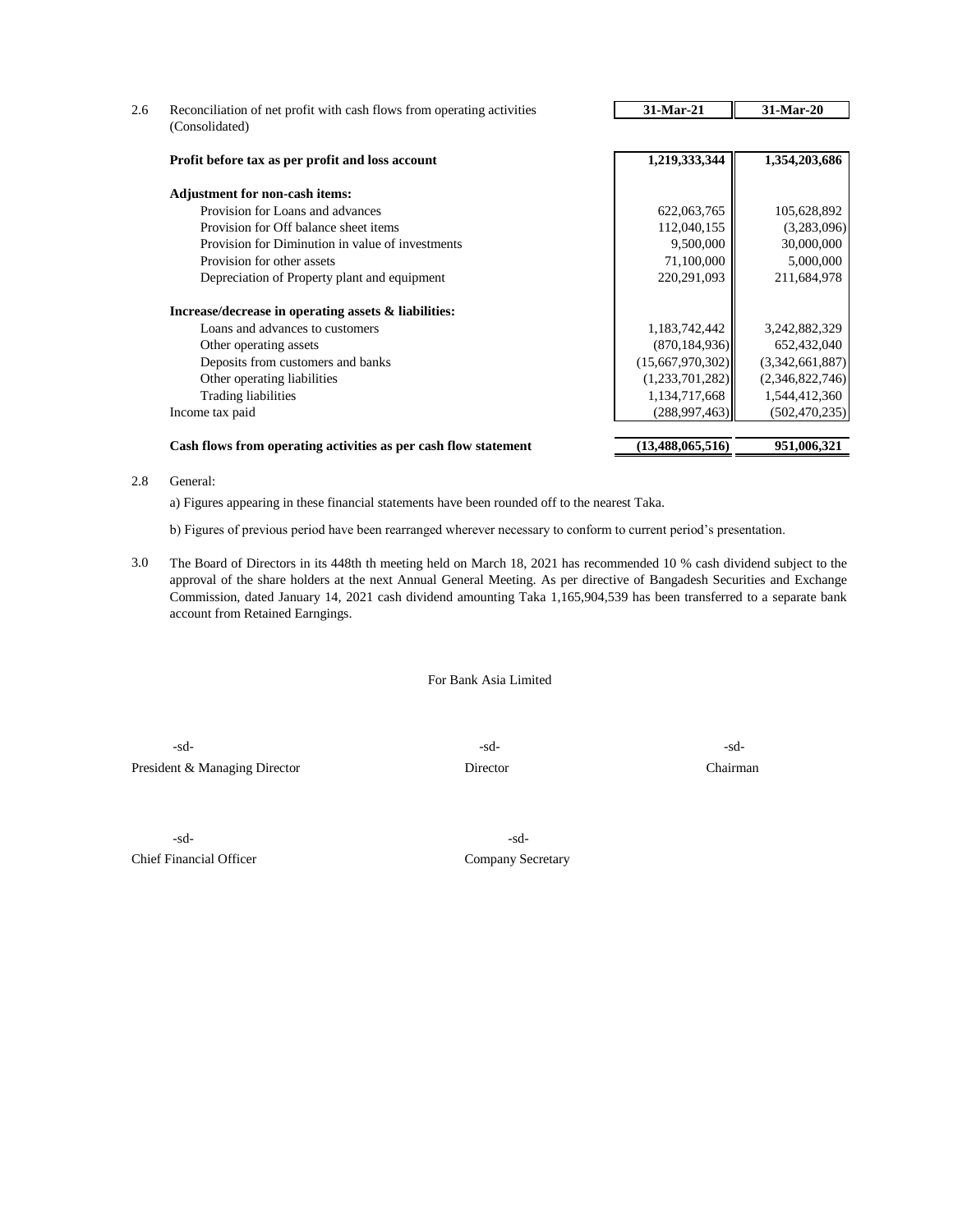# **Bank Asia Limited Notes to financial statements for the period ended 31 March 2021**

|        | токо ю пішкими запешено гог піс регіой списа эт маген                    | <b>Amount in Taka</b> |                   |
|--------|--------------------------------------------------------------------------|-----------------------|-------------------|
|        | <b>Particulars</b>                                                       | 31-Mar-21             | 31-Dec-20         |
| 4      | Cash                                                                     |                       |                   |
|        |                                                                          |                       |                   |
| 4.1    | In hand                                                                  |                       |                   |
|        | <b>Conventional and Islamic banking</b>                                  |                       |                   |
|        | Local currency                                                           | 3,051,904,789         | 2,819,744,368     |
|        | Foreign currencies                                                       | 112,675,536           | 143,205,689       |
|        |                                                                          | 3,164,580,325         | 2,962,950,057     |
|        | Off-shore banking unit                                                   |                       |                   |
|        |                                                                          | 3,164,580,325         | 2,962,950,057     |
| 4.1(a) | <b>Consolidated cash in hand</b>                                         |                       |                   |
|        | <b>Bank Asia Limited</b>                                                 | 3,164,580,325         | 2,962,950,057     |
|        | <b>Bank Asia Securities Limited</b>                                      | 19,975                | 7,019             |
|        | BA Exchange Company (UK) Limited                                         | 5,209,472             | 2,082,682         |
|        | BA Express USA, Inc                                                      |                       | 155,278           |
|        |                                                                          | 3,169,809,772         | 2,965,195,036     |
|        | <b>Balance with Bangladesh Bank and its agent bank</b>                   |                       |                   |
| 4.2    | (including foreign currencies)                                           |                       |                   |
|        | <b>Conventional and Islamic banking</b>                                  |                       |                   |
|        | <b>Balance with Bangladesh Bank</b>                                      |                       |                   |
|        | Local currency (statutory deposit)                                       | 12,490,375,028        | 13,723,650,450    |
|        | Foreign currencies                                                       | 817,965,467           | 397,715,443       |
|        |                                                                          | 13,308,340,495        | 14, 121, 365, 893 |
|        | Balance with agent bank (Sonali Bank Limited)                            |                       | 815,466,414       |
|        | Local currency<br>Foreign currencies                                     | 800,173,423           |                   |
|        |                                                                          | 800,173,423           | 815,466,414       |
|        |                                                                          | 14,108,513,918        | 14,936,832,307    |
|        | Off-shore banking unit                                                   |                       |                   |
|        |                                                                          | 14,108,513,918        | 14,936,832,307    |
| 4.2(a) | <b>Consolidated Balance with Bangladesh Bank and its agent bank</b>      |                       |                   |
|        | (including foreign currencies)                                           |                       |                   |
|        | <b>Bank Asia Limited</b>                                                 | 14, 108, 513, 918     | 14,936,832,307    |
|        | <b>Bank Asia Securities Limited</b>                                      |                       |                   |
|        | BA Exchange Company (UK) Limited                                         |                       |                   |
|        | BA Express USA, Inc                                                      | 14,108,513,918        | 14,936,832,307    |
|        |                                                                          |                       |                   |
| 5      | <b>Balance with other banks and financial institutions</b>               |                       |                   |
|        | In Bangladesh                                                            |                       |                   |
|        | Conventional and Islamic banking (Note 5.1)                              | 35,562,773,936        | 29,455,358,540    |
|        | Off-shore banking unit                                                   | 35,562,773,936        | 29,455,358,540    |
|        |                                                                          |                       |                   |
|        | <b>Outside Bangladesh</b><br>Conventional and Islamic banking (Note 5.2) | 1,277,088,275         | 1,948,061,993     |
|        | Off-shore banking unit                                                   | 100,588,532           | 77,487,164        |
|        |                                                                          | 1,377,676,807         | 2,025,549,157     |
|        |                                                                          | 36,940,450,743        | 31,480,907,697    |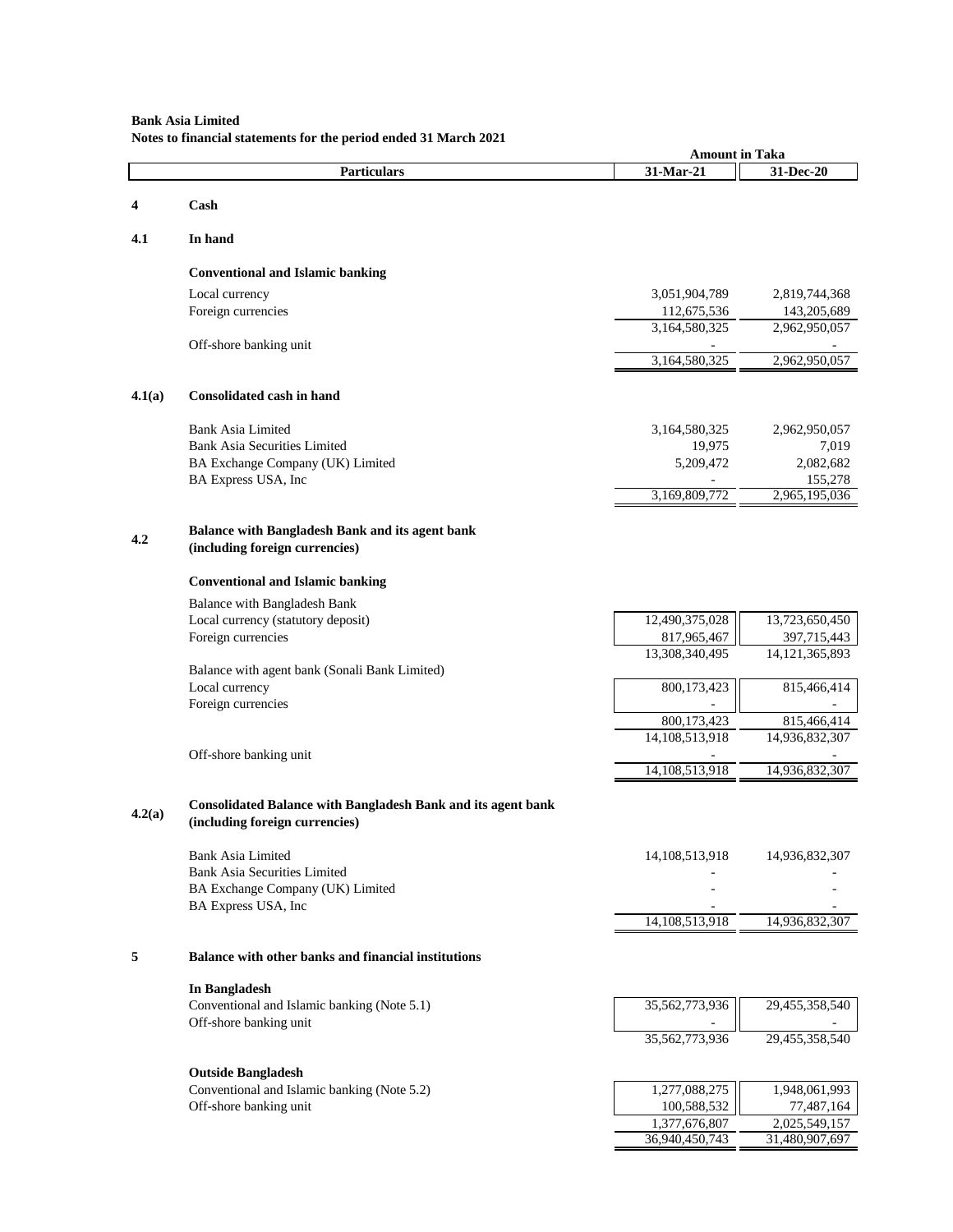|                      | Amount             | <b>CONTRACTOR</b><br>Taka<br>în |
|----------------------|--------------------|---------------------------------|
| Portioulore<br>лнаг. | $\bullet$<br>™ar-∠ | 1-Dec-20                        |

#### **5.1 Conventional and Islamic banking - In Bangladesh**

|       | <b>Current accounts</b>                            |                |                |
|-------|----------------------------------------------------|----------------|----------------|
|       | <b>AB Bank Limited</b>                             | 41,480         | 41,480         |
|       | Agrani Bank Limited                                | 702,754,972    | 387,920,880    |
|       | Janata Bank Limited                                | 54,778,350     | 65,066,340     |
|       | Rupali Bank Limited                                | 196,090,763    | 222,804,900    |
|       | Pubali Bank Limited                                | 391,500,092    | 290,734,265    |
|       | <b>Standard Chartered Bank</b>                     | 30,897,568     | 8,732,858      |
|       | Sonali Bank Limited                                | 228,475,466    | 505,204,561    |
|       | <b>Trust Bank Limited</b>                          | 12,937,372     | 885,766        |
|       |                                                    | 1,617,476,063  | 1,481,391,050  |
|       | Short-notice deposit accounts                      |                |                |
|       | <b>AB Bank Limited</b>                             | 586,458        | 572,299        |
|       | <b>Bank Alfalah Limited</b>                        | 9,158          | 12,324         |
|       | Islami Bank Bangladesh Limited                     | 188,757        | 182,867        |
|       | <b>Trust Bank Limited</b>                          | (286, 500)     |                |
|       |                                                    | 497,873        | 767,490        |
|       | <b>Fixed deposit accounts/ MTDR</b>                |                |                |
|       | Islamic Finance and Investment Limited             |                | 100,000,000    |
|       | Hajj Finance Company Limited                       |                | 100,000,000    |
|       | Social Islamic Bank Limited                        | 1,700,000,000  |                |
|       |                                                    | 1,700,000,000  | 200,000,000    |
|       |                                                    | 3,317,973,936  | 1,682,158,540  |
|       | <b>Placements</b>                                  |                |                |
|       | With Banking companies (5.1.1)                     | 27,944,800,000 | 24,423,200,000 |
|       | With Non-banking financial institutions (5.1.2)    | 4,300,000,000  | 3,350,000,000  |
|       |                                                    | 32,244,800,000 | 27,773,200,000 |
|       |                                                    | 35,562,773,936 | 29,455,358,540 |
| 5.1.1 | <b>Details of Placement with Banking companies</b> |                |                |
|       | <b>In Local Currency:</b>                          |                |                |
|       | <b>EXIM Bank Limited</b>                           | 4,000,000,000  | 5,300,000,000  |
|       | Jamuna Bank Limited                                | 3,000,000,000  |                |
|       | Mercantile Bank Limited                            | 2,500,000,000  |                |
|       | Meghna Bank Limited                                | 500,000,000    |                |
|       |                                                    | 00000000       | 0.0000         |

| wwelling Dann Limmou           | <b>JUU,UUU,UUU</b> |                |
|--------------------------------|--------------------|----------------|
| <b>NRB Bank Limited</b>        | 500,000,000        | 300,000,000    |
| United Commercial Bank Limited | 3,500,000,000      |                |
| Sonali Bank Limited            | 500,000,000        | 500,000,000    |
| One Bank Limited               | 3,000,000,000      | 2,000,000,000  |
| Dhaka Bank Limited             |                    | 1.000.000.000  |
| Social Islami Bank Limited     | 500,000,000        | 4.200.000.000  |
| Southeast Bank Limited         | 1.500,000,000      | 2,000,000,000  |
| <b>Standard Bank Limited</b>   | 2,000,000,000      | 2,000,000,000  |
|                                | 21.500.000.000     | 17.300.000.000 |
| In Foreign Currency:           |                    |                |
| Mutual Trust Bank Limited      | 848,000,000        | 763,200,000    |
| Islami Bank Bangladesh Limited | 5,512,000,000      | 6.360,000,000  |
| Modhumoti Bank Limited         | 84,800,000         |                |

 $\frac{6,444,800,000}{7,123,200,000}$   $\frac{7,123,200,000}{24,423,200,000}$ 

27,944,800,000

4,300,000,000

#### **5.1.2 Details of Placement with Non-banking financial institutions**

Delta Brac Housing Finance Corporation Limited 950,000,000 500,000,000 500,000,000 Investment Corporation of Bangladesh 2,700,000,000 2,700,000,000 2,700,000,000 IDCL Finance Limited 500,000,000 Union Capital Limited 500,000,000 - 150,000,000 - 150,000,000 - 150,000,000 - 150,000,000 - 150,000,000 - 150,000,000 - 150,000,000 - 150,000,000 - 150,000,000 - 150,000,000 - 150,000,000 -Union Capital Limited 150,000,000 150,000,000 150,000,000 150,000,000 150,000,000 150,000,000 150,000,000 150,000,000 150,000,000 150,000,000 150,000,000 150,000,000 150,000,000 150,000,000 150,000,000 150,000,000 150,000,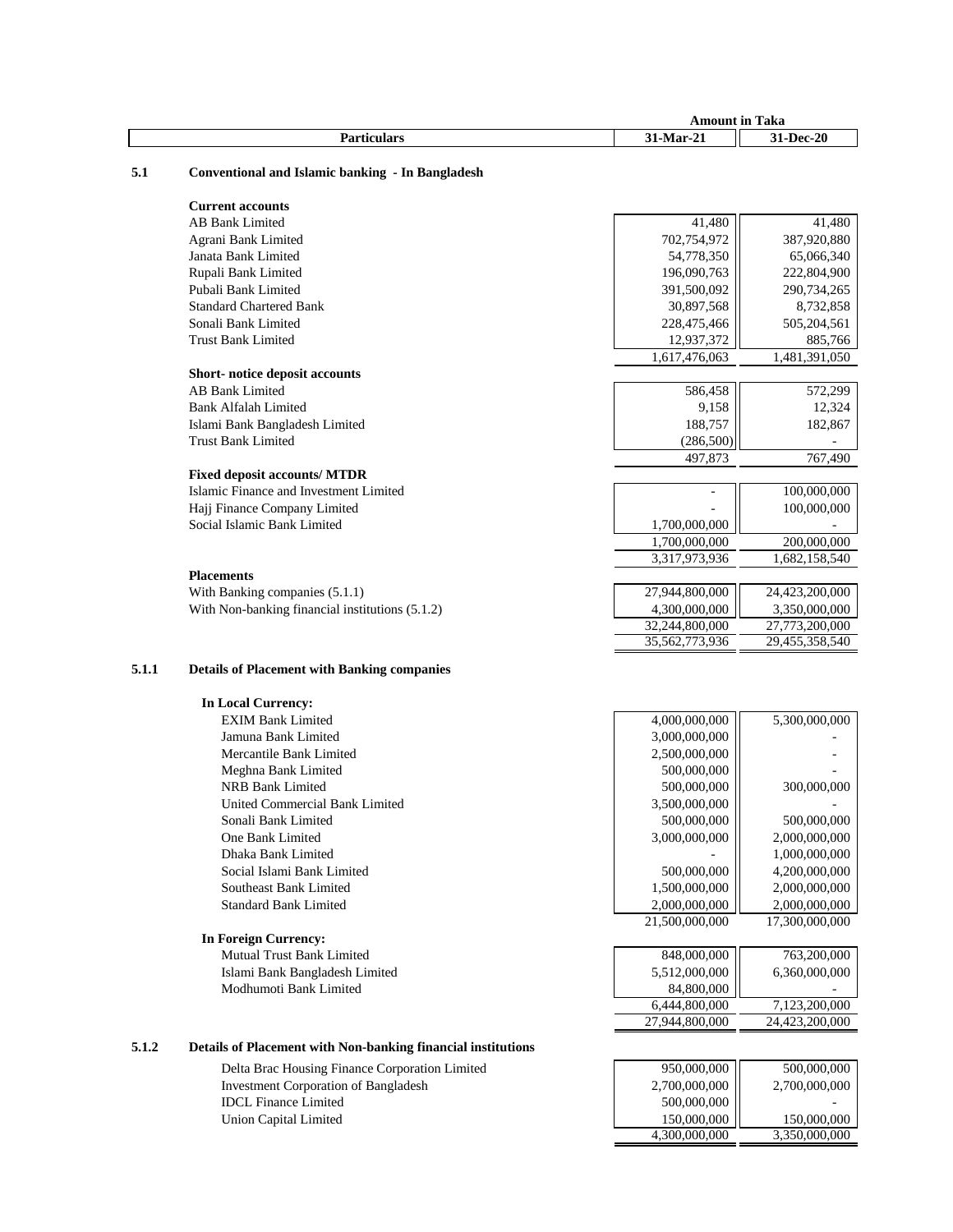|                  | Amount | m<br>Taka<br>în  |
|------------------|--------|------------------|
| Par'<br>ticulars | Mar-2. | <b>31-Dec-20</b> |

# **5.2 Conventional and Islamic banking -Outside Bangladesh**

# **Current accounts**

| <b>Interest bearing:</b>                                         |                 |                 |
|------------------------------------------------------------------|-----------------|-----------------|
| Citibank N.A., London (EURO)                                     |                 | 55,820          |
| Citibank N.A., London (GBP)                                      | 9,816,171       | 3,432,347       |
| Citibank NA, New York (USD)                                      |                 | 864,098,530     |
| Habib American Bank, New York                                    | 1,058,099,344   | 373,748,309     |
| Mashreqbank PSC, New York (USD)                                  |                 | 71,208,735      |
| Standard Chartered Bank, Mumbai                                  |                 | 27,931,401      |
| Standard Chartered Bank, New York                                |                 | 323,807,413     |
|                                                                  | 1,067,915,515   | 1,664,282,555   |
| Non-interest bearing:                                            |                 |                 |
| AB Bank Limited, Mumbai                                          | 29,565,218      | 3,571,503       |
| Al Rajhi Bank K.S.A                                              | 15,211,828      | 14,896,693      |
| <b>Bank of Sydney</b>                                            | 3,693,327       | 1,027,704       |
| Bhutan National Bank Limited, Thimphu                            | 30,193,401      | 87,626          |
| Axis Bank Ltd, Mumbai (ACU)                                      | 5,802,409       | 26,116,905      |
| Commerzbank AG, Frankfurt (EURO)                                 | 12,261,891      | 1,211,062       |
| Commerzbank AG, Frankfurt (USD)                                  | 3,352,340       | 6,056,939       |
| Habib Metropolitan Bank Limited, Karachi                         | 11,939,369      | 11,943,606      |
| Aktif Bank, Istanbul -Jpy                                        | 2,352,153       | 2,587,251       |
| <b>ICICI Bank Limited. Kowloon</b>                               | 9,834,036       | 2,022,848       |
| ICICI Bank Limited, Mumbai                                       |                 | 39,671,129      |
| JP Morgan Chase Bank N.A New York, U.S.A                         |                 | 5,622,870       |
| Mashreqbank PSC, Mumbai (EURO)                                   | 804,987         | 833,981         |
| Mashreqbank PSC, Dubai                                           | 21,153,939      | 82,095,741      |
| Muslim Commercial Bank Limited, Colombo                          | 7,386,531       | 8,923,367       |
| Nepal Bangladesh Bank Limited, Kathmandu                         | 12,756,624      | 16,710,424      |
| HDFC Bank, Mumbai                                                | 20,989,373      | 3,220,184       |
| Bank Alfalah Limited, Karachi Pak (ACU)                          | 20,594,604      | 31,577,935      |
| Unicredit Bank AG, Munich (EURO)/Hypovereins Bank, Munich (EURO) |                 | 99,202          |
| Wells Fargo Bank NA, New York, (USD)                             |                 | 22,200,036      |
| Wells Fargo Bank NA, London, (Euro)                              | 1,280,730       | 886,088         |
| Zurcher Kantonal Bank, Switzerland                               |                 | 2,416,344       |
|                                                                  | 209,172,760     | 283,779,438     |
|                                                                  | 1,277,088,275   | 1,948,061,993   |
| Placement with Off-shore Banking Unit                            | 2,851,319,000   | 4,258,953,750   |
| Less: Inter-company transactions with OBU                        | (2,851,319,000) | (4,258,953,750) |
|                                                                  | 1,277,088,275   | 1,948,061,993   |

# **5(a) Consolidated Balance with other banks and financial institutions**

| In Bangladesh                    |                |                |
|----------------------------------|----------------|----------------|
| Bank Asia Limited                | 35,562,773,936 | 29,455,358,540 |
| Bank Asia Securities Limited     | 567,922,640    | 563,887,306    |
| BA Exchange Company (UK) Limited |                |                |
| BA Express USA, Inc.             |                |                |
|                                  | 36,130,696,576 | 30,019,245,846 |
| Less: Inter-company transactions | 14.030.744     | 53,258,020     |
|                                  | 36.116.665.832 | 29.965.987.826 |
| <b>Outside Bangladesh</b>        |                |                |
| Bank Asia Limited                | 1,377,676,807  | 2,025,549,157  |
| Bank Asia Securities Limited     |                |                |
| BA Exchange Company (UK) Limited | 27,610,405     | 15,828,898     |
| BA Express USA, Inc.             | 48,681,670     | 96,153,016     |
|                                  | 1,453,968,882  | 2,137,531,071  |
|                                  | 37.570.634.714 | 32.103.518.897 |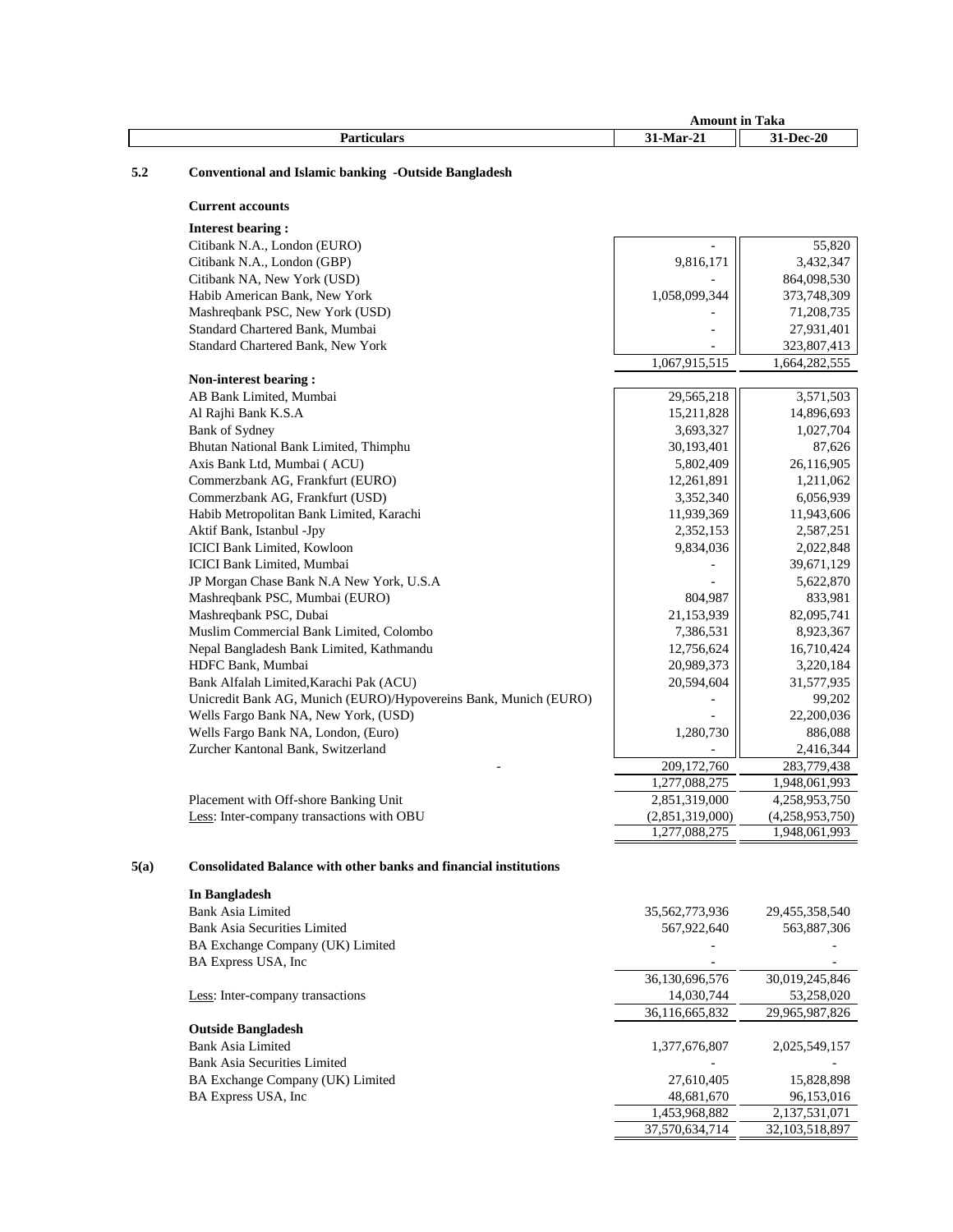|         |                                                                                                | <b>Amount in Taka</b>           |                                 |
|---------|------------------------------------------------------------------------------------------------|---------------------------------|---------------------------------|
|         | <b>Particulars</b>                                                                             | 31-Mar-21                       | $31$ -Dec- $20$                 |
| 6       | Money at call and on short notice                                                              |                                 |                                 |
|         | Call money Lending (Note 6.1)                                                                  | 500,000,000                     |                                 |
|         | Short Notice Lending (Note 6.2)                                                                | 6,600,000,000                   |                                 |
|         |                                                                                                | 7,100,000,000                   |                                 |
| 6.1     | <b>Call Money Lending</b>                                                                      |                                 |                                 |
|         | With Banking companies:                                                                        |                                 |                                 |
|         | NRB Commercial Bank Ltd                                                                        | 500,000,000                     |                                 |
|         |                                                                                                | 500,000,000                     |                                 |
| 6.2     | <b>Short Notice Lending</b>                                                                    |                                 |                                 |
|         | <b>AB Bank Limited</b>                                                                         | 2,000,000,000                   |                                 |
|         | The City Bank Limited                                                                          | 3,600,000,000                   |                                 |
|         | <b>IFIC Bank Limited</b>                                                                       | 1,000,000,000<br>6,600,000,000  |                                 |
|         |                                                                                                |                                 |                                 |
| 6(a)    | <b>Consolidated Money at call and on short notice</b>                                          |                                 |                                 |
|         | <b>Bank Asia Limited</b>                                                                       | 7,100,000,000                   |                                 |
|         | <b>Bank Asia Securities Limited</b>                                                            |                                 |                                 |
|         | BA Exchange Company (UK) Limited                                                               |                                 |                                 |
|         | BA Express USA, Inc                                                                            | 7,100,000,000                   |                                 |
| 7       | <b>Investments</b>                                                                             |                                 |                                 |
|         |                                                                                                |                                 |                                 |
|         | Government (Note 7.1)                                                                          | 62,477,821,618                  | 90,042,129,622                  |
|         | Others (Note 7.2)                                                                              | 4,169,053,962<br>66,646,875,580 | 4,209,053,962<br>94,251,183,584 |
|         |                                                                                                |                                 |                                 |
| 7.1     | Government                                                                                     |                                 |                                 |
|         | Conventional and Islamic banking (Note 7.1.1)                                                  | 62,477,821,618                  | 90,042,129,622                  |
|         | Off-shore banking unit                                                                         | 62,477,821,618                  | 90,042,129,622                  |
|         |                                                                                                |                                 |                                 |
| 7.1.1   | <b>Conventional and Islamic banking</b>                                                        |                                 |                                 |
|         | Treasury bills (Note 7.1.1.1)                                                                  | 2,990,952,967                   | 23, 102, 022, 464               |
|         | Treasury bonds (Note 7.1.1.2)                                                                  | 59,485,017,651                  | 66,938,178,658                  |
|         | Prize bonds                                                                                    | 1,851,000<br>62,477,821,618     | 1,928,500<br>90,042,129,622     |
| 7.1.1.1 | <b>Treasury bills</b>                                                                          |                                 |                                 |
|         |                                                                                                |                                 |                                 |
|         | 364 days treasury bills                                                                        | 2,990,952,967                   | 23,102,022,464                  |
|         |                                                                                                | 2,990,952,967                   | 23,102,022,464                  |
| 7.1.1.2 | <b>Treasury bonds</b>                                                                          |                                 |                                 |
|         | Bangladesh Bank Govt Investment Sukuk                                                          | 3,695,610,000                   | 3,695,610,000                   |
|         | Bangladesh Bank Islamic bond                                                                   | 586,000,000                     | 1,088,100,000                   |
|         | 2 years Bangladesh Government treasury bonds                                                   | 9,166,410,266                   | 16,209,978,546                  |
|         | 5 years Bangladesh Government treasury bonds                                                   | 10,914,295,034                  | 10,809,627,648                  |
|         | 10 years Bangladesh Government treasury bonds                                                  | 20,756,249,402                  | 20,772,094,037                  |
|         | 15 years Bangladesh Government treasury bonds<br>20 years Bangladesh Government treasury bonds | 9,983,503,403<br>4,382,949,546  | 9,979,818,881<br>4,382,949,546  |
|         |                                                                                                | 59,485,017,651                  | 66,938,178,658                  |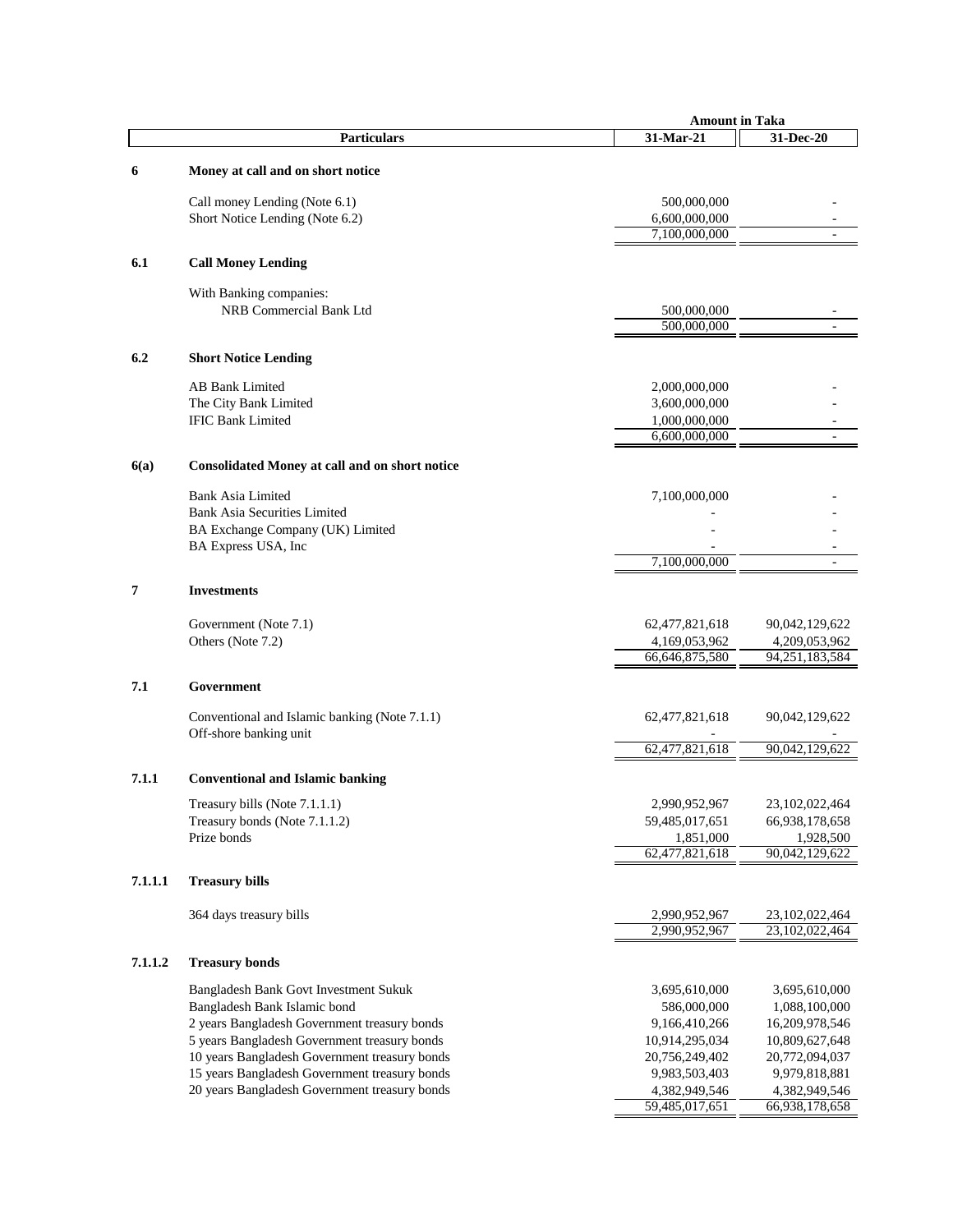|       |               |                                                                                                                | <b>Amount in Taka</b>           |                                    |
|-------|---------------|----------------------------------------------------------------------------------------------------------------|---------------------------------|------------------------------------|
|       |               | <b>Particulars</b>                                                                                             | 31-Mar-21                       | 31-Dec-20                          |
|       |               |                                                                                                                |                                 |                                    |
| 7.2   | <b>Others</b> |                                                                                                                |                                 |                                    |
|       |               | Conventional and Islamic banking (Note 7.2.1)                                                                  | 4,169,053,962                   | 4,209,053,962                      |
|       |               | Off-shore banking unit                                                                                         |                                 |                                    |
|       |               | Less: Adjustment with OBU                                                                                      |                                 |                                    |
|       |               |                                                                                                                | 4,169,053,962                   | 4,209,053,962                      |
| 7.2.1 |               | <b>Conventional and Islamic banking</b>                                                                        |                                 |                                    |
|       |               |                                                                                                                |                                 |                                    |
|       | a)            | Ordinary shares (Details are shown in Annexure-B)                                                              |                                 |                                    |
|       |               | Quoted shares<br>Unquoted share                                                                                | 444,596,173<br>226,732,948      | 444,596,173<br>226,732,948         |
|       |               |                                                                                                                | 671,329,121                     | 671,329,121                        |
|       | b)            | Mutual Fund (Details are shown in Annexure-B)                                                                  |                                 |                                    |
|       |               | 1st Janata Bank Mutual fund                                                                                    | 50,000,000                      | 50,000,000                         |
|       |               | EBL NRB Ist Mutual Fund                                                                                        | 149,665,000                     | 149,665,000                        |
|       |               | 1st Bangladesh Fixed Income Fund                                                                               | 250,000,000                     | 250,000,000                        |
|       |               | <b>MBL 1st Mutual Fund</b>                                                                                     | 50,000,000                      | 50,000,000                         |
|       |               | <b>EXIM Bank 1st Mutual Fund</b>                                                                               | 158,076,866                     | 158,076,866                        |
|       |               |                                                                                                                | 657,741,866                     | 657,741,866                        |
|       | c)            | <b>Debentures</b>                                                                                              |                                 |                                    |
|       |               | Beximco Denims Limited<br><b>Beximco Textiles Limited</b>                                                      | 9,537,605                       | 9,537,605                          |
|       |               |                                                                                                                | 6,445,370<br>15,982,975         | 6,445,370<br>15,982,975            |
|       | d)            | <b>Bonds</b>                                                                                                   |                                 |                                    |
|       |               | Non-Convertible Subordinated Bond - Premier Bank                                                               | 500,000,000                     | 500,000,000                        |
|       |               | Second Subordinated Bond - Mututal Trust Bank                                                                  | 160,000,000                     | 160,000,000                        |
|       |               | Second Subordinated Bond - United Commercial Bank                                                              | 120,000,000                     | 120,000,000                        |
|       |               | Fourth Subordinated Bond - United Commercial Bank                                                              | 1,000,000,000                   | 1,000,000,000                      |
|       |               | Subordinated Mudaraba Bond - Social Islami Bank Limited                                                        | 40,000,000                      | 40,000,000                         |
|       |               | Second Subordinated Mudaraba Bond - Social Islami Ba                                                           | 60,000,000                      | 60,000,000                         |
|       |               | 5 Year Preference Share - Meghna Cement Mills Ltd                                                              | 700,000,000                     | 700,000,000                        |
|       |               | 5 Year Preference Share - Kushiara Power Co. Ltd<br>5 Year Preference Share - Summit LNG Terminal Co (Pvt) Ltd | 80,000,000<br>80,000,000        | 100,000,000<br>100,000,000         |
|       |               | 5 Year Preference Share - Summit Gazipur II Power Ltd                                                          | 40,000,000                      | 40,000,000                         |
|       |               | 7 Year Preference Share - Summit Barishal Power Ltd                                                            | 44,000,000                      | 44,000,000                         |
|       |               |                                                                                                                | 2,824,000,000                   | 2,864,000,000                      |
|       |               |                                                                                                                | 4,169,053,962                   | 4,209,053,962                      |
| 7.3   |               | <b>Investments classified as per Bangladesh Bank circular</b>                                                  |                                 |                                    |
|       |               |                                                                                                                |                                 |                                    |
|       |               | Held for trading (HFT)                                                                                         | 29,645,147,186                  | 49,756,216,683                     |
|       |               | Held to maturity (HTM)                                                                                         | 35,500,274,439                  | 35,500,274,439                     |
|       |               | Other securities                                                                                               | 1,501,453,955<br>66,646,875,580 | 8,994,692,462<br>94, 251, 183, 584 |
|       |               |                                                                                                                |                                 |                                    |
| 7(a)  |               | <b>Consolidated Investments</b>                                                                                |                                 |                                    |
|       |               | Government                                                                                                     |                                 |                                    |
|       |               | <b>Bank Asia Limited</b>                                                                                       | 62,477,821,618                  | 90,042,129,622                     |
|       |               | <b>Bank Asia Securities Limited</b>                                                                            |                                 |                                    |
|       |               | BA Exchange Company (UK) Limited                                                                               |                                 |                                    |
|       |               | BA Express USA, Inc                                                                                            | 62,477,821,618                  | 90,042,129,622                     |
|       |               |                                                                                                                |                                 |                                    |
|       | <b>Others</b> |                                                                                                                |                                 |                                    |
|       |               | <b>Bank Asia Limited</b>                                                                                       | 4,169,053,962                   | 4,209,053,962                      |
|       |               | <b>Bank Asia Securities Limited</b>                                                                            | 892,725,652                     | 655, 627, 144                      |
|       |               | BA Exchange Company (UK) Limited                                                                               |                                 |                                    |
|       |               | BA Express USA, Inc                                                                                            | 5,061,779,614                   | 4,864,681,106                      |
|       |               |                                                                                                                | 67,539,601,232                  | 94,906,810,728                     |
|       |               |                                                                                                                |                                 |                                    |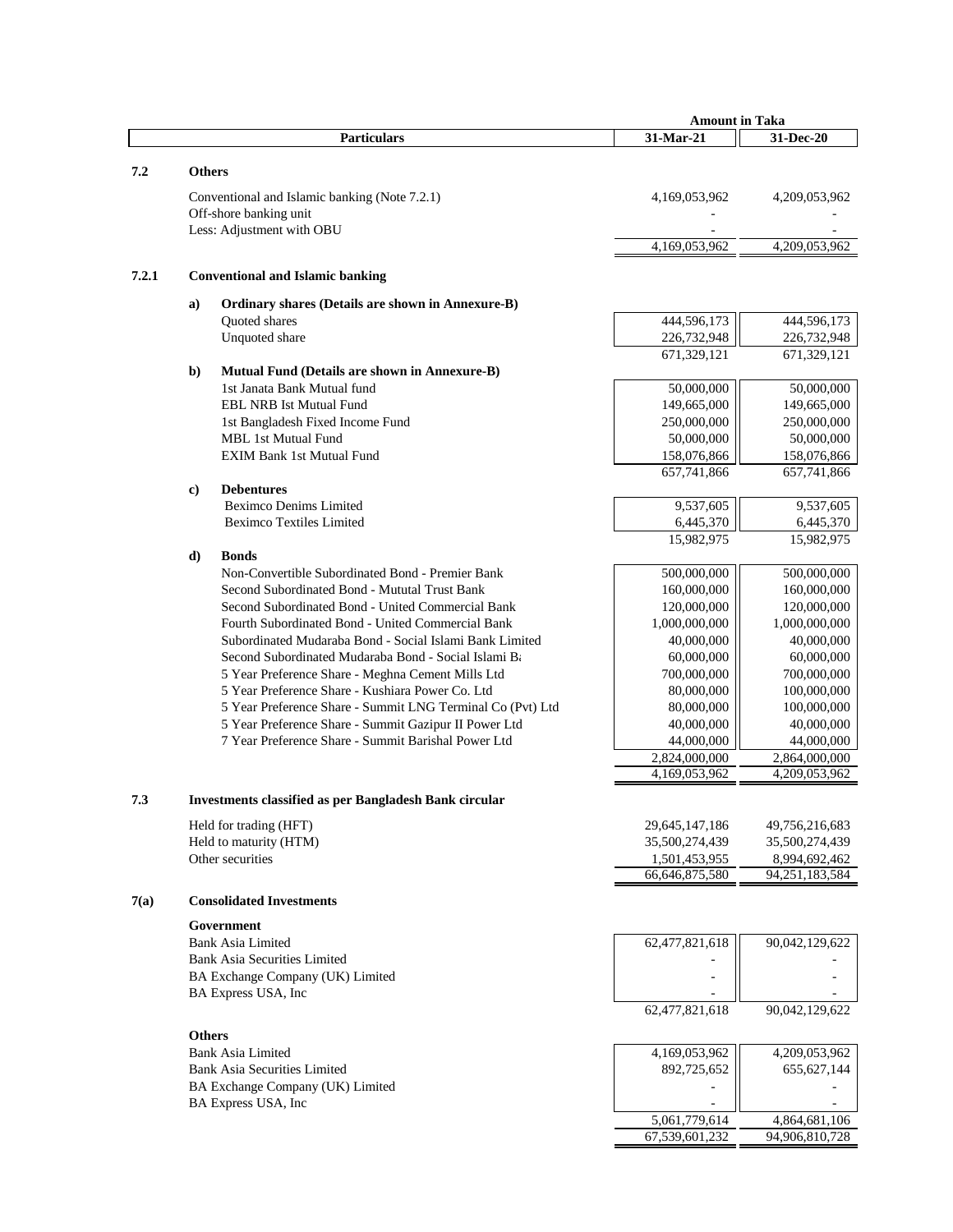|        |                                                             | <b>Amount in Taka</b> |                             |
|--------|-------------------------------------------------------------|-----------------------|-----------------------------|
|        | <b>Particulars</b>                                          | 31-Mar-21             | 31-Dec-20                   |
| 8      | <b>Loans and advances/investments</b>                       |                       |                             |
|        | Loans, cash credits, overdrafts, etc/investments (Note 8.1) | 225,731,738,014       | 228,467,330,505             |
|        | Bills purchased and discounted (Note 8.2)                   | 17,791,234,710        | 16,174,699,568              |
|        |                                                             | 243,522,972,724       | 244,642,030,073             |
| 8.1    | Loans, cash credits, overdrafts, etc/investments            |                       |                             |
|        | <b>Conventional and Islamic banking</b>                     |                       |                             |
|        | <b>Inside Bangladesh</b>                                    |                       |                             |
|        | Agricultural loan                                           | 2,677,016,289         | 2,652,039,116               |
|        | Cash credit/Bai Murabaha (Muajjal)                          | 6,571,276,786         | 6,475,321,470               |
|        | Credit card                                                 | 2,882,142,636         | 2,732,685,187               |
|        | Credit for poverty alleviation scheme-micro credit          | 7,572,655             | 7,613,585                   |
|        | Consumer credit scheme                                      | 14,011,750,829        | 13,449,332,124              |
|        | Demand loan                                                 | 30,504,305,200        | 32,210,343,715              |
|        | Export Development Fund (EDF)                               | 15,956,829,027        | 15,130,653,340              |
|        | House building loans                                        | 1,768,101,078         | 1,753,894,542               |
|        | Loans (General)/ Musharaka                                  | 18,754,480,340        | 19,204,212,902              |
|        | Loan against trust receipts/ Bai Murabaha post import       | 12,099,357,297        | 13, 163, 763, 436           |
|        | Overdrafts/ Quard against scheme                            | 36,578,069,857        | 37,334,786,408              |
|        | Packing credit                                              | 571,108,506           | 483,400,366                 |
|        | Payment against documents                                   | 68,597,446            | 99,931,390                  |
|        | Staff loan                                                  | 1,565,056,112         | 1,551,039,312               |
|        | Transport loan                                              | 1,921,388,000         | 2,032,418,741               |
|        | Term loan- industrial/Hire purchase under Shirkatul Melk    | 27, 195, 338, 521     | 26,477,173,539              |
|        | Term loan- others                                           | 33,461,835,377        | 34,484,219,425              |
|        | Loan under Covit-19 stimulus package                        | 15,455,374,305        | 15,450,815,316              |
|        | <b>Outside Bangladesh</b>                                   | 222,049,600,261       | 224,693,643,914             |
|        |                                                             | 222,049,600,261       | 224,693,643,914             |
|        | Off-shore banking unit                                      | 3,682,137,753         | 3,773,686,591               |
|        |                                                             | 225,731,738,014       | 228,467,330,505             |
| 8.2    | <b>Bills purchased and discounted</b>                       |                       |                             |
|        | Conventional and Islamic banking                            | 1,633,988,550         | 1,450,361,346               |
|        | Off-shore banking unit                                      | 16, 157, 246, 160     | 14,724,338,222              |
|        |                                                             | 17,791,234,710        | 16,174,699,568              |
| 8.14   | <b>Bills purchased and discounted</b>                       |                       |                             |
|        | Payable in Bangladesh                                       | 17,341,596,690        | 15,815,626,813              |
|        | Payable outside Bangladesh                                  | 449,638,020           | 359,072,755                 |
|        |                                                             | 17,791,234,710        | $\overline{16,1}74,699,568$ |
| 8. (a) | <b>Consolidated Loans and advances/investments</b>          |                       |                             |
|        | Loans, cash credits, overdrafts, etc/investments            |                       |                             |
|        | <b>Bank Asia Limited</b>                                    | 225,731,738,014       | 228, 467, 330, 505          |
|        | <b>Bank Asia Securities Limited</b>                         | 4,694,114,268         | 4,810,787,426               |
|        | BA Exchange Company (UK) Limited                            |                       |                             |
|        | BA Express USA, Inc                                         |                       |                             |
|        |                                                             | 230,425,852,282       | 233, 278, 117, 931          |
|        | Less: Inter-company transactions                            | 2,068,981,152         | 2,120,969,217               |
|        |                                                             | 228,356,871,130       | 231, 157, 148, 714          |
|        | <b>Bills purchased and discounted</b>                       |                       |                             |
|        | <b>Bank Asia Limited</b>                                    | 17,791,234,710        | 16, 174, 699, 568           |
|        | <b>Bank Asia Securities Limited</b>                         |                       |                             |
|        | BA Exchange Company (UK) Limited                            |                       |                             |
|        | BA Express USA, Inc                                         |                       |                             |
|        |                                                             | 17,791,234,710        | 16,174,699,568              |
|        |                                                             | 246,148,105,840       | 247,331,848,282             |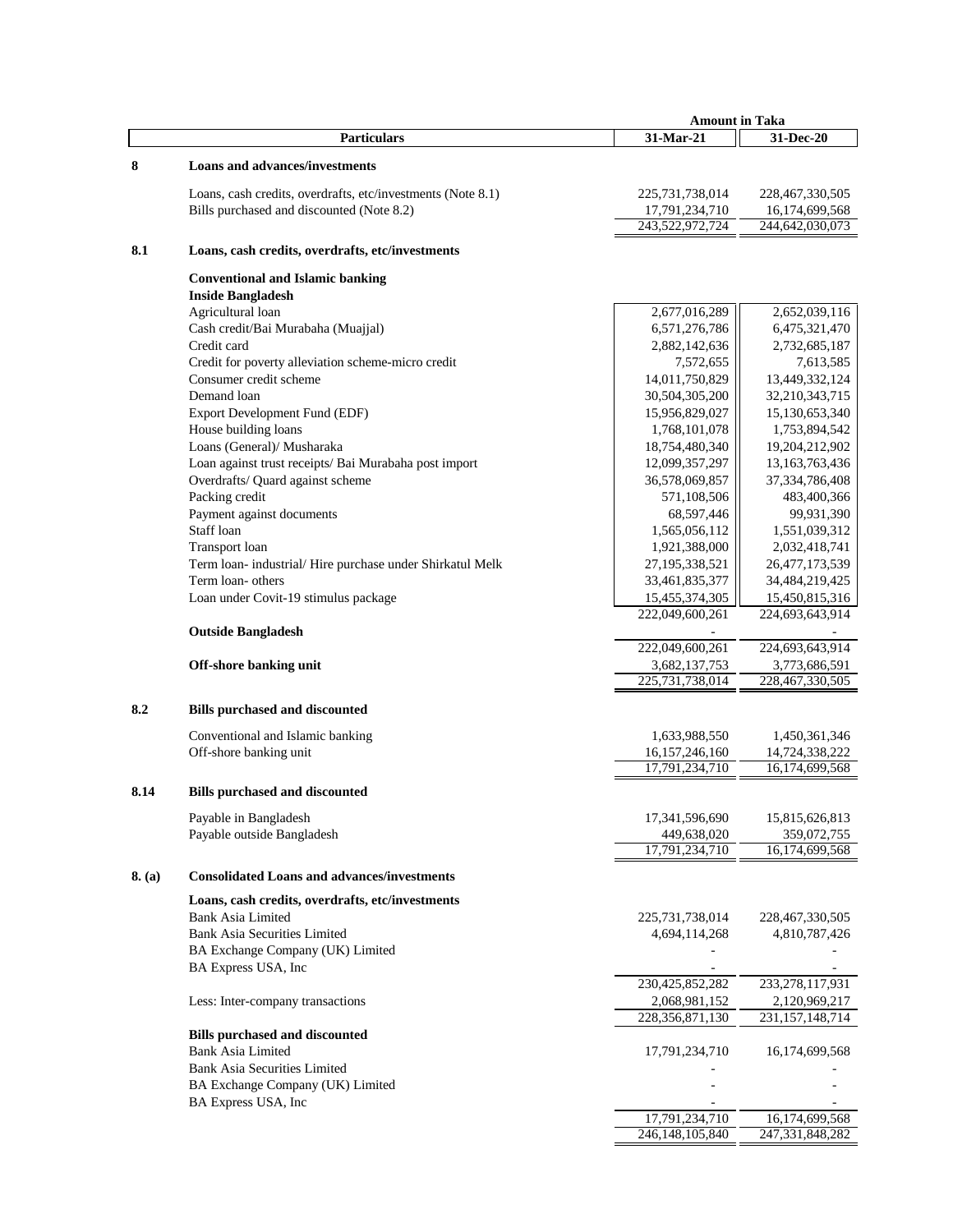|      |                                                                                                                            | <b>Amount in Taka</b>        |                               |
|------|----------------------------------------------------------------------------------------------------------------------------|------------------------------|-------------------------------|
|      | <b>Particulars</b>                                                                                                         | 31-Mar-21                    | 31-Dec-20                     |
|      |                                                                                                                            |                              |                               |
| 9    | Fixed assets including premises, furniture and fixtures                                                                    |                              |                               |
|      | Conventional and Islamic banking (Note 9.1)                                                                                | 6,587,625,110                | 6,708,655,006                 |
|      | Off-shore banking unit                                                                                                     |                              |                               |
|      |                                                                                                                            | 6,587,625,110                | 6,708,655,006                 |
| 9(a) | Consolidated Fixed assets including premises, furniture and fixtures                                                       |                              |                               |
|      |                                                                                                                            |                              |                               |
|      | <b>Bank Asia Limited</b>                                                                                                   | 6,587,625,110                | 7,025,602,707                 |
|      | <b>Bank Asia Securities Limited</b>                                                                                        | 97,497,040                   | 100,737,790                   |
|      | BA Exchange Company (UK) Limited                                                                                           | 98,011                       | 112                           |
|      | BA Express USA, Inc                                                                                                        | 4,581,963<br>6,689,802,124   | 4,710,492<br>6,814,103,400    |
|      |                                                                                                                            |                              |                               |
| 10   | <b>Other assets</b>                                                                                                        |                              |                               |
|      | Conventional and Islamic banking (Note 10.1)                                                                               | 13, 347, 561, 114            | 13,692,680,876                |
|      | Off-shore banking unit                                                                                                     | 37,856,924                   | 455,426,291                   |
|      | Less : Inter transaction between OBU and Conventional Banking                                                              |                              | (413,515,032)                 |
|      |                                                                                                                            | 13,385,418,038               | 13,734,592,135                |
| 10.1 | <b>Conventional and Islamic banking</b>                                                                                    |                              |                               |
|      | Income generating other assets                                                                                             |                              |                               |
|      | Investment in Bank Asia Securities Ltd - incorporated in Bangladesh                                                        | 1,999,990,000                | 1,999,990,000                 |
|      | Investment in BA Exchange Company (UK) Limited - incorporated in UK                                                        | 35,070,000                   | 34,470,000                    |
|      | Investment in BA Express USA Inc - incorporated in USA                                                                     | 81,408,000                   | 81,408,000                    |
|      |                                                                                                                            | 2,116,468,000                | 2,115,868,000                 |
|      | Non-income generating other assets                                                                                         |                              |                               |
|      | Income receivable (Note 10.2)                                                                                              | 1,592,400,834                | 1,484,684,607                 |
|      | Stock of stamps                                                                                                            | 9,759,120                    | 8,375,022                     |
|      | Stationery, printing materials, etc                                                                                        | 70,393,673                   | 72,829,560                    |
|      | Prepaid expenses                                                                                                           | 86,086,164                   | 19,637,430                    |
|      | Deposits and advance rent                                                                                                  | 378,948,340                  | 325,988,875                   |
|      | Receivable from capital market                                                                                             | 104,529                      |                               |
|      | Advances, prepayments and others (Note 10.3)                                                                               | 255,187,856                  | 199,702,197                   |
|      | Advance income tax (Note 10.4)                                                                                             | 6,397,661,367                | 6,125,028,357                 |
|      | Receivable against government                                                                                              | 264,886,164                  | 83,180,897                    |
|      | Sundry debtors                                                                                                             | 36,661,264                   | 41,540,814                    |
|      | Branch adjustment account (Note 10.5)                                                                                      |                              | 846,187,566                   |
|      | Protested bills                                                                                                            | 116,677,466                  | 48,489,200                    |
|      | Receivable from BA Exchange Company (UK) Limited                                                                           | 73,152,786                   | 94,676,053                    |
|      | Receivable from BA Express USA Inc                                                                                         | 348,092,368                  | 325,094,277                   |
|      | Excise duty recoverable                                                                                                    | 9,357,430                    | 23,920,480                    |
|      | Profit Receivable from Govt Investment Sukuk                                                                               | 44,283,357                   | 1,428,495                     |
|      | Interest receivable against Govt Subsidy - from client<br>Interest receivable against Govt Subsidy - from govt (Note 10.7) | 1,547,904,559                | 1,682,351,785                 |
|      |                                                                                                                            | (464, 163)<br>11,231,093,114 | 193,697,261<br>11,576,812,876 |
|      |                                                                                                                            | 13,347,561,114               | 13,692,680,876                |

# **10.2 Income receivable**

Income receivable consists of interest accrued on investment including interest for stimulus package.

# **10.3 Advances, prepayments and others**

Advances, prepayments and others account consists of advance amount paid for purchasing of fixed assets, advance payment of rent for new branches of the Bank, advance against salary and legal expenses, etc.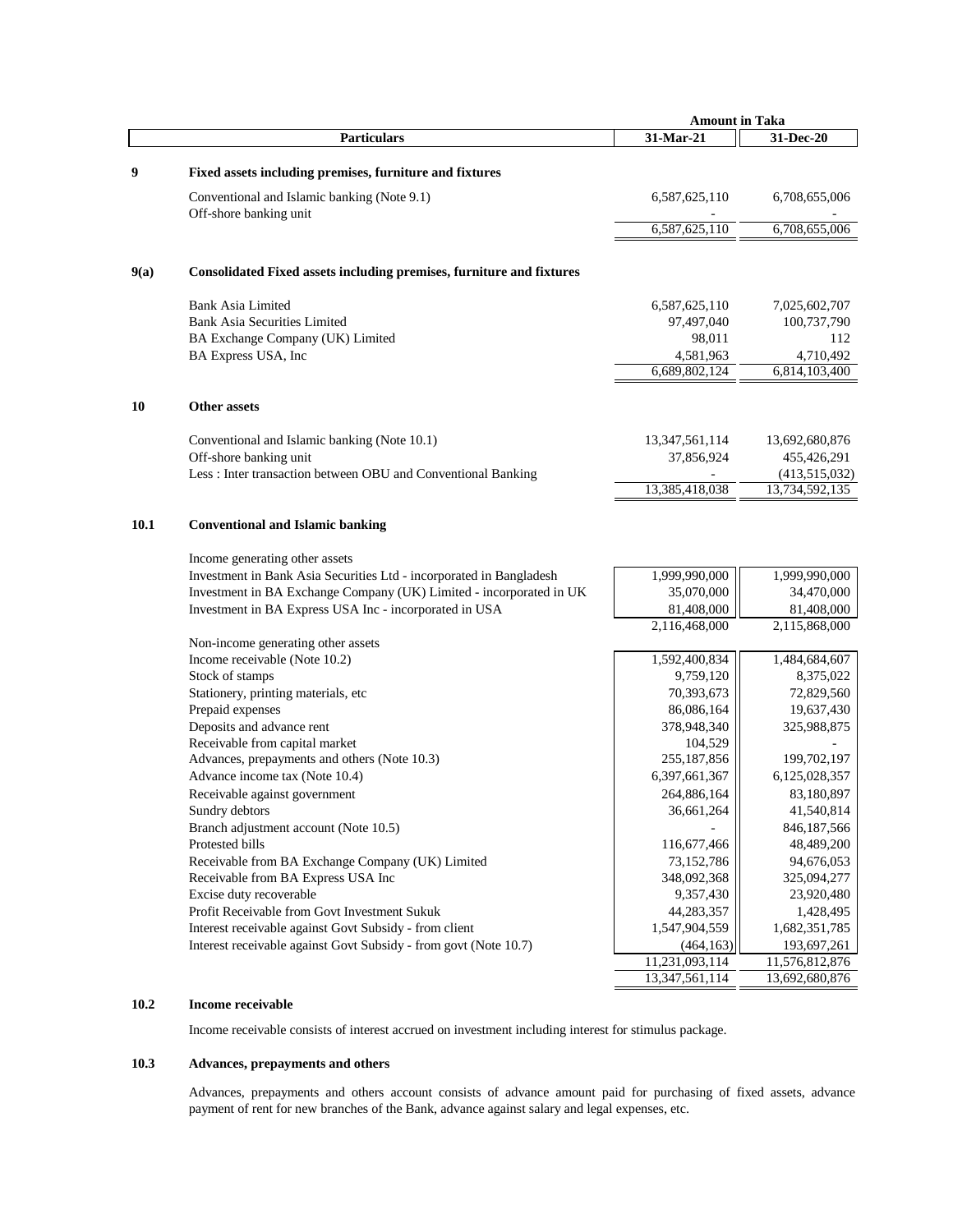|                                                  | <b>Amount in Taka</b> |                |
|--------------------------------------------------|-----------------------|----------------|
| <b>Particulars</b>                               | 31-Mar-21             | 31-Dec-20      |
| <b>Consolidated Other assets</b>                 |                       |                |
| Bank Asia Limited                                | 13,385,418,038        | 13,734,592,135 |
| Bank Asia Securities Limited                     | 310,654,375           | 434,030,695    |
| BA Exchange Company (UK) Limited                 | 489.597               | 943,152        |
| BA Express USA, Inc.                             | 198,209,158           | 115,533,509    |
|                                                  | 13,894,771,168        | 14,285,099,491 |
| Less: Inter-companies transactions               |                       |                |
| Investment in Bank Asia Securities Limited       | 1,999,990,000         | 1,999,990,000  |
| Investment in BA Exchange Company (UK) Limited   | 34,150,020            | 33.684.900     |
| Investment in BA Express USA, Inc.               | 80,592,000            | 80,592,000     |
| Receivable from BA Exchange Company (UK) Limited | 73,152,786            | 94,676,053     |
| Receivable from BA Exchange USA, Inc.            | 348,092,368           | 325,094,277    |
|                                                  | 11,358,689,465        | 11,751,062,261 |
|                                                  |                       |                |

#### **10(aa) Demutualization membership of Dhaka Stock Exchange**

The majority owned (99.99%) subsidiary company of the Bank, Bank Asia Securities Limited (BASL) has acquired the membership of Dhaka Stock Exchange for Tk.153,119,000. As per the scheme of Demutualization of DSE, BASL being the initial shareholders of DSE, is entitled to receive 7,215,106 shares of Tk. 10 each, totaling Tk. 72,151,060.

Under section 14(Ka) of Demutualization Act 2013, Share Purchase Agreement (SPA) executed between Dhaka Stock Exchange Ltd. (DSE) and its strategic investors namely Shenzhen Stock Exchange (SZSE) and Shanghai Stock Exchange (SSE) and completed the sale of 25% (Twenty-five percent) DSE shares to SZSE and SSE. In this connection, BASL sold 1,803,777 number of share at the rate of Tk.21 per share totaling Tk. 37,879,317. Currently BASL holding 5,411,329 shares at a cost of totaling Tk. 114,839,239

The Scheme is not yet completed and these shares are also currently not traded. Hence the actual fair value is not readily ascertainable. However, management expect the fair value to be similar or more that the current revalued amount. Once more clarity about the Scheme and related factors are available a determination of fair value and related adjustments including impairment assessment, if any shall be made at that time.

#### **11 Borrowings from other banks, financial institutions and agents**

|        | Conventional and Islamic banking (Note 11.1) | 17,507,999,615  | 21,526,054,526  |
|--------|----------------------------------------------|-----------------|-----------------|
|        | Off-shore banking unit (Note 11.2)           | 19,568,134,981  | 18,704,754,165  |
|        | Less: Adjustment with Head Office            | (2,851,319,000) | (4,258,953,750) |
|        |                                              |                 |                 |
|        |                                              | 34,224,815,596  | 35,971,854,941  |
|        |                                              |                 |                 |
| 11.1   | <b>Conventional and Islamic banking</b>      |                 |                 |
|        |                                              |                 |                 |
|        | In Bangladesh (Note 11.1.1)                  | 17,507,999,615  | 21,526,054,526  |
|        | <b>Outside Bangladesh</b>                    |                 |                 |
|        |                                              | 17,507,999,615  | 21,526,054,526  |
|        |                                              |                 |                 |
| 11.1.1 | In Bangladesh                                |                 |                 |
|        | Secured:                                     |                 |                 |
|        |                                              |                 |                 |
|        | Un secured:                                  |                 |                 |
|        | Money at call and on short notice            |                 |                 |
|        | Arab Bangladesh Bank Limited                 |                 |                 |
|        | Uttara Bank Limited                          |                 | 3,000,000,000   |
|        | <b>IFIC Bank Limited</b>                     |                 | 900,000,000     |
|        |                                              |                 |                 |
|        |                                              |                 | 3,900,000,000   |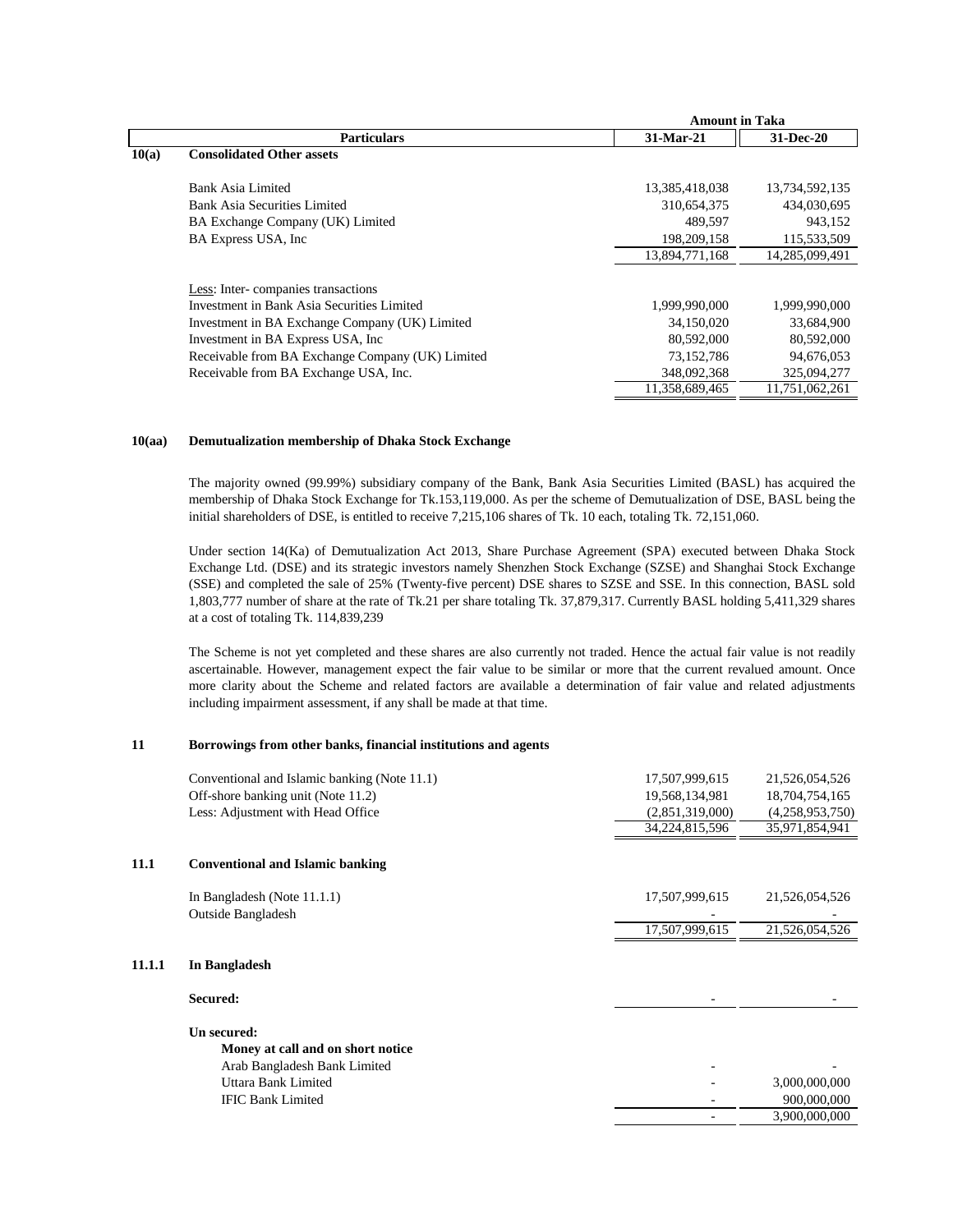|        |                                                                             | <b>Amount in Taka</b> |                |
|--------|-----------------------------------------------------------------------------|-----------------------|----------------|
|        | <b>Particulars</b>                                                          | 31-Mar-21             | 31-Dec-20      |
|        | <b>Borrowings</b>                                                           |                       |                |
|        | Bangladesh Bank (BB) refinance                                              | 423,463,869           | 369,818,471    |
|        | Covid-19 Stimulus PKG-Tk. 5000 Cr for Export                                | 1,178,075,957         | 1,324,997,951  |
|        | Agri Refinance Under STM PKG of Tk. 5000 Cr                                 | 168,936,462           | 155,086,462    |
|        | Borrowing From BB Under IPPF- II Fund                                       | 458,728,000           | 458,728,000    |
|        | Borrowing from BB under Long Term Financing Facilities (LTFF) schen         | 428,626,641           | 428,626,641    |
|        | <b>SME Foundation Pre Finance</b>                                           | 21,872,607            | 20,422,607     |
|        | <b>BB</b> Pre-Finance for SREUP                                             |                       | 15,000,000     |
|        |                                                                             | 14,062,500            |                |
|        | Borrowing A/C (AGRI Taka 10)                                                | 112,688,542           | 64,303,992     |
|        | Borrowing- Green finance refinance                                          |                       | 10,000,000     |
|        | Export development fund                                                     | 14,701,545,037        | 14,779,070,402 |
|        |                                                                             | 17,507,999,615        | 17,626,054,526 |
|        | Less: Inter borrowings between OBU and Conventional Banking                 | 17,507,999,615        | 21,526,054,526 |
|        |                                                                             |                       |                |
| 11.2   | Borrowing at Off-shore banking unit<br>Secured :                            |                       |                |
|        |                                                                             |                       |                |
|        | Un secured:                                                                 |                       |                |
|        | <b>Conventional Banking</b>                                                 | 2,903,578,650         | 4,284,703,063  |
|        | <b>International Finance Corporation</b>                                    | 5,456,750,000         | 5,456,750,000  |
|        | Borrowing - ECA                                                             | 2,040,451,430         | 2,045,806,201  |
|        | Caixa Bank, Barcelona                                                       | 2,449,467,915         | 2,449,467,915  |
|        | Standard Chartered Bank, Thailand                                           |                       | 419,750,000    |
|        | Nabil Bank Limited, Nepal                                                   | 419,750,000           | 419,750,000    |
|        | <b>Indusind Bank Limited</b>                                                | 419,750,000           |                |
|        | Commercial Bank of Dubai                                                    | 839,500,000           | 839,500,000    |
|        | State Bank of India, Hongkong                                               | 1,175,300,000         | 419,750,000    |
|        | State Bank of India, Dubai                                                  | 419,750,000           | 856,290,000    |
|        | Nepal Bangladesh Bank Limited                                               | 839,500,000           | 419,750,000    |
|        | The Commercial Bank, Qatar                                                  | 839,500,000           | 671,600,000    |
|        | <b>DBS</b> Bank Singapore                                                   | 1,762,950,000         | 419,750,000    |
|        | Banca Valsabbina SCPA Vestone Italy                                         | 1,886,986             | 1,886,986      |
|        |                                                                             | 19,568,134,981        | 18,704,754,165 |
|        |                                                                             |                       |                |
| 11(a)  | Consolidated Borrowings from other banks, financial institutions and agents |                       |                |
|        | <b>Bank Asia Limited</b>                                                    | 34,224,815,596        | 35,971,854,941 |
|        | <b>Bank Asia Securities Limited</b>                                         | 2,068,981,152         | 2,120,969,217  |
|        | BA Exchange Company (UK) Limited<br>BA Express USA, Inc                     |                       |                |
|        |                                                                             | 36, 293, 796, 748     | 38,092,824,158 |
|        | Less: Inter-company transactions                                            | 2,068,981,152         | 2,120,969,217  |
|        |                                                                             | 34.224.815.596        | 35,971,854,941 |
| 11(aa) | <b>Subordinated Non-Convertible bonds</b>                                   |                       |                |
|        | <b>Subordinated Non-Convertible floating rate bond</b>                      |                       |                |
|        | Agrani Bank Limited                                                         | 40,000,000            | 80,000,000     |
|        | <b>BRAC Bank Limited</b>                                                    | 20,000,000            |                |
|        | Janata Bank Limited                                                         |                       | 40,000,000     |
|        |                                                                             | 50,000,000            | 100,000,000    |
|        | Mercantile Bank Limited                                                     | 100,000,000           | 200,000,000    |
|        | One Bank Limited                                                            | 120,000,000           | 240,000,000    |
|        | Pubali Bank Limited                                                         | 50,000,000            | 100,000,000    |
|        | Rupali Bank Limited                                                         | 120,000,000           | 240,000,000    |
|        | Sonali Bank Limited                                                         | 100,000,000           | 200,000,000    |
|        |                                                                             | 600,000,000           | 1,200,000,000  |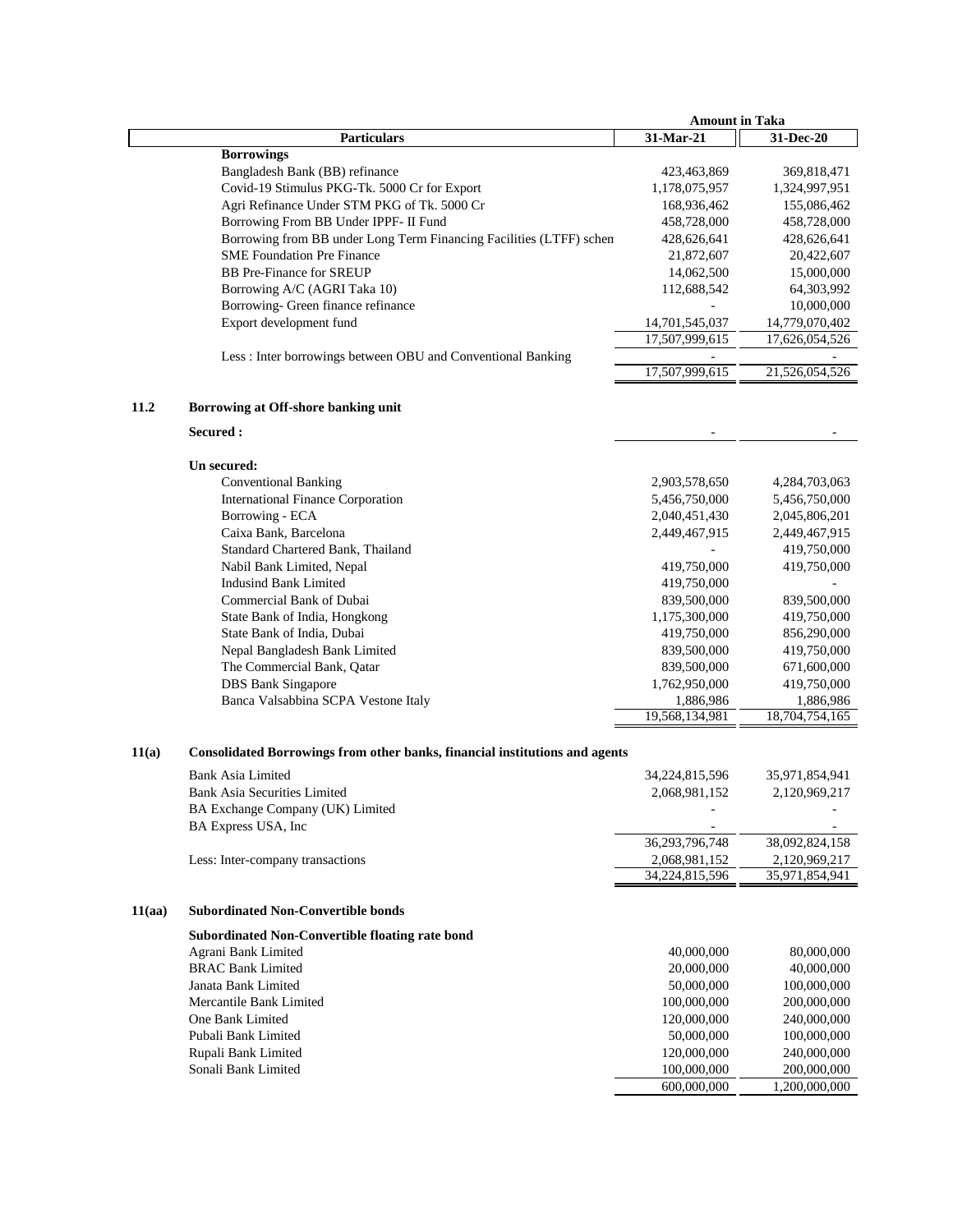|        |                                                                                       | <b>Amount in Taka</b> |                    |
|--------|---------------------------------------------------------------------------------------|-----------------------|--------------------|
|        | <b>Particulars</b>                                                                    | 31-Mar-21             | 31-Dec-20          |
|        | <b>Subordinated Non-Convertible floating rate bond - 2</b>                            |                       |                    |
|        | Agrani Bank Limited                                                                   | 200,000,000           | 200,000,000        |
|        | Dhaka Bank Limited                                                                    | 600,000,000           | 600,000,000        |
|        | Janata Bank Limited                                                                   | 200,000,000           | 200,000,000        |
|        | National Life Insurance Co Ltd.                                                       | 400,000,000           | 400,000,000        |
|        | Pubali Bank Limited                                                                   | 800,000,000           | 800,000,000        |
|        | Sabinco                                                                               | 120,000,000           | 120,000,000        |
|        | Sadharan Bima Corporation                                                             | 80,000,000            | 80,000,000         |
|        | Sonali Bank Limited                                                                   | 800,000,000           | 800,000,000        |
|        | <b>Southeast Bank Limited</b>                                                         | 400,000,000           | 400,000,000        |
|        | Uttara Bank Limited                                                                   | 400,000,000           | 400,000,000        |
|        |                                                                                       | 4,000,000,000         | 4,000,000,000      |
|        | <b>Subordinated Non-Convertible floating rate bond - 3</b>                            |                       |                    |
|        | Agrani Bank Limited                                                                   | 2,500,000,000         | 2,500,000,000      |
|        | Eastern Bank Limited                                                                  | 1,000,000,000         | 1,000,000,000      |
|        | <b>Trust Bank Limited</b>                                                             | 500,000,000           | 500,000,000        |
|        | Dutch-Bangla Bank Limited                                                             | 500,000,000           | 500,000,000        |
|        | Pubali Bank Limited                                                                   | 500,000,000           | 500,000,000        |
|        |                                                                                       | 5,000,000,000         | 5,000,000,000      |
|        |                                                                                       | 9,600,000,000         | 10,200,000,000     |
| 12     | <b>Deposits and other accounts</b>                                                    |                       |                    |
|        | Conventional and Islamic banking (Note 12.1)                                          | 287,618,881,064       | 302,702,491,449    |
|        | Off-shore banking unit                                                                | 325,196,726           | 325,614,911        |
|        |                                                                                       | 287,944,077,790       | 303,028,106,360    |
|        |                                                                                       |                       |                    |
|        | Deposits and other accounts<br>Current/Al-wadeeah current accounts and other accounts |                       |                    |
|        | Deposits from banks                                                                   |                       |                    |
|        | Deposits from customers                                                               | 56,394,022,372        | 59,077,355,292     |
|        | Off-shore banking unit                                                                | 279,921,420           | 280,490,384        |
|        |                                                                                       | 56,673,943,792        | 59, 357, 845, 676  |
|        | <b>Bills</b> payable                                                                  |                       |                    |
|        | Deposits from banks                                                                   |                       |                    |
|        | Deposits from customers                                                               | 3,349,931,651         | 3,747,868,764      |
|        |                                                                                       | 3,349,931,651         | 3,747,868,764      |
|        | Savings bank/Mudaraba savings bank deposits                                           |                       |                    |
|        | Deposits from banks                                                                   |                       |                    |
|        | Deposits from customers                                                               | 62,586,051,386        | 64, 167, 247, 193  |
|        |                                                                                       | 62,586,051,386        | 64, 167, 247, 193  |
|        | Fixed deposits/Mudaraba fixed deposits                                                |                       |                    |
|        | Deposits from banks                                                                   | 7,301,696             | 5,101,696          |
|        | Deposits from customers                                                               | 165,281,573,959       | 175,704,918,504    |
|        | Off-shore banking unit                                                                | 45,275,306            | 45,124,527         |
|        |                                                                                       | 165,334,150,961       | 175, 755, 144, 727 |
|        |                                                                                       | 287,944,077,790       | 303,028,106,360    |
|        |                                                                                       |                       |                    |
| 12.1   | <b>Conventional and Islamic banking</b>                                               |                       |                    |
|        | Deposits from banks (Note 12.1.1)                                                     | 7,301,696             | 5,101,696          |
|        | Deposits from customers (Note 12.1.2)                                                 | 287,611,579,368       | 302,697,389,753    |
|        |                                                                                       | 287,618,881,064       | 302,702,491,449    |
| 12.1.1 | <b>Deposits from banks</b>                                                            |                       |                    |
|        | <b>Fixed deposit/SND</b>                                                              |                       |                    |
|        | <b>AB Bank Limited</b>                                                                | 39,875                | 39,875             |
|        | <b>EXIM Bank Limited</b>                                                              | 6,085,861             | 3,885,861          |
|        | Social Islami Bank Limited                                                            | 586,859               | 586,859            |
|        | <b>Trust Bank Limited</b>                                                             | 589,101               | 589,101            |
|        |                                                                                       | 7,301,696             | 5,101,696          |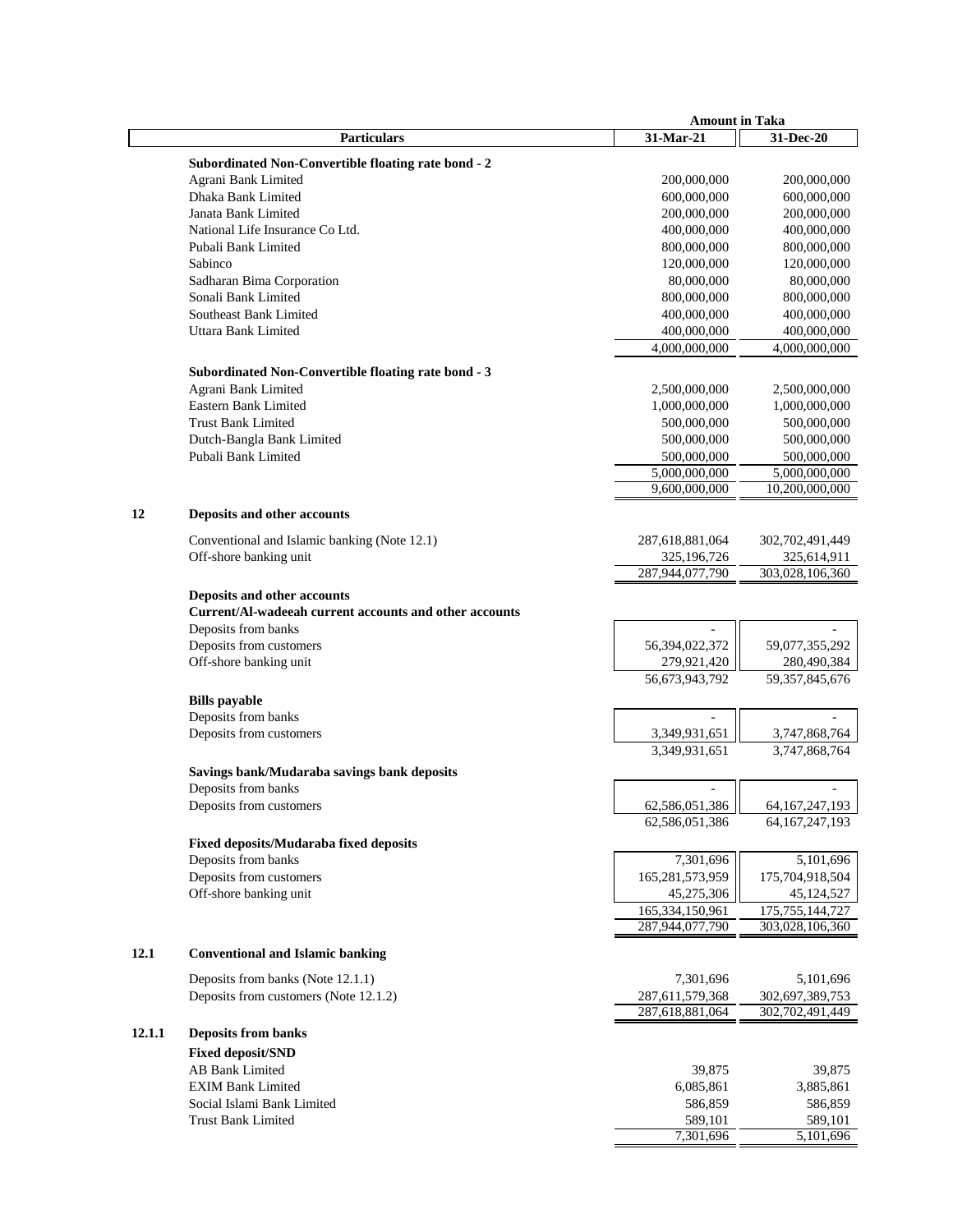|                     |                                                                                        | <b>Amount in Taka</b> |                    |
|---------------------|----------------------------------------------------------------------------------------|-----------------------|--------------------|
|                     | <b>Particulars</b>                                                                     | 31-Mar-21             | 31-Dec-20          |
| 12.1.2              | <b>Deposits from customers</b>                                                         |                       |                    |
|                     | Current/Al-wadeeah current accounts and other accounts (Note 12.1.2a)                  | 56,394,022,372        | 59,077,355,292     |
|                     | Bills payable (Note 12.1.2b)                                                           | 3,349,931,651         | 3,747,868,764      |
|                     | Savings bank/Mudaraba savings deposits                                                 |                       |                    |
|                     |                                                                                        | 62,586,051,386        | 64, 167, 247, 193  |
|                     | Fixed deposits/Mudaraba fixed deposits (Note 12.1.2c)                                  | 165,281,573,959       | 175,704,918,504    |
|                     |                                                                                        | 287,611,579,368       | 302,697,389,753    |
| 12.1.2a             | Current/Al-wadeeah current accounts and other accounts                                 |                       |                    |
|                     | Current/Al-wadeeah current accounts                                                    | 22,818,792,336        | 24,818,035,606     |
|                     | Other demand deposit - Local currency                                                  | 25,139,961,590        | 25,468,837,980     |
|                     | Other demand deposit - Foreign currencies                                              | 5,866,095,004         | 6,708,270,720      |
|                     | Foreign currency deposits                                                              | 2,569,173,442         | 2,495,726,018      |
|                     | Export retention quota                                                                 |                       |                    |
|                     |                                                                                        | 56,394,022,372        | 59,490,870,324     |
|                     | Less: Inter transaction between OBU and Conventional Banking                           |                       | (413,515,032)      |
|                     |                                                                                        | 56,394,022,372        | 59,077,355,292     |
| 12.1.2 <sub>b</sub> | <b>Bills</b> payable                                                                   |                       |                    |
|                     | Bills payable - local currency                                                         | 3,325,924,968         | 3,723,901,591      |
|                     | Bills payable - foreign currencies                                                     | 24,006,683            | 23,967,173         |
|                     | Demand draft                                                                           |                       |                    |
|                     |                                                                                        | 3,349,931,651         | 3,747,868,764      |
| 12.1.2c             | <b>Fixed deposits/Mudaraba fixed deposits</b>                                          |                       |                    |
|                     | Fixed deposits/Mudaraba fixed deposits                                                 | 102, 192, 121, 688    | 107,507,156,677    |
|                     | Special notice deposit                                                                 | 24,110,173,167        | 29,394,855,101     |
|                     | Foreign currency deposits (interest bearing)                                           | 3,377,673             | 3,371,973          |
|                     | Deposit under schemes                                                                  | 38,975,901,431        | 38,799,534,753     |
|                     |                                                                                        | 165,281,573,959       | 175,704,918,504    |
| 12.2                | Payable on demand and time deposits                                                    |                       |                    |
|                     |                                                                                        |                       |                    |
|                     | <b>Demand deposits</b><br>a)<br>Current/Al-wadeeah current accounts and other accounts |                       |                    |
|                     |                                                                                        | 23,098,713,756        | 24,685,010,958     |
|                     | Savings bank/Mudaraba savings deposits                                                 | 5,632,744,625         | 5,775,052,247      |
|                     | Foreign currency deposits (non interest bearing)                                       | 8,435,268,446         | 9,203,996,738      |
|                     | Sundry deposits                                                                        | 25,139,961,590        | 25,468,837,980     |
|                     | Bills payable                                                                          | 3,349,931,651         | 3,747,868,764      |
|                     |                                                                                        | 65,656,620,068        | 68,880,766,687     |
|                     | $b$<br><b>Time deposits</b>                                                            |                       |                    |
|                     | Savings bank/Mudaraba savings deposits                                                 | 56,953,306,761        | 58, 392, 194, 946  |
|                     | Fixed deposits/Mudaraba fixed deposits                                                 | 102,244,698,690       | 107,557,382,900    |
|                     | Foreign currency deposits (interest bearing)                                           | 3,377,673             | 3,371,973          |
|                     | Special notice deposit                                                                 | 24,110,173,167        | 29,394,855,101     |
|                     | Security deposits                                                                      |                       |                    |
|                     | Deposits under schemes                                                                 | 38,975,901,431        | 38,799,534,753     |
|                     |                                                                                        | 222, 287, 457, 722    | 234, 147, 339, 673 |
|                     |                                                                                        | 287,944,077,790       | 303,028,106,360    |
| 12(a)               | <b>Consolidated Deposits and other accounts</b>                                        |                       |                    |
|                     | Current/Al-wadeeah current accounts and other accounts                                 |                       |                    |
|                     | <b>Bank Asia Limited</b>                                                               | 56,673,943,792        | 59, 357, 845, 676  |
|                     | <b>Bank Asia Securities Limited</b>                                                    | 539,989,263           | 519,066,108        |
|                     | BA Exchange Company (UK) Limited                                                       |                       |                    |
|                     | BA Express USA, Inc                                                                    |                       |                    |
|                     |                                                                                        | 57,213,933,055        | 59,876,911,784     |
|                     | Less: Inter-company transactions                                                       | 14,030,744            | 53,258,020         |
|                     |                                                                                        | 57,199,902,311        | 59,823,653,764     |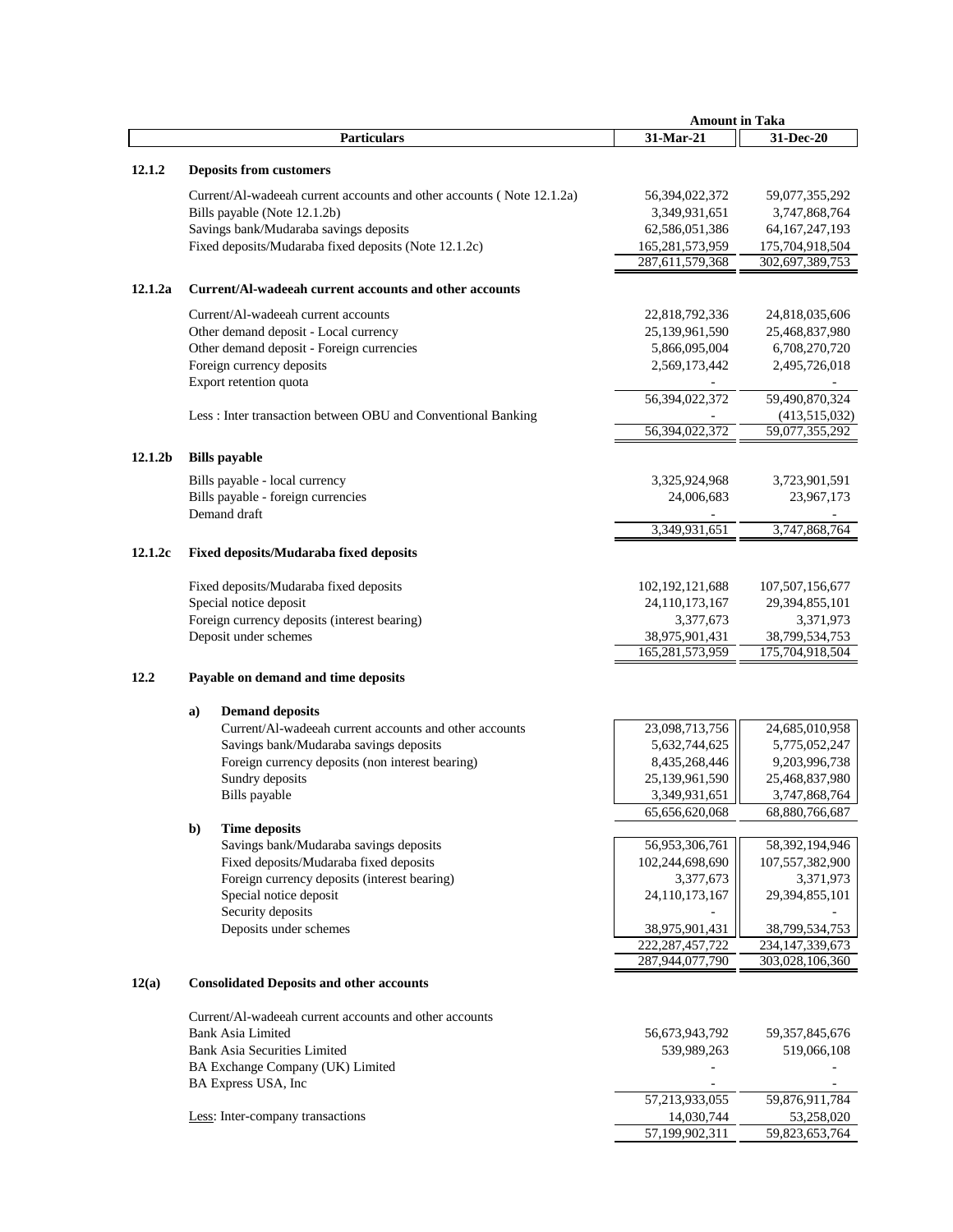|      |                                                                                               | <b>Amount in Taka</b>              |                                   |
|------|-----------------------------------------------------------------------------------------------|------------------------------------|-----------------------------------|
|      | <b>Particulars</b>                                                                            | 31-Mar-21                          | 31-Dec-20                         |
|      | <b>Bills</b> payable                                                                          |                                    |                                   |
|      | <b>Bank Asia Limited</b>                                                                      | 3,349,931,651                      | 3,747,868,764                     |
|      | <b>Bank Asia Securities Limited</b>                                                           |                                    |                                   |
|      | BA Exchange Company (UK) Limited                                                              |                                    |                                   |
|      | BA Express USA, Inc                                                                           |                                    |                                   |
|      |                                                                                               | 3,349,931,651                      | 3,747,868,764                     |
|      | Savings bank/Mudaraba savings bank deposits                                                   |                                    |                                   |
|      | <b>Bank Asia Limited</b>                                                                      | 62,586,051,386                     | 64, 167, 247, 193                 |
|      | <b>Bank Asia Securities Limited</b>                                                           |                                    |                                   |
|      | BA Exchange Company (UK) Limited                                                              |                                    |                                   |
|      | BA Express USA, Inc                                                                           | 62,586,051,386                     | 64, 167, 247, 193                 |
|      |                                                                                               |                                    |                                   |
|      | <b>Fixed deposits/Mudaraba fixed deposits</b>                                                 |                                    |                                   |
|      | <b>Bank Asia Limited</b>                                                                      | 165, 334, 150, 961                 | 175, 755, 144, 727                |
|      | <b>Bank Asia Securities Limited</b>                                                           |                                    |                                   |
|      | BA Exchange Company (UK) Limited                                                              |                                    |                                   |
|      | BA Express USA, Inc                                                                           |                                    | 175, 755, 144, 727                |
|      |                                                                                               | 165,334,150,961<br>288,470,036,309 | 303,493,914,448                   |
|      |                                                                                               |                                    |                                   |
| 13   | <b>Other liabilities</b>                                                                      |                                    |                                   |
|      | Conventional and Islamic banking (Note 13.1)                                                  | 32,753,174,216                     | 32, 135, 724, 795                 |
|      | Off-shore banking unit                                                                        | 2,800,763<br>32,755,974,979        | 569,192<br>32,136,293,987         |
|      |                                                                                               |                                    |                                   |
| 13.1 | <b>Conventional and Islamic banking</b>                                                       |                                    |                                   |
|      | Provision for loans and advances/investments (Note 13.2)                                      | 12,239,035,772                     | 13,110,200,000                    |
|      | Special general provision COVID-19 (Note 13.10)                                               | 850,600,000                        | 850,600,000                       |
|      | Provision on off-balance sheet exposures (Note 13.3)<br>Interest suspense account (Note 13.4) | 1,117,040,155<br>4,074,064,257     | 1,005,000,000<br>4, 341, 502, 178 |
|      | Provision for income tax including deferred tax (Note 13.5)                                   | 9,326,414,519                      | 8,956,414,519                     |
|      | Provision for performance and festival bonus                                                  | 161,525,693                        | 252,632,349                       |
|      | Master card and Visa card payables                                                            | 20,191,451                         | 829,449                           |
|      | Expenditures and other payables                                                               | 1,038,644,588                      | 864,600,677                       |
|      | Provision for nostro accounts (Note 13.6)                                                     |                                    |                                   |
|      | Other payable                                                                                 | 111,306,011                        | 115,509,606                       |
|      | Provision for profit equalisation<br>Provision for diminution in value of shares (Note 13.7)  | 18,448,977<br>363,383,553          | 20,978,177<br>363,383,553         |
|      | Payable to Government                                                                         | 60,307,621                         | 9,007,621                         |
|      | Provision for others (Note 13.8)                                                              | 361,672,690                        | 290,572,690                       |
|      | Rebate payable on good borrowers                                                              | 67,700,000                         | 67,700,000                        |
|      | Unearned income                                                                               | 844,110,027                        | 829,928,758                       |
|      | Interest payable on subordinated non-covertable zero coupon bond                              | 332,773,973                        | 181,861,645                       |
|      | Branch adjustment account credit balance                                                      | 31,644,287                         |                                   |
|      | <b>Fraction Bonus Share</b>                                                                   | 2,768,571                          | 2,768,571                         |
|      | ATM/POS settlement account<br>Nostro account credit balance                                   | 6,775                              | 6,775                             |
|      | Lease liabilities                                                                             | 934,918,560<br>796,616,736         | 872,228,227                       |
|      |                                                                                               | 32,753,174,216                     | 32,135,724,795                    |
| 13.2 | <b>Provision for loans and advances/investments</b>                                           |                                    |                                   |
|      | <b>General provision</b>                                                                      |                                    |                                   |
|      | <b>Conventional and Islamic:</b>                                                              |                                    |                                   |
|      | Balance as at 1 January                                                                       | 8,805,019,752                      | 7,478,740,555                     |
|      | Add Provision made during the period                                                          | 253,260,243                        | 1,326,279,197                     |
|      | Transfer from diminition value of share                                                       |                                    |                                   |
|      | Less Provision no longer required                                                             |                                    |                                   |
|      | Written off                                                                                   |                                    |                                   |
|      | Balance as at 31 March                                                                        | 9,058,279,995                      | 8,805,019,752                     |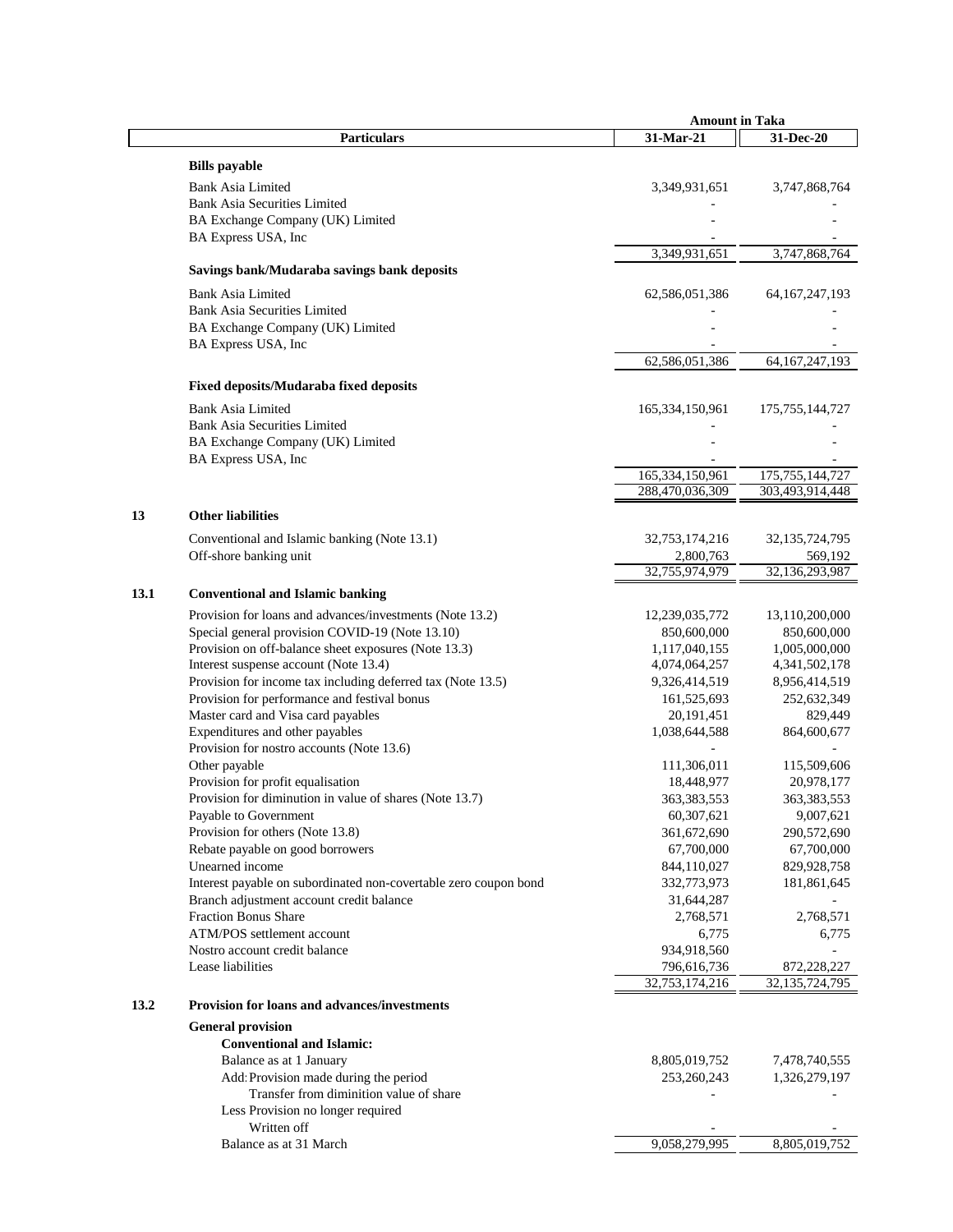|                                                               | <b>Amount in Taka</b> |                 |  |
|---------------------------------------------------------------|-----------------------|-----------------|--|
| <b>Particulars</b>                                            | 31-Mar-21             | 31-Dec-20       |  |
|                                                               |                       |                 |  |
| <b>Off-shore Banking Unit (OBU):</b>                          |                       |                 |  |
| Balance as at 1 January                                       | 184,980,248           | 195,719,574     |  |
| Add: Provision made during the period                         |                       |                 |  |
| Less Provision no longer required                             |                       | (10,739,326)    |  |
| Balance as at 31 March                                        | 184,980,248           | 184,980,248     |  |
| A. Total general provision on loans and advances/investments  | 9,243,260,243         | 8,990,000,000   |  |
| <b>Specific provision</b>                                     |                       |                 |  |
| <b>Conventional and Islamic:</b>                              |                       |                 |  |
| Balance as at 1 January                                       | 4,120,200,000         | 4,604,656,791   |  |
| Add/ Back: Recoveries of amounts previously written off       | 9,150,989             | 183,636,137     |  |
| Specific provision made during the period                     | 330,803,522           | (413, 359, 577) |  |
| Less Write off/amicable settlement during the period          | (1,464,378,982)       | (254, 733, 351) |  |
| Balance as at 31 March                                        | 2,995,775,529         | 4,120,200,000   |  |
|                                                               |                       |                 |  |
| <b>Off-shore Banking Unit (OBU):</b>                          |                       |                 |  |
| Balance as at 1 January                                       |                       |                 |  |
| Add: Provision made during the period                         |                       |                 |  |
| Less Provision no longer required                             |                       |                 |  |
| Balance as at 31 March                                        |                       |                 |  |
| B. Total Specific provision on loans and advances/investments | 2,995,775,529         | 4,120,200,000   |  |
| C. Total provision on loans and advances/investments (A+B)    | 12,239,035,772        | 13,110,200,000  |  |
| 13.3<br>Provision on off-balance sheet exposures              |                       |                 |  |
| Balance as at 1 January                                       | 1,004,645,275         | 961, 337, 263   |  |
| Provision made during the period<br>Add:                      | 112,040,155           | 43,308,012      |  |
|                                                               | 1,116,685,430         | 1,004,645,275   |  |
| Less:<br>Adjustments made during the period                   |                       |                 |  |
| Balance as at 31 March                                        | 1,116,685,430         | 1,004,645,275   |  |
|                                                               |                       |                 |  |
| General provision maintained for OBU as at 01 January         | 354,725               | 313,322         |  |
| Provision made during the period<br>Add:                      |                       | 41,403          |  |
| Provision no longer required<br>Less:                         |                       |                 |  |
|                                                               | 354,725               | 354,725         |  |
| Off-balance sheet exposures provision Balance as at 31 March  | 1,117,040,155         | 1,005,000,000   |  |
|                                                               |                       |                 |  |

As per BRPD Circular No. 07, dated 21 June 2018 no provision is required for bills for collection and for counter guarantee provision is maintained based on BB rating grade.

# **13.5 Provision for taxation**

|        | Current tax (Note 13.5.1)<br>Deferred tax                          | 8,854,393,154<br>472,021,365<br>9,326,414,519 | 8,484,393,154<br>472,021,365<br>8,956,414,519 |
|--------|--------------------------------------------------------------------|-----------------------------------------------|-----------------------------------------------|
| 13.5.1 | <b>Provision for current tax</b>                                   |                                               |                                               |
|        | Balance as at 1 January                                            | 8,484,393,154                                 | 10,103,853,086                                |
|        | Add: Provision made during the period                              | 370,000,000<br>8.854.393.154                  | 1,922,000,000<br>12,025,853,086               |
|        | Less: Adjustments made during the period<br>Balance as at 31 March | 8,854,393,154                                 | 3,541,459,932<br>8,484,393,154                |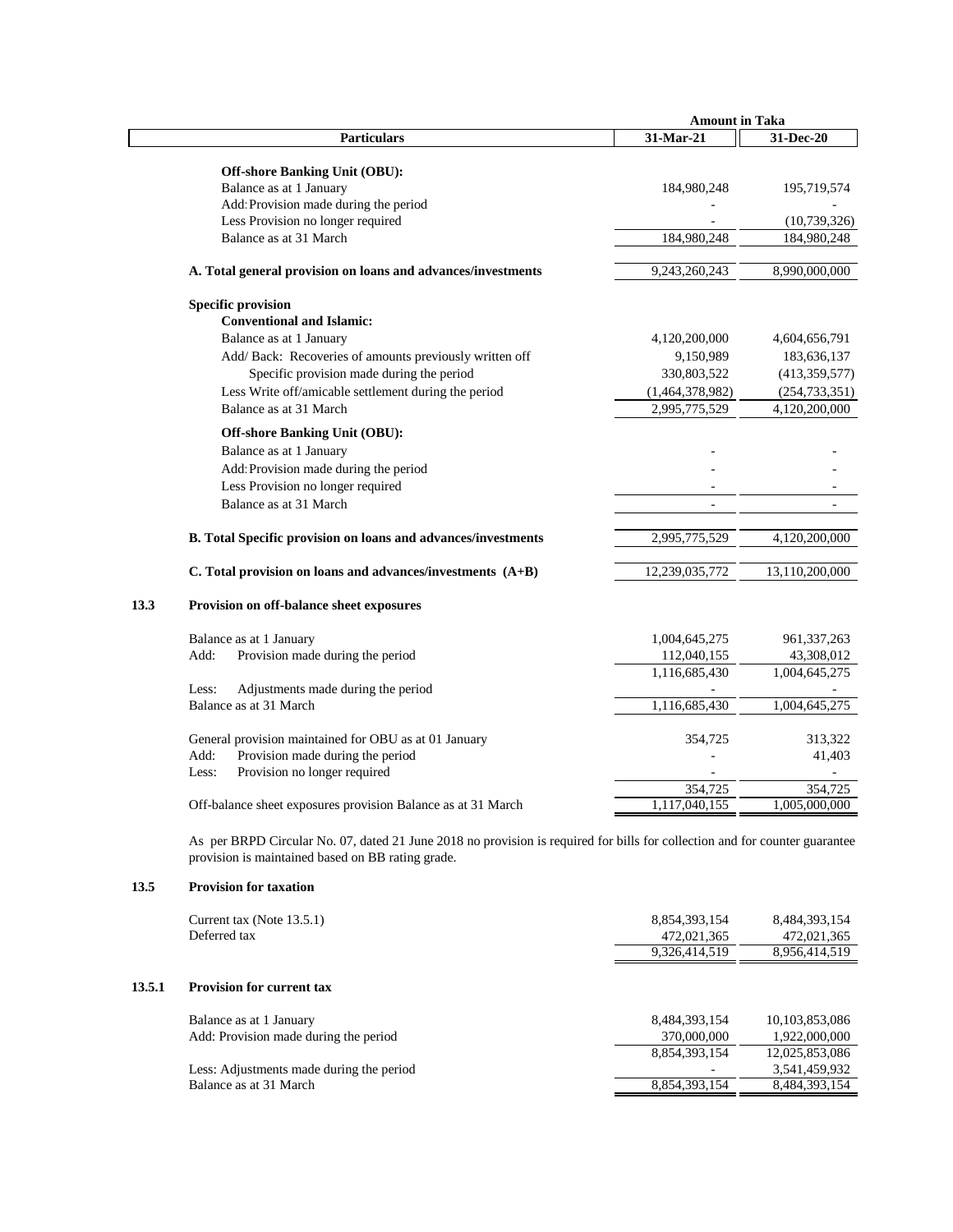|                                                  | <b>Amount in Taka</b> |               |
|--------------------------------------------------|-----------------------|---------------|
| <b>Particulars</b>                               | 31-Mar-21             | 31-Dec-20     |
| 13.5.1(a) Consolidated Provision for current tax |                       |               |
| Bank Asia Limited                                | 8,854,393,154         | 8,805,454,026 |
| Bank Asia Securities Limited                     |                       | 74,671,957    |
| BA Exchange Company (UK) Limited                 |                       |               |
| BA Express USA, Inc.                             |                       | -             |
|                                                  | 8.854.393.154         | 8,880,125,983 |

#### **13.5.2(a) Deferred Tax (asset)/liability**

| Particulars                                       | <b>Book value</b> | <b>Tax Base</b> | (Deductible)/<br><b>Taxable</b> | <b>Deferred tax</b><br>(Asset)/Liability |
|---------------------------------------------------|-------------------|-----------------|---------------------------------|------------------------------------------|
| Balance as at December 31, 2020                   |                   |                 |                                 |                                          |
| Deferred Tax Asset                                |                   |                 |                                 | (1,158,806,250)                          |
| Deferred Tax Liability                            |                   |                 |                                 | 851,945,619                              |
| Net Deferred Tax Asset 2020                       |                   |                 |                                 | (306, 860, 631)                          |
| Balance as at March 31, 2021                      |                   |                 |                                 |                                          |
| Loan loss provision (Note 13.2)                   | 2,995,775,529     |                 | (2,246,831,647)                 | (842, 561, 868)                          |
| Provision against capital market                  |                   |                 |                                 |                                          |
| Fixed assets excluding vehicle (annex C)          |                   |                 |                                 |                                          |
| Deferred tax assets (a)                           |                   |                 |                                 | (842, 561, 868)                          |
| Interest receivable                               | 1,186,806,293     |                 | 1,186,806,293                   | 445,052,360                              |
| <b>Fixed assets</b>                               | 3,084,892,997     | 2,555,561,673   | 529,331,324                     | 198,499,247                              |
| Right-of-use assets                               |                   |                 | 207,470,245                     | 77,801,342                               |
| Deferred tax liability (b)                        |                   |                 |                                 | 721,352,948                              |
| Net Deferred Tax Asset as of March 31, 2021 (a+b) |                   |                 |                                 | (121, 208, 919)                          |
| Movement for the period                           |                   |                 |                                 |                                          |
| Opening deferred tax assets                       |                   |                 |                                 | (1,158,806,250)                          |
| Closing deferred tax assets                       |                   |                 |                                 | (842, 561, 868)                          |
| Changes for the period                            |                   |                 |                                 | 316,244,382                              |
| Opening deferred tax liabilities                  |                   |                 |                                 | 851,945,619                              |
| Closing deferred tax liabilities                  |                   |                 |                                 | 721,352,948                              |
| Changes for the period                            |                   |                 |                                 | (130, 592, 671)                          |
| <b>Changes during the period</b>                  |                   |                 |                                 | 185,651,712                              |

As per Bangladesh Bank, BRPD circular no. 11 dated December 12, 2011 deferred tax assets may be recognized but restrictions are to be followed if deferred tax assets is calculated and recognized based on the provisions against classified loan, advances; such as i. amount of the net income after tax increased due to recognition of deferred tax assets on such provision will not be distributed as divided. ii. the amount of deferred tax assets recognized on such provisions should be deducted while calculating the Regulatory Eligible Capital. iii. a description should be provided regarding deferred tax assets recognized on loan loss provision in the notes to the financial statements. On the other hand, deferred tax liabilities must be recognized for those items which are mentioned to recognize in IAS. Hence, the bank did not recognize deferred tax assets but recognize deferred tax liabilities when it arises.

#### **13.6 Provision for nostro accounts**

As per instructions contained in the circular letter no. FEPD (FEMO)/01/2005-677 dated 13 September 2005 issued by Foreign Exchange Policy Department of Bangladesh Bank, Bank is required to make provision regarding the un-reconciled debit balance of nostro account as at balance sheet date. Adequate provision has been made for debit entries which are outstanding for more than 3 months. Details of unrecognized entries are shown in Annex I.

#### **13.7 Provision for diminution in value of shares**

| Balance as at 1 January                                                | 363.383.553              | 183.383.553 |
|------------------------------------------------------------------------|--------------------------|-------------|
| Add: Provision for impairment loss of investment in subsidiaries       | $\overline{\phantom{0}}$ | 180,000,000 |
| Less: Transfer to general provision for loans and advances/investments | -                        | -           |
| Balance as at 31 March                                                 | 363, 383, 553            | 363.383.553 |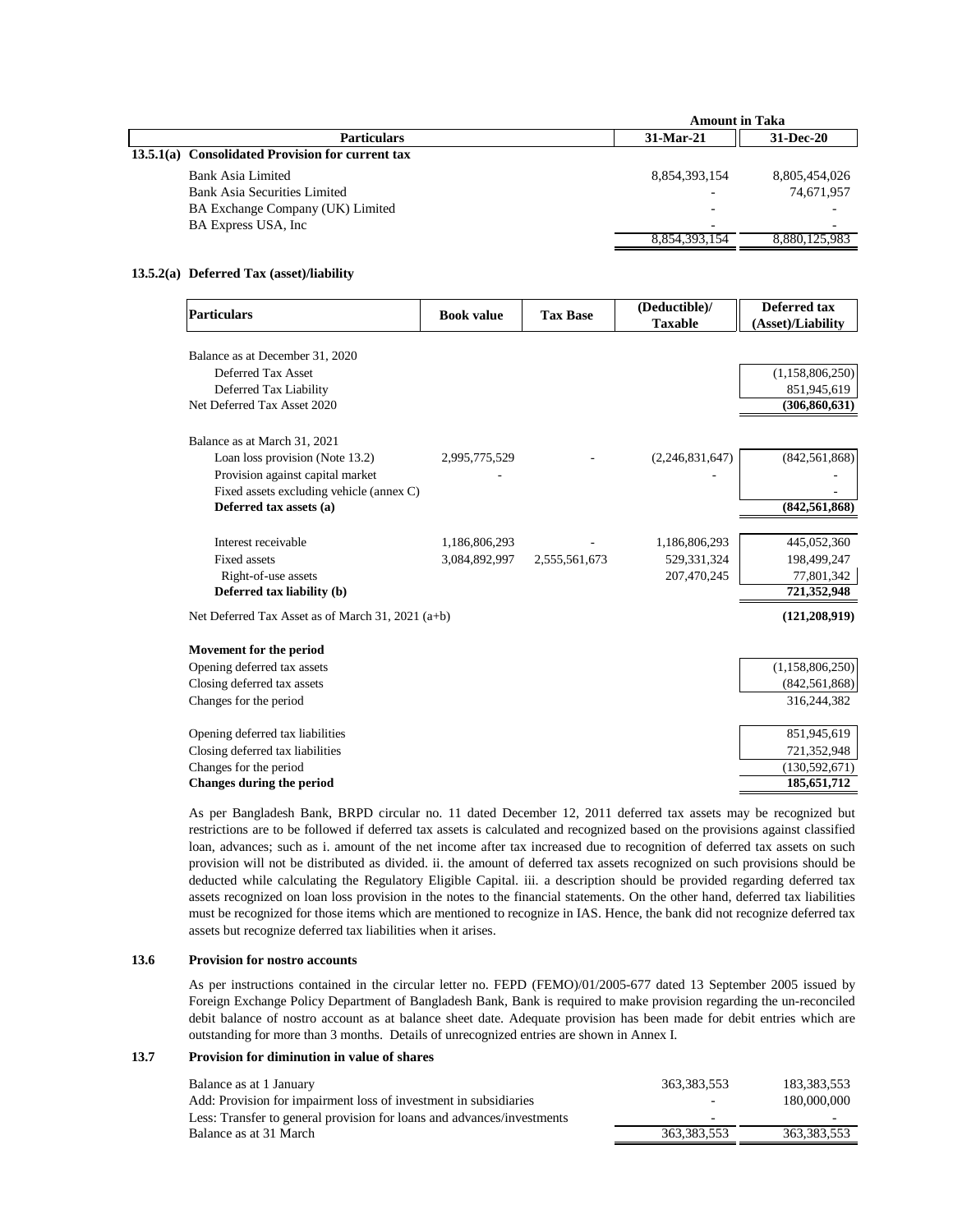|                                                                            |               | <b>Amount in Taka</b> |
|----------------------------------------------------------------------------|---------------|-----------------------|
| <b>Particulars</b>                                                         | 31-Mar-21     | 31-Dec-20             |
|                                                                            |               |                       |
| Provision requirement for quoted and unquoted share including subsidiaries |               |                       |
| (Annex B)                                                                  | 102,216,227   | 68,265,317            |
| Provision maintained                                                       | 363, 383, 553 | 363, 383, 553         |
| Surplus provison maintained                                                | 261, 167, 326 | 295,118,236           |
|                                                                            |               |                       |
| 13.8<br><b>Provion for others</b>                                          |               |                       |
| Balance as at 1 January                                                    | 290,572,690   | 172,218,755           |
| Adjustment during the period                                               |               | (18,646,065)          |
| Add: Provision made during the period                                      | 71,100,000    | 137,000,000           |
| Balance as at 31 March                                                     | 361,672,690   | 290,572,690           |
|                                                                            |               |                       |
| Provision requirement                                                      | 319,473,000   | 219,886,000           |
| Provision maintained                                                       | 361,672,690   | 290,572,690           |
| Surplus provison maintained                                                | 42,199,690    | 70,686,690            |

(Provision for others made for legal expenses, protested bills, expenditure related unreconciled entries and other assets that classified as bad and loss as per Bangladesh Bank BRPD Circular 14 dated June 25, 2001.)

**13.10** Special general provision COVID-19 is maintained as per BRPD circular letter no. 56 dated December 10, 2020

#### **13(a) Consolidated Other liabilities**

|      | <b>Bank Asia Limited</b>                                        | 32,755,974,979 | 32,136,293,987    |
|------|-----------------------------------------------------------------|----------------|-------------------|
|      | Bank Asia Securities Limited                                    | 1,913,920,531  | 1,885,520,215     |
|      | BA Exchange Company (UK) Limited                                | 77,899,383     | 62,316,859        |
|      | BA Express USA, Inc                                             | 304,747,810    | 270,842,164       |
|      |                                                                 | 35,052,542,703 | 34, 354, 973, 225 |
|      | Less: Inter-companies transactions                              |                |                   |
|      | Receivable from BASL                                            | 104,529        |                   |
|      | Receivable from BA Exchange (UK) Limited                        | 73,152,786     | 94,676,053        |
|      | Receivable from BA Express USA, Inc                             | 348,092,368    | 325,094,277       |
|      |                                                                 | 34,631,193,020 | 33,935,202,895    |
| 14   | Share capital                                                   |                |                   |
|      |                                                                 |                |                   |
| 14.1 | <b>Authorized capital</b>                                       |                |                   |
|      | 1,500,000,000 ordinary shares of Taka 10 each                   | 15,000,000,000 | 15,000,000,000    |
| 14.2 | Issued, subscribed and fully paid up capital                    |                |                   |
|      | 56,372,480 ordinary shares of Taka 10 each issued for cash      | 563,724,800    | 563,724,800       |
|      | 364,010,770 (2010: 243,901,270) ordinary shares of Taka 10 each |                |                   |
|      | Issued as bonus shares                                          | 3,640,107,700  | 3,640,107,700     |
|      | Right shares issued 25% for the year 2010                       | 1,050,958,100  | 1,050,958,100     |
|      | Issued as bonus shares 20% for the year 2011                    | 1,050,958,120  | 1,050,958,120     |
|      | Issued as bonus shares 10% for the year 2012                    | 630,574,870    | 630,574,870       |
|      | Issued as bonus shares 10% for the year 2013                    | 693,632,350    | 693,632,350       |
|      | Issued as bonus shares 10% for the year 2014                    | 762,995,590    | 762,995,590       |
|      | Issued as bonus shares 5% for the year 2015                     | 419,647,570    | 419,647,570       |
|      | Issued as bonus shares 12% for the year 2016                    | 1,057,511,890  | 1,057,511,890     |
|      | Issued as bonus shares 12.50% for the year 2017                 | 1,233,763,870  | 1,233,763,870     |
|      | Issued as bonus shares 5% for the year 2018                     | 555,193,740    | 555,193,740       |
|      |                                                                 | 11,659,068,600 | 11,659,068,600    |

#### **14.3 Initial public offer (IPO)**

Out of the total issued, subscribed and fully paid up capital of the Bank 2,000,000 ordinary shares of Taka 100 each amounting to Taka 200,000,000 was raised through public offering of shares in 2003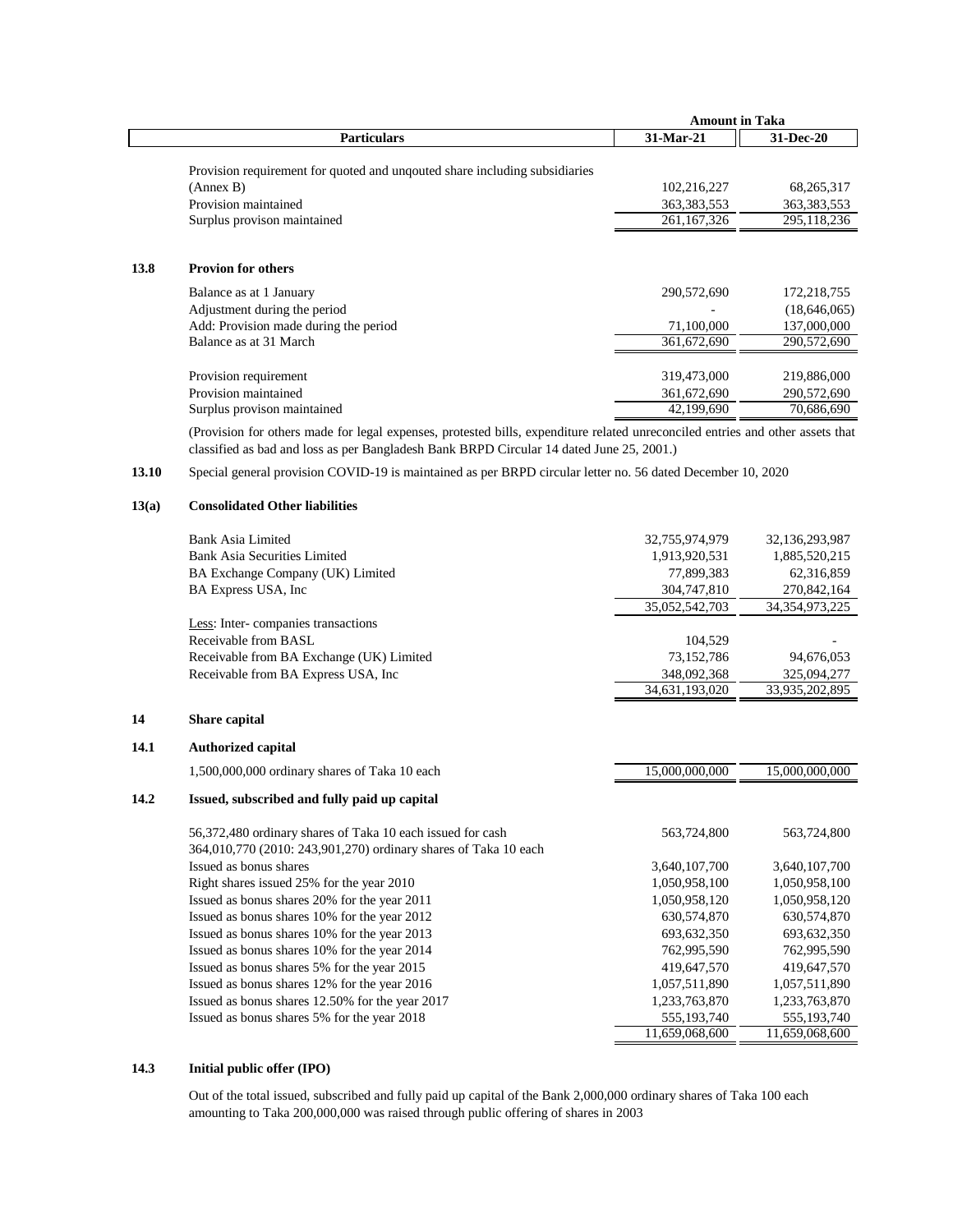| 31-Mar-21<br><b>Particulars</b><br>31-Dec-20<br>15<br><b>Statutory reserve</b><br>Balance as at 1 January<br>9,844,096,744<br>9,052,555,407<br>Add: Addition during the period (20% of pre-tax profit)<br>317,645,647<br>791,541,337<br>Balance as at 31 March<br>10,161,742,391<br>9,844,096,744<br><b>Revaluation reserve</b><br>16<br>HTM securities (Note 16.1)<br>38,815,671<br>46,593,577<br>HFT securities (Note 16.2)<br>1,253,121,913<br>1,746,995,202<br>Fixed Assets revaluation (Note 16.3)<br>1,984,357,423<br>1,984,357,423<br>3,276,295,007<br>3,777,946,202<br>16.1<br><b>Revaluation reserve on HTM securities</b><br>Balance at 1 January<br>46,593,577<br>20,176,016<br>Gain from revaluation on investments<br>26,417,561<br>Adjustment for sale/maturity of securities<br>(7,777,906)<br>38,815,671<br>46,593,577<br><b>Revaluation reserve on HFT securities</b><br>16.2<br>1,746,995,202<br>7,434,933<br>Balance at 1 January<br>Gain from revaluation on investments<br>4,501,056,161<br>13,156,910,380<br>Adjustment for sale/maturity of securities<br>(4,994,929,450)<br>(11, 417, 350, 111)<br>1,253,121,913<br>1,746,995,202<br>16.3<br><b>Revaluation reserve on Fixed Assets</b><br>Balance at 1 January<br>1,984,357,423<br>2,038,072,687<br>Depreciation charged during the period<br>(53,715,264)<br>1,984,357,423<br>1,984,357,423<br><b>Consolidated Revaluation reserve</b><br>16(a)<br><b>Bank Asia Limited</b><br>3,276,295,007<br>3,777,946,202<br><b>Bank Asia Securities Limited</b><br>BA Exchange Company (UK) Limited<br>BA Express USA, Inc<br>3,276,295,007<br>3,777,946,202<br>17<br><b>Retained earnings</b><br>Balance at 1 January<br>2,091,617,881<br>1,959,644,131<br>Add: Post - tax profit fot the period<br>1,218,228,236<br>2,035,706,683<br>Revaluation reserve transferred to retained earnings<br>53,715,264<br>3,309,846,117<br>4,049,066,078<br>1,165,906,860<br>Less: Issue of cash dividend for the year 2019<br>Transfer of cash dividend for the year 2020 in separate bank account<br>1,165,904,539<br>317,645,647<br>Transfer to statutory reserve<br>791,541,337<br>1,483,550,186<br>1,957,448,197<br>1,826,295,931<br>2,091,617,881<br>17(a)<br><b>Consolidated Retained earnings</b><br>Balance at 1 January<br>1,918,254,038<br>1,800,257,979<br>Add:<br>Foreign exchange revaluation reserve for opening retained earnings<br>(1,073,432)<br>(2,758,415)<br>Revaluation reserve transferred to retained earnings<br>53,715,264<br>Post - tax profit fot the period<br>1,219,333,344<br>2,024,487,409<br>Less: Non controlling interest<br>3<br>3,136,513,947<br>3,875,702,235<br>Less: Issue of cash dividend for the year 2019<br>1,165,906,860<br>Transfer of cash dividend for the year 2020 in separate bank account<br>1,165,904,539<br>317,645,647<br>791,541,337<br>Transferred to statutory reserve<br>1,483,550,186<br>1,957,448,197 |  | <b>Amount in Taka</b> |               |
|------------------------------------------------------------------------------------------------------------------------------------------------------------------------------------------------------------------------------------------------------------------------------------------------------------------------------------------------------------------------------------------------------------------------------------------------------------------------------------------------------------------------------------------------------------------------------------------------------------------------------------------------------------------------------------------------------------------------------------------------------------------------------------------------------------------------------------------------------------------------------------------------------------------------------------------------------------------------------------------------------------------------------------------------------------------------------------------------------------------------------------------------------------------------------------------------------------------------------------------------------------------------------------------------------------------------------------------------------------------------------------------------------------------------------------------------------------------------------------------------------------------------------------------------------------------------------------------------------------------------------------------------------------------------------------------------------------------------------------------------------------------------------------------------------------------------------------------------------------------------------------------------------------------------------------------------------------------------------------------------------------------------------------------------------------------------------------------------------------------------------------------------------------------------------------------------------------------------------------------------------------------------------------------------------------------------------------------------------------------------------------------------------------------------------------------------------------------------------------------------------------------------------------------------------------------------------------------------------------------------------------------------------------------------------------------------------------------------------------------------------------------------------------------------------------------------------------------------------------------------------------------------------------------------|--|-----------------------|---------------|
|                                                                                                                                                                                                                                                                                                                                                                                                                                                                                                                                                                                                                                                                                                                                                                                                                                                                                                                                                                                                                                                                                                                                                                                                                                                                                                                                                                                                                                                                                                                                                                                                                                                                                                                                                                                                                                                                                                                                                                                                                                                                                                                                                                                                                                                                                                                                                                                                                                                                                                                                                                                                                                                                                                                                                                                                                                                                                                                        |  |                       |               |
|                                                                                                                                                                                                                                                                                                                                                                                                                                                                                                                                                                                                                                                                                                                                                                                                                                                                                                                                                                                                                                                                                                                                                                                                                                                                                                                                                                                                                                                                                                                                                                                                                                                                                                                                                                                                                                                                                                                                                                                                                                                                                                                                                                                                                                                                                                                                                                                                                                                                                                                                                                                                                                                                                                                                                                                                                                                                                                                        |  |                       |               |
|                                                                                                                                                                                                                                                                                                                                                                                                                                                                                                                                                                                                                                                                                                                                                                                                                                                                                                                                                                                                                                                                                                                                                                                                                                                                                                                                                                                                                                                                                                                                                                                                                                                                                                                                                                                                                                                                                                                                                                                                                                                                                                                                                                                                                                                                                                                                                                                                                                                                                                                                                                                                                                                                                                                                                                                                                                                                                                                        |  |                       |               |
|                                                                                                                                                                                                                                                                                                                                                                                                                                                                                                                                                                                                                                                                                                                                                                                                                                                                                                                                                                                                                                                                                                                                                                                                                                                                                                                                                                                                                                                                                                                                                                                                                                                                                                                                                                                                                                                                                                                                                                                                                                                                                                                                                                                                                                                                                                                                                                                                                                                                                                                                                                                                                                                                                                                                                                                                                                                                                                                        |  |                       |               |
|                                                                                                                                                                                                                                                                                                                                                                                                                                                                                                                                                                                                                                                                                                                                                                                                                                                                                                                                                                                                                                                                                                                                                                                                                                                                                                                                                                                                                                                                                                                                                                                                                                                                                                                                                                                                                                                                                                                                                                                                                                                                                                                                                                                                                                                                                                                                                                                                                                                                                                                                                                                                                                                                                                                                                                                                                                                                                                                        |  |                       |               |
|                                                                                                                                                                                                                                                                                                                                                                                                                                                                                                                                                                                                                                                                                                                                                                                                                                                                                                                                                                                                                                                                                                                                                                                                                                                                                                                                                                                                                                                                                                                                                                                                                                                                                                                                                                                                                                                                                                                                                                                                                                                                                                                                                                                                                                                                                                                                                                                                                                                                                                                                                                                                                                                                                                                                                                                                                                                                                                                        |  |                       |               |
|                                                                                                                                                                                                                                                                                                                                                                                                                                                                                                                                                                                                                                                                                                                                                                                                                                                                                                                                                                                                                                                                                                                                                                                                                                                                                                                                                                                                                                                                                                                                                                                                                                                                                                                                                                                                                                                                                                                                                                                                                                                                                                                                                                                                                                                                                                                                                                                                                                                                                                                                                                                                                                                                                                                                                                                                                                                                                                                        |  |                       |               |
|                                                                                                                                                                                                                                                                                                                                                                                                                                                                                                                                                                                                                                                                                                                                                                                                                                                                                                                                                                                                                                                                                                                                                                                                                                                                                                                                                                                                                                                                                                                                                                                                                                                                                                                                                                                                                                                                                                                                                                                                                                                                                                                                                                                                                                                                                                                                                                                                                                                                                                                                                                                                                                                                                                                                                                                                                                                                                                                        |  |                       |               |
|                                                                                                                                                                                                                                                                                                                                                                                                                                                                                                                                                                                                                                                                                                                                                                                                                                                                                                                                                                                                                                                                                                                                                                                                                                                                                                                                                                                                                                                                                                                                                                                                                                                                                                                                                                                                                                                                                                                                                                                                                                                                                                                                                                                                                                                                                                                                                                                                                                                                                                                                                                                                                                                                                                                                                                                                                                                                                                                        |  |                       |               |
|                                                                                                                                                                                                                                                                                                                                                                                                                                                                                                                                                                                                                                                                                                                                                                                                                                                                                                                                                                                                                                                                                                                                                                                                                                                                                                                                                                                                                                                                                                                                                                                                                                                                                                                                                                                                                                                                                                                                                                                                                                                                                                                                                                                                                                                                                                                                                                                                                                                                                                                                                                                                                                                                                                                                                                                                                                                                                                                        |  |                       |               |
|                                                                                                                                                                                                                                                                                                                                                                                                                                                                                                                                                                                                                                                                                                                                                                                                                                                                                                                                                                                                                                                                                                                                                                                                                                                                                                                                                                                                                                                                                                                                                                                                                                                                                                                                                                                                                                                                                                                                                                                                                                                                                                                                                                                                                                                                                                                                                                                                                                                                                                                                                                                                                                                                                                                                                                                                                                                                                                                        |  |                       |               |
|                                                                                                                                                                                                                                                                                                                                                                                                                                                                                                                                                                                                                                                                                                                                                                                                                                                                                                                                                                                                                                                                                                                                                                                                                                                                                                                                                                                                                                                                                                                                                                                                                                                                                                                                                                                                                                                                                                                                                                                                                                                                                                                                                                                                                                                                                                                                                                                                                                                                                                                                                                                                                                                                                                                                                                                                                                                                                                                        |  |                       |               |
|                                                                                                                                                                                                                                                                                                                                                                                                                                                                                                                                                                                                                                                                                                                                                                                                                                                                                                                                                                                                                                                                                                                                                                                                                                                                                                                                                                                                                                                                                                                                                                                                                                                                                                                                                                                                                                                                                                                                                                                                                                                                                                                                                                                                                                                                                                                                                                                                                                                                                                                                                                                                                                                                                                                                                                                                                                                                                                                        |  |                       |               |
|                                                                                                                                                                                                                                                                                                                                                                                                                                                                                                                                                                                                                                                                                                                                                                                                                                                                                                                                                                                                                                                                                                                                                                                                                                                                                                                                                                                                                                                                                                                                                                                                                                                                                                                                                                                                                                                                                                                                                                                                                                                                                                                                                                                                                                                                                                                                                                                                                                                                                                                                                                                                                                                                                                                                                                                                                                                                                                                        |  |                       |               |
|                                                                                                                                                                                                                                                                                                                                                                                                                                                                                                                                                                                                                                                                                                                                                                                                                                                                                                                                                                                                                                                                                                                                                                                                                                                                                                                                                                                                                                                                                                                                                                                                                                                                                                                                                                                                                                                                                                                                                                                                                                                                                                                                                                                                                                                                                                                                                                                                                                                                                                                                                                                                                                                                                                                                                                                                                                                                                                                        |  |                       |               |
|                                                                                                                                                                                                                                                                                                                                                                                                                                                                                                                                                                                                                                                                                                                                                                                                                                                                                                                                                                                                                                                                                                                                                                                                                                                                                                                                                                                                                                                                                                                                                                                                                                                                                                                                                                                                                                                                                                                                                                                                                                                                                                                                                                                                                                                                                                                                                                                                                                                                                                                                                                                                                                                                                                                                                                                                                                                                                                                        |  |                       |               |
|                                                                                                                                                                                                                                                                                                                                                                                                                                                                                                                                                                                                                                                                                                                                                                                                                                                                                                                                                                                                                                                                                                                                                                                                                                                                                                                                                                                                                                                                                                                                                                                                                                                                                                                                                                                                                                                                                                                                                                                                                                                                                                                                                                                                                                                                                                                                                                                                                                                                                                                                                                                                                                                                                                                                                                                                                                                                                                                        |  |                       |               |
|                                                                                                                                                                                                                                                                                                                                                                                                                                                                                                                                                                                                                                                                                                                                                                                                                                                                                                                                                                                                                                                                                                                                                                                                                                                                                                                                                                                                                                                                                                                                                                                                                                                                                                                                                                                                                                                                                                                                                                                                                                                                                                                                                                                                                                                                                                                                                                                                                                                                                                                                                                                                                                                                                                                                                                                                                                                                                                                        |  |                       |               |
|                                                                                                                                                                                                                                                                                                                                                                                                                                                                                                                                                                                                                                                                                                                                                                                                                                                                                                                                                                                                                                                                                                                                                                                                                                                                                                                                                                                                                                                                                                                                                                                                                                                                                                                                                                                                                                                                                                                                                                                                                                                                                                                                                                                                                                                                                                                                                                                                                                                                                                                                                                                                                                                                                                                                                                                                                                                                                                                        |  |                       |               |
|                                                                                                                                                                                                                                                                                                                                                                                                                                                                                                                                                                                                                                                                                                                                                                                                                                                                                                                                                                                                                                                                                                                                                                                                                                                                                                                                                                                                                                                                                                                                                                                                                                                                                                                                                                                                                                                                                                                                                                                                                                                                                                                                                                                                                                                                                                                                                                                                                                                                                                                                                                                                                                                                                                                                                                                                                                                                                                                        |  |                       |               |
|                                                                                                                                                                                                                                                                                                                                                                                                                                                                                                                                                                                                                                                                                                                                                                                                                                                                                                                                                                                                                                                                                                                                                                                                                                                                                                                                                                                                                                                                                                                                                                                                                                                                                                                                                                                                                                                                                                                                                                                                                                                                                                                                                                                                                                                                                                                                                                                                                                                                                                                                                                                                                                                                                                                                                                                                                                                                                                                        |  |                       |               |
|                                                                                                                                                                                                                                                                                                                                                                                                                                                                                                                                                                                                                                                                                                                                                                                                                                                                                                                                                                                                                                                                                                                                                                                                                                                                                                                                                                                                                                                                                                                                                                                                                                                                                                                                                                                                                                                                                                                                                                                                                                                                                                                                                                                                                                                                                                                                                                                                                                                                                                                                                                                                                                                                                                                                                                                                                                                                                                                        |  |                       |               |
|                                                                                                                                                                                                                                                                                                                                                                                                                                                                                                                                                                                                                                                                                                                                                                                                                                                                                                                                                                                                                                                                                                                                                                                                                                                                                                                                                                                                                                                                                                                                                                                                                                                                                                                                                                                                                                                                                                                                                                                                                                                                                                                                                                                                                                                                                                                                                                                                                                                                                                                                                                                                                                                                                                                                                                                                                                                                                                                        |  |                       |               |
|                                                                                                                                                                                                                                                                                                                                                                                                                                                                                                                                                                                                                                                                                                                                                                                                                                                                                                                                                                                                                                                                                                                                                                                                                                                                                                                                                                                                                                                                                                                                                                                                                                                                                                                                                                                                                                                                                                                                                                                                                                                                                                                                                                                                                                                                                                                                                                                                                                                                                                                                                                                                                                                                                                                                                                                                                                                                                                                        |  |                       |               |
|                                                                                                                                                                                                                                                                                                                                                                                                                                                                                                                                                                                                                                                                                                                                                                                                                                                                                                                                                                                                                                                                                                                                                                                                                                                                                                                                                                                                                                                                                                                                                                                                                                                                                                                                                                                                                                                                                                                                                                                                                                                                                                                                                                                                                                                                                                                                                                                                                                                                                                                                                                                                                                                                                                                                                                                                                                                                                                                        |  |                       |               |
|                                                                                                                                                                                                                                                                                                                                                                                                                                                                                                                                                                                                                                                                                                                                                                                                                                                                                                                                                                                                                                                                                                                                                                                                                                                                                                                                                                                                                                                                                                                                                                                                                                                                                                                                                                                                                                                                                                                                                                                                                                                                                                                                                                                                                                                                                                                                                                                                                                                                                                                                                                                                                                                                                                                                                                                                                                                                                                                        |  |                       |               |
|                                                                                                                                                                                                                                                                                                                                                                                                                                                                                                                                                                                                                                                                                                                                                                                                                                                                                                                                                                                                                                                                                                                                                                                                                                                                                                                                                                                                                                                                                                                                                                                                                                                                                                                                                                                                                                                                                                                                                                                                                                                                                                                                                                                                                                                                                                                                                                                                                                                                                                                                                                                                                                                                                                                                                                                                                                                                                                                        |  |                       |               |
|                                                                                                                                                                                                                                                                                                                                                                                                                                                                                                                                                                                                                                                                                                                                                                                                                                                                                                                                                                                                                                                                                                                                                                                                                                                                                                                                                                                                                                                                                                                                                                                                                                                                                                                                                                                                                                                                                                                                                                                                                                                                                                                                                                                                                                                                                                                                                                                                                                                                                                                                                                                                                                                                                                                                                                                                                                                                                                                        |  |                       |               |
|                                                                                                                                                                                                                                                                                                                                                                                                                                                                                                                                                                                                                                                                                                                                                                                                                                                                                                                                                                                                                                                                                                                                                                                                                                                                                                                                                                                                                                                                                                                                                                                                                                                                                                                                                                                                                                                                                                                                                                                                                                                                                                                                                                                                                                                                                                                                                                                                                                                                                                                                                                                                                                                                                                                                                                                                                                                                                                                        |  |                       |               |
|                                                                                                                                                                                                                                                                                                                                                                                                                                                                                                                                                                                                                                                                                                                                                                                                                                                                                                                                                                                                                                                                                                                                                                                                                                                                                                                                                                                                                                                                                                                                                                                                                                                                                                                                                                                                                                                                                                                                                                                                                                                                                                                                                                                                                                                                                                                                                                                                                                                                                                                                                                                                                                                                                                                                                                                                                                                                                                                        |  |                       |               |
|                                                                                                                                                                                                                                                                                                                                                                                                                                                                                                                                                                                                                                                                                                                                                                                                                                                                                                                                                                                                                                                                                                                                                                                                                                                                                                                                                                                                                                                                                                                                                                                                                                                                                                                                                                                                                                                                                                                                                                                                                                                                                                                                                                                                                                                                                                                                                                                                                                                                                                                                                                                                                                                                                                                                                                                                                                                                                                                        |  |                       |               |
|                                                                                                                                                                                                                                                                                                                                                                                                                                                                                                                                                                                                                                                                                                                                                                                                                                                                                                                                                                                                                                                                                                                                                                                                                                                                                                                                                                                                                                                                                                                                                                                                                                                                                                                                                                                                                                                                                                                                                                                                                                                                                                                                                                                                                                                                                                                                                                                                                                                                                                                                                                                                                                                                                                                                                                                                                                                                                                                        |  |                       |               |
|                                                                                                                                                                                                                                                                                                                                                                                                                                                                                                                                                                                                                                                                                                                                                                                                                                                                                                                                                                                                                                                                                                                                                                                                                                                                                                                                                                                                                                                                                                                                                                                                                                                                                                                                                                                                                                                                                                                                                                                                                                                                                                                                                                                                                                                                                                                                                                                                                                                                                                                                                                                                                                                                                                                                                                                                                                                                                                                        |  |                       |               |
|                                                                                                                                                                                                                                                                                                                                                                                                                                                                                                                                                                                                                                                                                                                                                                                                                                                                                                                                                                                                                                                                                                                                                                                                                                                                                                                                                                                                                                                                                                                                                                                                                                                                                                                                                                                                                                                                                                                                                                                                                                                                                                                                                                                                                                                                                                                                                                                                                                                                                                                                                                                                                                                                                                                                                                                                                                                                                                                        |  |                       |               |
|                                                                                                                                                                                                                                                                                                                                                                                                                                                                                                                                                                                                                                                                                                                                                                                                                                                                                                                                                                                                                                                                                                                                                                                                                                                                                                                                                                                                                                                                                                                                                                                                                                                                                                                                                                                                                                                                                                                                                                                                                                                                                                                                                                                                                                                                                                                                                                                                                                                                                                                                                                                                                                                                                                                                                                                                                                                                                                                        |  |                       |               |
|                                                                                                                                                                                                                                                                                                                                                                                                                                                                                                                                                                                                                                                                                                                                                                                                                                                                                                                                                                                                                                                                                                                                                                                                                                                                                                                                                                                                                                                                                                                                                                                                                                                                                                                                                                                                                                                                                                                                                                                                                                                                                                                                                                                                                                                                                                                                                                                                                                                                                                                                                                                                                                                                                                                                                                                                                                                                                                                        |  |                       |               |
|                                                                                                                                                                                                                                                                                                                                                                                                                                                                                                                                                                                                                                                                                                                                                                                                                                                                                                                                                                                                                                                                                                                                                                                                                                                                                                                                                                                                                                                                                                                                                                                                                                                                                                                                                                                                                                                                                                                                                                                                                                                                                                                                                                                                                                                                                                                                                                                                                                                                                                                                                                                                                                                                                                                                                                                                                                                                                                                        |  |                       |               |
|                                                                                                                                                                                                                                                                                                                                                                                                                                                                                                                                                                                                                                                                                                                                                                                                                                                                                                                                                                                                                                                                                                                                                                                                                                                                                                                                                                                                                                                                                                                                                                                                                                                                                                                                                                                                                                                                                                                                                                                                                                                                                                                                                                                                                                                                                                                                                                                                                                                                                                                                                                                                                                                                                                                                                                                                                                                                                                                        |  |                       |               |
|                                                                                                                                                                                                                                                                                                                                                                                                                                                                                                                                                                                                                                                                                                                                                                                                                                                                                                                                                                                                                                                                                                                                                                                                                                                                                                                                                                                                                                                                                                                                                                                                                                                                                                                                                                                                                                                                                                                                                                                                                                                                                                                                                                                                                                                                                                                                                                                                                                                                                                                                                                                                                                                                                                                                                                                                                                                                                                                        |  |                       |               |
|                                                                                                                                                                                                                                                                                                                                                                                                                                                                                                                                                                                                                                                                                                                                                                                                                                                                                                                                                                                                                                                                                                                                                                                                                                                                                                                                                                                                                                                                                                                                                                                                                                                                                                                                                                                                                                                                                                                                                                                                                                                                                                                                                                                                                                                                                                                                                                                                                                                                                                                                                                                                                                                                                                                                                                                                                                                                                                                        |  |                       |               |
|                                                                                                                                                                                                                                                                                                                                                                                                                                                                                                                                                                                                                                                                                                                                                                                                                                                                                                                                                                                                                                                                                                                                                                                                                                                                                                                                                                                                                                                                                                                                                                                                                                                                                                                                                                                                                                                                                                                                                                                                                                                                                                                                                                                                                                                                                                                                                                                                                                                                                                                                                                                                                                                                                                                                                                                                                                                                                                                        |  |                       |               |
|                                                                                                                                                                                                                                                                                                                                                                                                                                                                                                                                                                                                                                                                                                                                                                                                                                                                                                                                                                                                                                                                                                                                                                                                                                                                                                                                                                                                                                                                                                                                                                                                                                                                                                                                                                                                                                                                                                                                                                                                                                                                                                                                                                                                                                                                                                                                                                                                                                                                                                                                                                                                                                                                                                                                                                                                                                                                                                                        |  |                       |               |
|                                                                                                                                                                                                                                                                                                                                                                                                                                                                                                                                                                                                                                                                                                                                                                                                                                                                                                                                                                                                                                                                                                                                                                                                                                                                                                                                                                                                                                                                                                                                                                                                                                                                                                                                                                                                                                                                                                                                                                                                                                                                                                                                                                                                                                                                                                                                                                                                                                                                                                                                                                                                                                                                                                                                                                                                                                                                                                                        |  |                       |               |
|                                                                                                                                                                                                                                                                                                                                                                                                                                                                                                                                                                                                                                                                                                                                                                                                                                                                                                                                                                                                                                                                                                                                                                                                                                                                                                                                                                                                                                                                                                                                                                                                                                                                                                                                                                                                                                                                                                                                                                                                                                                                                                                                                                                                                                                                                                                                                                                                                                                                                                                                                                                                                                                                                                                                                                                                                                                                                                                        |  |                       |               |
|                                                                                                                                                                                                                                                                                                                                                                                                                                                                                                                                                                                                                                                                                                                                                                                                                                                                                                                                                                                                                                                                                                                                                                                                                                                                                                                                                                                                                                                                                                                                                                                                                                                                                                                                                                                                                                                                                                                                                                                                                                                                                                                                                                                                                                                                                                                                                                                                                                                                                                                                                                                                                                                                                                                                                                                                                                                                                                                        |  |                       |               |
|                                                                                                                                                                                                                                                                                                                                                                                                                                                                                                                                                                                                                                                                                                                                                                                                                                                                                                                                                                                                                                                                                                                                                                                                                                                                                                                                                                                                                                                                                                                                                                                                                                                                                                                                                                                                                                                                                                                                                                                                                                                                                                                                                                                                                                                                                                                                                                                                                                                                                                                                                                                                                                                                                                                                                                                                                                                                                                                        |  |                       |               |
|                                                                                                                                                                                                                                                                                                                                                                                                                                                                                                                                                                                                                                                                                                                                                                                                                                                                                                                                                                                                                                                                                                                                                                                                                                                                                                                                                                                                                                                                                                                                                                                                                                                                                                                                                                                                                                                                                                                                                                                                                                                                                                                                                                                                                                                                                                                                                                                                                                                                                                                                                                                                                                                                                                                                                                                                                                                                                                                        |  |                       |               |
|                                                                                                                                                                                                                                                                                                                                                                                                                                                                                                                                                                                                                                                                                                                                                                                                                                                                                                                                                                                                                                                                                                                                                                                                                                                                                                                                                                                                                                                                                                                                                                                                                                                                                                                                                                                                                                                                                                                                                                                                                                                                                                                                                                                                                                                                                                                                                                                                                                                                                                                                                                                                                                                                                                                                                                                                                                                                                                                        |  |                       |               |
|                                                                                                                                                                                                                                                                                                                                                                                                                                                                                                                                                                                                                                                                                                                                                                                                                                                                                                                                                                                                                                                                                                                                                                                                                                                                                                                                                                                                                                                                                                                                                                                                                                                                                                                                                                                                                                                                                                                                                                                                                                                                                                                                                                                                                                                                                                                                                                                                                                                                                                                                                                                                                                                                                                                                                                                                                                                                                                                        |  |                       |               |
|                                                                                                                                                                                                                                                                                                                                                                                                                                                                                                                                                                                                                                                                                                                                                                                                                                                                                                                                                                                                                                                                                                                                                                                                                                                                                                                                                                                                                                                                                                                                                                                                                                                                                                                                                                                                                                                                                                                                                                                                                                                                                                                                                                                                                                                                                                                                                                                                                                                                                                                                                                                                                                                                                                                                                                                                                                                                                                                        |  |                       |               |
|                                                                                                                                                                                                                                                                                                                                                                                                                                                                                                                                                                                                                                                                                                                                                                                                                                                                                                                                                                                                                                                                                                                                                                                                                                                                                                                                                                                                                                                                                                                                                                                                                                                                                                                                                                                                                                                                                                                                                                                                                                                                                                                                                                                                                                                                                                                                                                                                                                                                                                                                                                                                                                                                                                                                                                                                                                                                                                                        |  |                       |               |
|                                                                                                                                                                                                                                                                                                                                                                                                                                                                                                                                                                                                                                                                                                                                                                                                                                                                                                                                                                                                                                                                                                                                                                                                                                                                                                                                                                                                                                                                                                                                                                                                                                                                                                                                                                                                                                                                                                                                                                                                                                                                                                                                                                                                                                                                                                                                                                                                                                                                                                                                                                                                                                                                                                                                                                                                                                                                                                                        |  | 1,652,963,761         | 1,918,254,038 |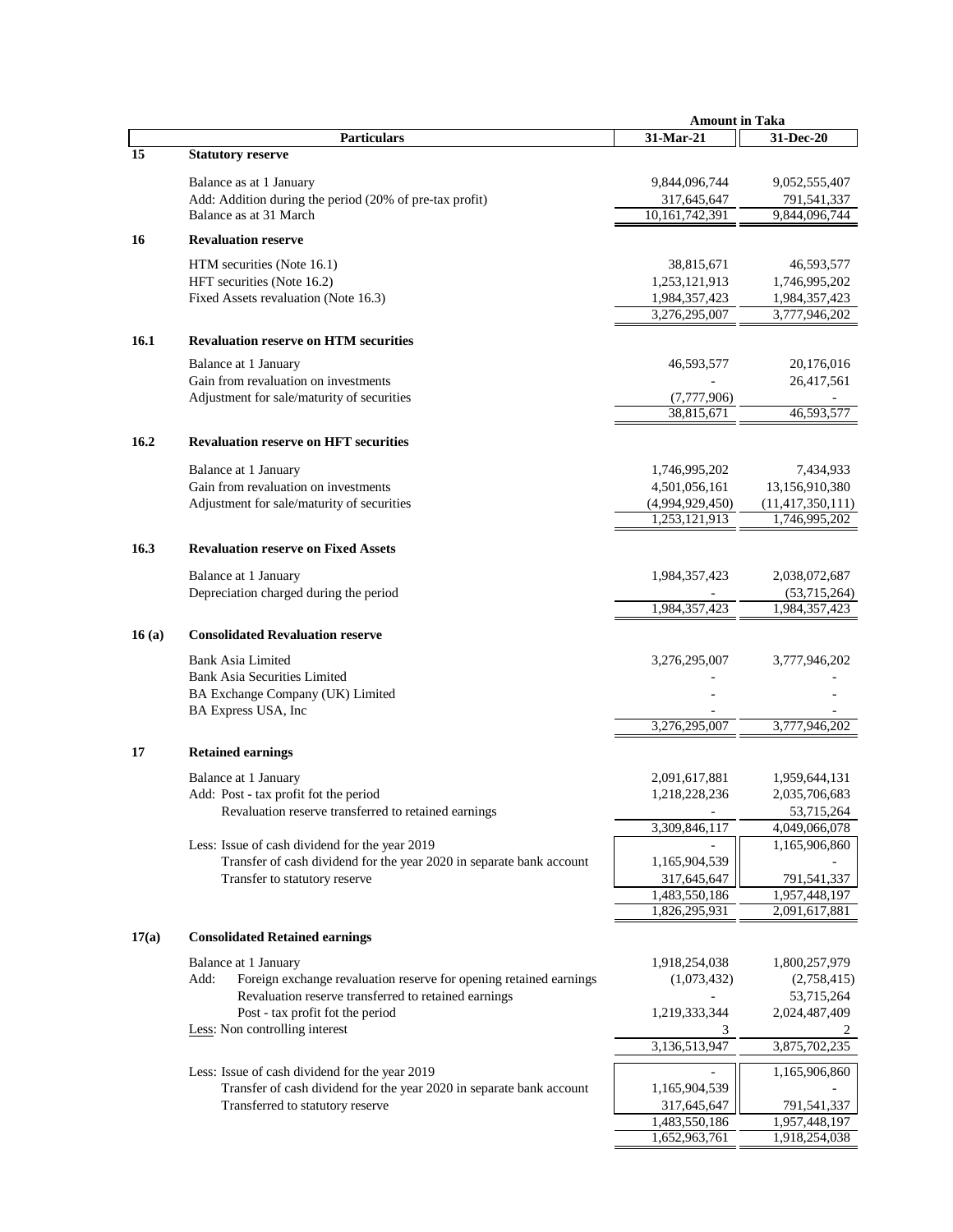|       | <b>Amount in Taka</b>                                                |                                  |                                  |
|-------|----------------------------------------------------------------------|----------------------------------|----------------------------------|
|       | <b>Particulars</b>                                                   | 31-Mar-21                        | 31-Dec-20                        |
| 17(b) | Non-controlling (Minority) interest                                  |                                  |                                  |
|       | <b>Bank Asia Securities Limited</b>                                  | 10,201                           | 10,198                           |
|       | BA Exchange Company (UK) Limited                                     |                                  |                                  |
|       | BA Express USA, Inc                                                  |                                  |                                  |
|       |                                                                      | 10,201                           | 10,198                           |
| 18    | <b>Contingent liabilities</b>                                        |                                  |                                  |
|       | Conventional and Islamic banking                                     | 135,912,827,409                  | 122, 154, 955, 295               |
|       | Off-shore banking unit                                               | 43,117,117                       | 35,472,485                       |
|       |                                                                      | 135,955,944,526                  | 122, 190, 427, 780               |
|       | Acceptances and endorsements (Note 18.1)                             |                                  |                                  |
|       | Conventional and Islamic banking                                     | 39,993,671,262                   | 36,011,691,917                   |
|       | Off-shore banking unit                                               |                                  | 4,158,295                        |
|       |                                                                      | 39,993,671,262                   | 36,015,850,212                   |
|       | Letters of guarantee<br>Conventional and Islamic banking (Note 18.2) |                                  | 36,612,044,391                   |
|       | Off-shore banking unit                                               | 36,818,649,449<br>554,910        | 554,910                          |
|       |                                                                      | 36,819,204,359                   | 36,612,599,301                   |
|       | Irrevocable letters of credit                                        |                                  |                                  |
|       | Conventional and Islamic banking (Note 18.3)                         | 38,671,631,822                   | 29,721,029,851                   |
|       | Off-shore banking unit                                               | 30,097,502                       | 30,759,280                       |
|       |                                                                      | 38,701,729,324                   | 29,751,789,131                   |
|       | Bills for collection                                                 |                                  |                                  |
|       | Conventional and Islamic banking (Note 18.4)                         | 20,143,413,477                   | 15,897,303,598                   |
|       | Off-shore banking unit                                               | 12,464,705                       |                                  |
|       | Other commitments                                                    | 20,155,878,182                   | 15,897,303,598                   |
|       | Conventional and Islamic banking (Note 18.5)                         | 285,461,399                      | 3,912,885,538                    |
|       | Off-shore banking unit                                               |                                  |                                  |
|       |                                                                      | 285,461,399                      | 3,912,885,538                    |
|       |                                                                      | 135,955,944,526                  | 122, 190, 427, 780               |
| 18.1  | <b>Acceptances and endorsements</b>                                  |                                  |                                  |
|       | Conventional and Islamic banking                                     | 39,993,671,262                   | 36,011,691,917                   |
|       | Off-shore banking unit                                               |                                  | 4,158,295                        |
|       |                                                                      | 39,993,671,262                   | 36,015,850,212                   |
| 18.2  | <b>Letters of guarantee</b>                                          |                                  |                                  |
|       |                                                                      |                                  |                                  |
|       | Letters of guarantee (Local)                                         | 23,416,941,346                   | 22,772,282,978                   |
|       | Letters of guarantee (Foreign)                                       | 13,401,708,103<br>36,818,649,449 | 13,839,761,413<br>36,612,044,391 |
|       |                                                                      |                                  |                                  |
| 18.3  | <b>Irrevocable letters of credit</b>                                 |                                  |                                  |
|       | Letters of credit Back to Back (Inland)                              | 4,837,744,183                    | 3,946,874,049                    |
|       | Letters of credit (General)                                          | 29,380,762,283                   | 22,526,232,627                   |
|       | Back to back L/C                                                     | 4,453,125,356<br>38,671,631,822  | 3,247,923,175<br>29,721,029,851  |
|       |                                                                      |                                  |                                  |
| 18.4  | <b>Bills for collection</b>                                          |                                  |                                  |
|       | Local bills for collection                                           | 12,450,767,984                   | 9,788,723,716                    |
|       | Foreign bills for collection                                         | 7,692,645,493                    | 6,108,579,882                    |
|       |                                                                      | 20,143,413,477                   | 15,897,303,598                   |
| 18.5  | <b>Other commitments</b>                                             |                                  |                                  |
|       | Forward Assets Purchased and Forward Deposits Placed                 | 285,461,399                      | 3,912,885,538                    |
| 1 Q K | Workers' profit portioination fund (WDDF)                            |                                  |                                  |

# **18.6 Workers' profit participation fund (WPPF)**

As per Bangladesh Labour Act 2006 and SRO no. 336/Law/2010, all companies falling within the scope of WPPF are required to provide 5% of its profit before charging such expense to their eligible employees within the stipulated time. Bank obtained opinion from its legal advisor regarding this issue which stated that the Bank is not required to make provision for WPPF as it is not within the scope of WPPF. As such the Bank did not make any provision during the year for WPPF.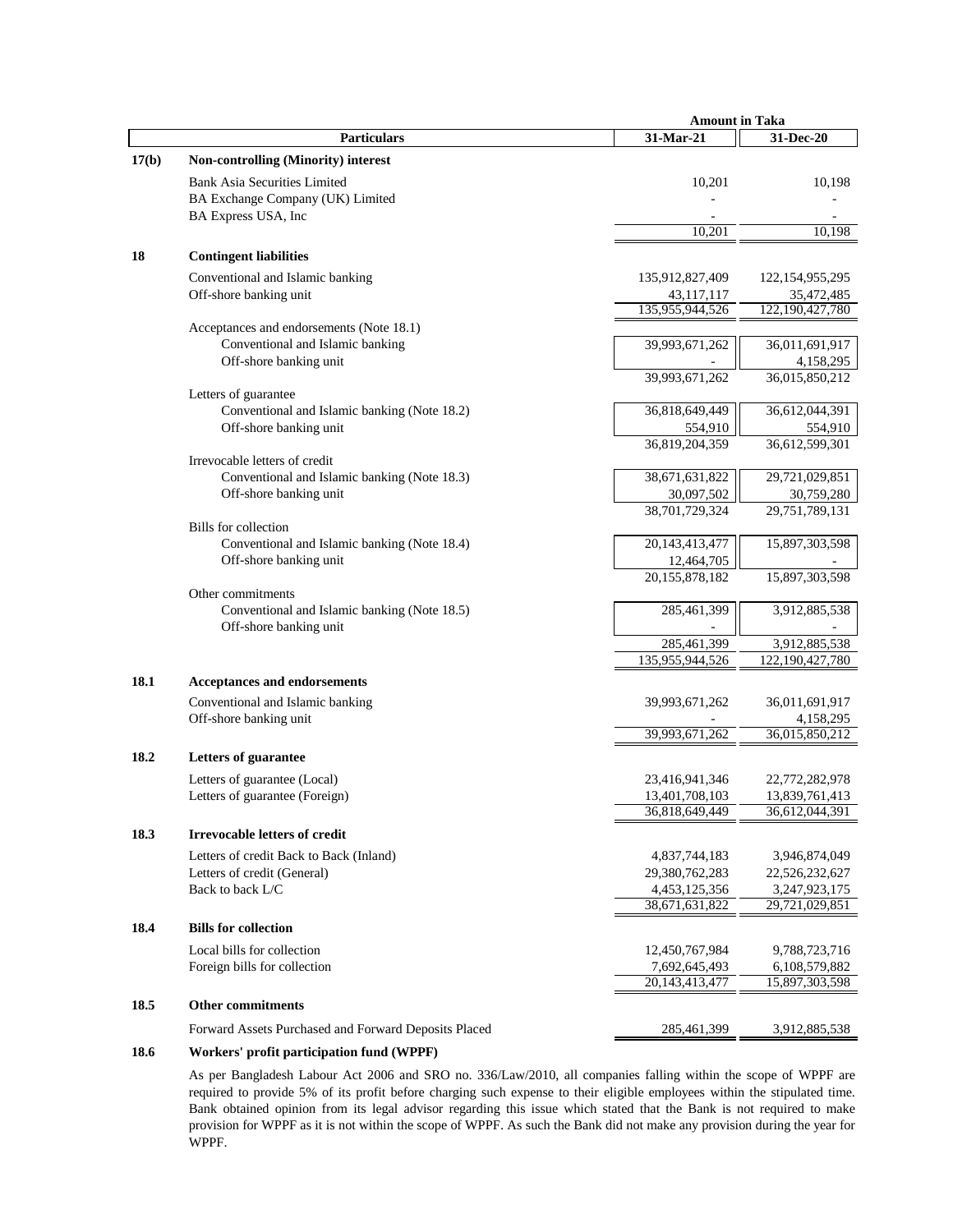#### **Bank Asia Limited Notes to financial statements for the period ended 31 March 2021**

|      |                                                                                                                                  | <b>Amount in Taka</b> |                 |
|------|----------------------------------------------------------------------------------------------------------------------------------|-----------------------|-----------------|
|      | <b>Particulars</b>                                                                                                               | Jan to Mar 2021       | Jan to Mar 2020 |
| 19   | <b>Income statement</b>                                                                                                          |                       |                 |
|      |                                                                                                                                  |                       |                 |
|      | Income:                                                                                                                          |                       |                 |
|      | Interest, discount and similar income (Note 19.1)                                                                                | 6,170,439,785         | 6,892,586,121   |
|      | Dividend income (Note 22.1)                                                                                                      | 10,213,542            | 6,355,903       |
|      | Fees, commission and brokerage (Note 19.2)                                                                                       | 376,730,718           | 330,732,899     |
|      | Gains/ less Losses arising from dealing securities                                                                               |                       |                 |
|      | Gains/ <i>less</i> Losses arising from investment securities                                                                     |                       |                 |
|      | Gains/ <u>less</u> Losses arising from dealing in foreign currencies (Note 23.1)                                                 | 206,454,409           | 338,088,272     |
|      | Income from non-banking assets                                                                                                   |                       |                 |
|      | Other operating income (Note 24)                                                                                                 | 197,725,879           | 214,343,050     |
|      | Profit/less Losses on interest rate changes                                                                                      |                       |                 |
|      |                                                                                                                                  | 6,961,564,333         | 7,782,106,245   |
|      | Expenses:                                                                                                                        |                       |                 |
|      | Interest paid/profit shared on deposits and borrowings, etc (Note 21)                                                            | 3,052,586,554         | 3,820,541,388   |
|      | Administrative expenses (Note 19.3)                                                                                              | 966,110,206           | 983,255,965     |
|      | Other expenses (Note 34)                                                                                                         | 391,644,335           | 518,592,317     |
|      | Depreciation on banks assets (Note 33.1)                                                                                         | 195,791,082           | 191,886,446     |
|      |                                                                                                                                  | 4,606,132,177         | 5,514,276,116   |
|      |                                                                                                                                  | 2,355,432,156         | 2,267,830,129   |
| 19.1 | Interest, discount and similar income                                                                                            |                       |                 |
|      |                                                                                                                                  |                       |                 |
|      | Interest income/profit on investments (Note 20)                                                                                  | 4,383,979,269         | 5,599,990,733   |
|      | Interest on treasury bills/reverse repo/bills                                                                                    | 926,383,821           | 1,229,383,911   |
|      | Interest income on corporate bonds                                                                                               | 42,139,107            | 38,858,066      |
|      | Interest on debentures                                                                                                           |                       |                 |
|      | Income from investment in shares, bonds etc                                                                                      |                       |                 |
|      | Capital gain on Government securities and assets                                                                                 | 817,937,588           | 24,353,411      |
|      |                                                                                                                                  | 6,170,439,785         | 6,892,586,121   |
|      | Figures of previous period have been rearranged, wherever considered necessary, to conform the current period's<br>presentation. |                       |                 |
| 19.2 | Fees, commission and brokerage                                                                                                   |                       |                 |
|      |                                                                                                                                  |                       |                 |

|      | Commission                                         | 376,730,718 | 330,732,899 |
|------|----------------------------------------------------|-------------|-------------|
|      | <b>Brokerage</b>                                   |             |             |
|      |                                                    | 376,730,718 | 330,732,899 |
| 19.3 | <b>Administrative expenses</b>                     |             |             |
|      | Salaries and allowances (Note 25)                  | 766,516,439 | 792,830,353 |
|      | Rent, taxes, insurance, electricity, etc (Note 26) | 97,647,699  | 98,376,608  |
|      | Legal expenses (Note 27)                           | 5,731,995   | 2,786,498   |
|      | Postage, stamp, telecommunication, etc (Note 28)   | 40,173,917  | 32,746,110  |
|      | Stationery, printing, advertisement, etc (Note 29) | 31,598,867  | 33,071,488  |
|      | Managing Director's salary and fees (Note 30)      | 4.984.000   | 5,440,000   |
|      | Directors' fees (Note 31)                          | 928,000     | 416,000     |
|      | Auditors' fees (Note 32)                           | 327,813     | 317,000     |
|      | Repair of Bank's assets (Note 33.1)                | 18,201,476  | 17,271,908  |
|      |                                                    | 966,110,206 | 983,255,965 |

| 4.396.788.376 | 5.351.331.365 |
|---------------|---------------|
| 181.971.796   | 265,863,987   |
| 4.578.760.172 | 5,617,195,352 |
| 194.780.903   | 17.204.619    |
| 4.383.979.269 | 5,599,990,733 |
|               |               |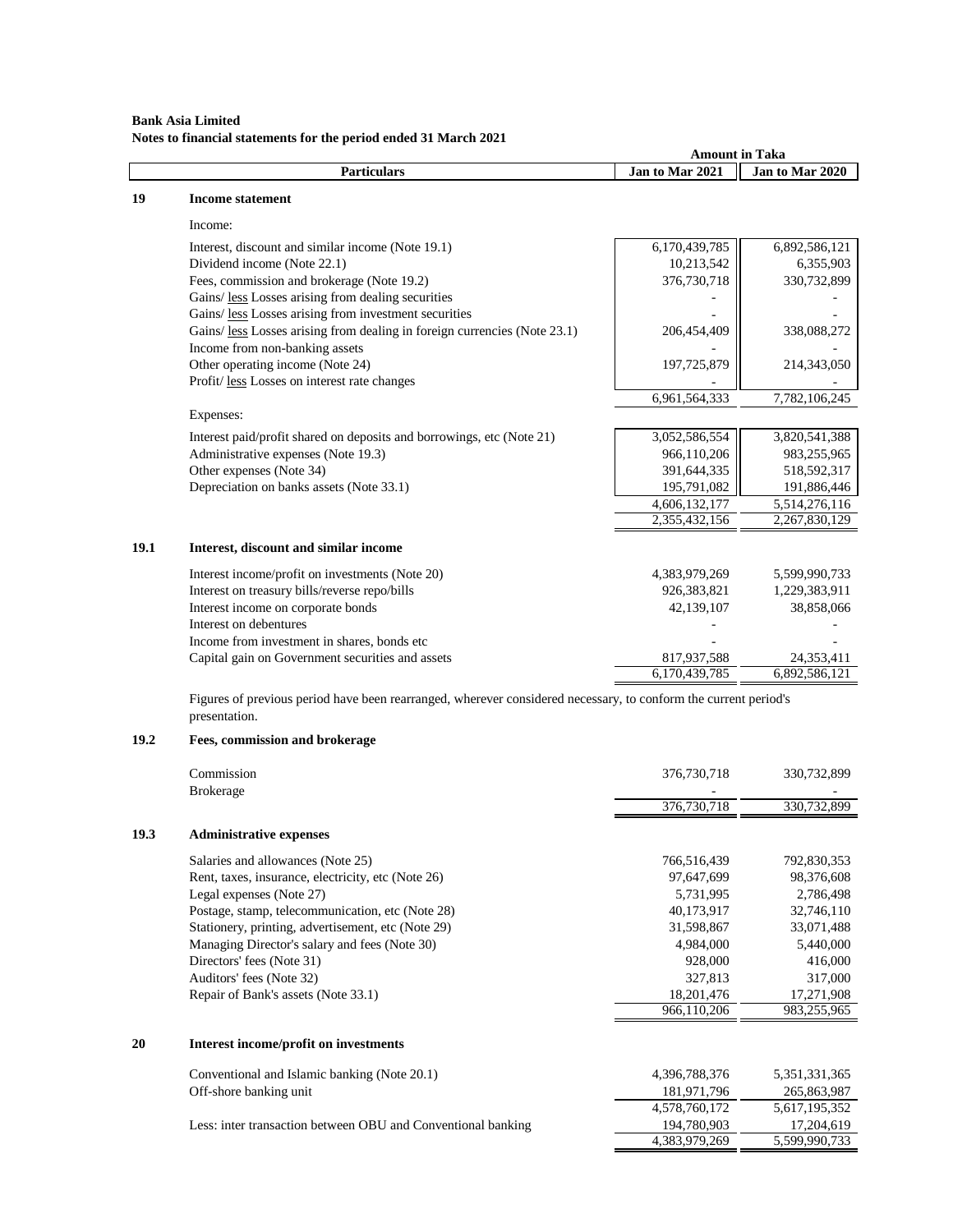|       |                                                                        | <b>Amount in Taka</b>          |                                |
|-------|------------------------------------------------------------------------|--------------------------------|--------------------------------|
|       | <b>Particulars</b>                                                     | Jan to Mar 2021                | Jan to Mar 2020                |
| 20.1  | <b>Conventional and Islamic banking</b>                                |                                |                                |
|       |                                                                        |                                |                                |
|       | Agricultural loan                                                      | 69,592,513                     | 91,625,644                     |
|       | Cash credit/Bai Murabaha (Muajjal)                                     | 117,963,467                    | 114,515,767                    |
|       | Credit card                                                            | 96,388,794                     | 111,723,090                    |
|       | Credit for poverty alleviation scheme-micro credit                     | 21,039                         | 21,428                         |
|       | Consumer credit scheme                                                 | 305,823,780                    | 341,614,762                    |
|       | Demand loan                                                            | 656,605,097                    | 944,605,179                    |
|       | Export Development Fund (EDF)                                          | 50,542,056                     | 50,978,448                     |
|       | House building loan                                                    | 39,827,491                     | 31,283,669                     |
|       | Loans (General)/Musharaka                                              | 378,597,502                    | 530, 847, 754                  |
|       | Loans against trust receipts/ Bai Murabaha post import                 | 247,668,262                    | 343,321,666                    |
|       | Overdrafts/ Quard against scheme                                       | 743,577,646                    | 1,021,139,136                  |
|       | Packing credit                                                         | 9,409,534                      | 10,525,453                     |
|       | Payment against documents                                              | 2,360,743                      | 3,556,604                      |
|       | Staff loan                                                             | 18,022,983                     | 19,641,846                     |
|       | Transport loan                                                         | 43,176,455                     | 50,986,951                     |
|       | Term loan-industrial                                                   | 573,801,729                    | 551,202,840                    |
|       | Term loan- others/ Hire purchase under Shirkatul Melk                  | 441,154,778                    | 612,726,917                    |
|       | Foreign bills purchased                                                | 1,530,680                      | 4,030,537                      |
|       | Local bills purchased                                                  | 23,258,194                     | 47,908,119                     |
|       | Loan Under Covit-19 Stimulus Pkg                                       | 283,938,501                    |                                |
|       | Total interest/profit on loans and advances/investments                | 4, 103, 261, 244               | 4,882,255,810                  |
|       | Interest/profit on balance with other banks and financial institutions | 293,123,346                    | 443,628,576                    |
|       | Interest/profit received from foreign banks                            | 403,786                        | 25,446,979                     |
|       |                                                                        | 4,396,788,376                  | 5,351,331,365                  |
|       |                                                                        |                                |                                |
| 20(a) | <b>Consolidated Interest income/profit on investments</b>              |                                |                                |
|       | <b>Bank Asia limited</b>                                               | 4,383,979,269                  | 5,599,990,733                  |
|       | <b>Bank Asia Securities Ltd</b>                                        | 50,700,139                     | 51,277,388                     |
|       | BA Exchange Company (UK) Limited                                       |                                |                                |
|       | BA Express USA, Inc                                                    |                                |                                |
|       |                                                                        | 4,434,679,408                  | 5,651,268,121                  |
|       | Less: Inter-company transactions                                       | 42,229,286                     | 49,759,143                     |
|       |                                                                        | 4,392,450,122                  | 5,601,508,978                  |
| 21    | Interest paid/profit shared on deposits and borrowings etc.            |                                |                                |
|       |                                                                        |                                |                                |
|       | Conventional and Islamic banking (Note 21.1)                           | 3,147,024,890                  | 3,652,397,051                  |
|       | Off-shore banking unit                                                 | 100,342,567                    | 185,348,956                    |
|       |                                                                        | 3,247,367,457                  | 3,837,746,007                  |
|       | Less: inter transaction with OBU                                       | 194,780,903                    | 17,204,619                     |
|       |                                                                        | 3,052,586,554                  | 3,820,541,388                  |
| 21.1  | <b>Conventional and Islamic banking</b>                                |                                |                                |
|       | Interest paid/profit shared on deposits                                |                                |                                |
|       | Fixed deposits/ Mudaraba Fixed deposit                                 |                                |                                |
|       | Scheme deposits                                                        | 1,118,244,645<br>1,362,192,749 | 1,480,310,989<br>1,316,956,488 |
|       | Sanchaya plus                                                          |                                |                                |
|       | Savings deposits/ Mudaraba Savings bank                                | 9,121,318                      | 1,935,237<br>338,621,077       |
|       | Special notice deposits                                                | 348,981,552                    | 198,207,075                    |
|       |                                                                        | 84,201,469                     |                                |
|       | Interest on borrowings and others                                      | 2,922,741,733                  | 3,336,030,866                  |
|       | Local banks including Bangladesh Bank                                  | 3,781,258                      | 10,765,644                     |
|       | Interest on subordinated non-covertable bond                           | 220,479,449                    | 305,449,314                    |
|       |                                                                        |                                | 151,227                        |
|       | Foreign banks                                                          | 22,450<br>224, 283, 157        | 316,366,185                    |
|       |                                                                        | 3,147,024,890                  | 3,652,397,051                  |
|       |                                                                        |                                |                                |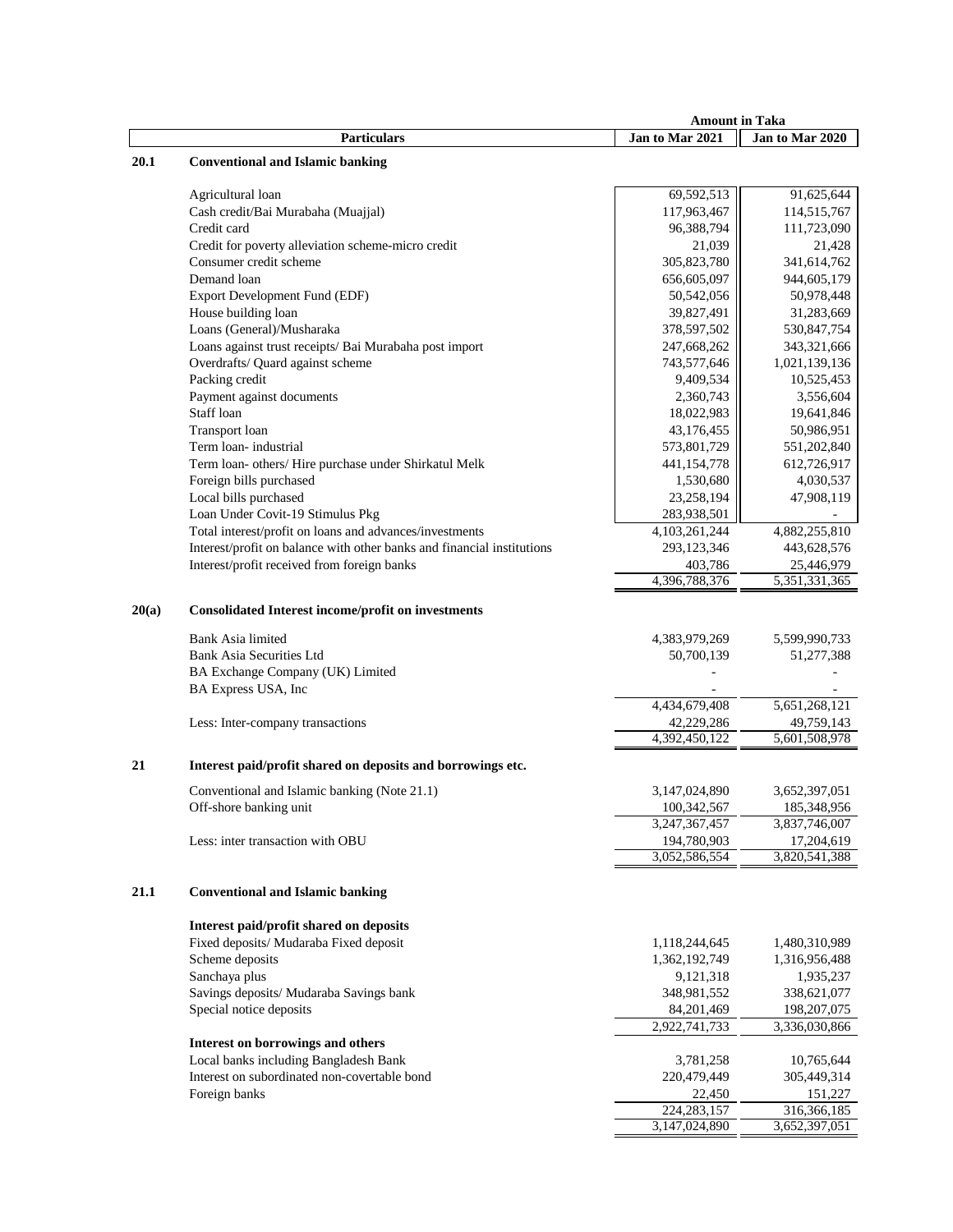|       |                                                               | <b>Amount in Taka</b>      |                             |
|-------|---------------------------------------------------------------|----------------------------|-----------------------------|
|       | <b>Particulars</b>                                            | Jan to Mar 2021            | Jan to Mar 2020             |
| 21(a) | <b>Consolidated Interest Expenses/profit paid on Deposits</b> |                            |                             |
|       | Bank Asia limited                                             | 3,052,586,554              | 3,820,541,388               |
|       | <b>Bank Asia Securities Ltd</b>                               | 42,229,286                 | 49,759,143                  |
|       | BA Exchange Company (UK) Limited                              |                            |                             |
|       | BA Express USA, Inc                                           |                            |                             |
|       |                                                               |                            |                             |
|       |                                                               | 3,094,815,840              | 3,870,300,531               |
|       | Less: Inter-company transactions                              | 42,229,286                 | 49,759,143                  |
|       |                                                               | 3,052,586,554              | 3,820,541,388               |
| 22    | <b>Investment</b> income                                      |                            |                             |
|       |                                                               |                            |                             |
|       | Conventional and Islamic banking (Note 22.1)                  | 1,796,674,058              | 1,298,951,291               |
|       | Off-shore banking unit                                        |                            |                             |
|       |                                                               | 1,796,674,058              | 1,298,951,291               |
| 22.1  | <b>Conventional and Islamic Banking</b>                       |                            |                             |
|       | Interest on treasury bills                                    | 231,175,635                | 290, 107, 897               |
|       | Interest on treasury bonds                                    | 651,662,255                | 899,327,657                 |
|       | Interest income on corporate bonds                            | 42,139,107                 | 38,858,066                  |
|       | Interest on Islamic bonds                                     | 43,545,931                 | 24,223,780                  |
|       | Capital gain from investment in shares                        |                            |                             |
|       | Dividend on shares                                            | 10,213,542                 | 6,355,903                   |
|       | Capital gain on Government securities                         |                            |                             |
|       |                                                               | 817,937,588                | 24,353,411                  |
|       | Interest on reverse repo                                      | 1,796,674,058              | 15,724,577<br>1,298,951,291 |
|       |                                                               |                            |                             |
| 22(a) | <b>Consolidated investment income</b>                         |                            |                             |
|       | <b>Bank Asia Limited</b>                                      | 1,796,674,058              | 1,298,951,291               |
|       | <b>Bank Asia Securities Limited</b>                           |                            |                             |
|       | BA Exchange Company (UK) Limited                              |                            |                             |
|       | BA Express USA, Inc                                           |                            |                             |
|       |                                                               | 1,796,674,058              | 1,298,951,291               |
| 23    | Commission, exchange and brokerage                            |                            |                             |
|       |                                                               |                            |                             |
|       | Conventional and Islamic banking (Note 23.1)                  | 581,967,156                | 667,369,997                 |
|       | Off-shore banking unit                                        | 1,217,971                  | 1,451,174                   |
|       |                                                               | 583,185,127                | 668,821,171                 |
|       |                                                               |                            |                             |
| 23.1  | <b>Conventional and Islamic Banking</b>                       |                            |                             |
|       | Commission on L/C                                             | 228,376,179                | 193,000,050                 |
|       |                                                               | 56,672,768                 |                             |
|       | Fees and commission including Export<br>Commission on L/G     | 77,396,240                 | 49,849,982                  |
|       |                                                               |                            | 77,538,725                  |
|       | Commission on export<br>Commission on PO, DD, TT, TC, etc     | 1,330,812                  | 772,759                     |
|       | Other commission                                              | 10,456,296<br>1,280,452    | 6,847,424                   |
|       |                                                               | 375,512,747                | 1,272,785                   |
|       |                                                               |                            | 329,281,725                 |
|       | Foreign exchange gain                                         | 206,454,409<br>581,967,156 | 338,088,272<br>667,369,997  |
|       |                                                               |                            |                             |
| 23(a) | <b>Consolidated Commission, exchange and brokerage</b>        |                            |                             |
|       | <b>Bank Asia limited</b>                                      | 583,185,127                | 668,821,171                 |
|       | <b>Bank Asia Securities Ltd</b>                               | 57,109,583                 | 23,860,005                  |
|       | BA Exchange Company (UK) Limited                              | 5,150,591                  |                             |
|       | BA Express USA, Inc.                                          | 16,443,819                 |                             |
|       |                                                               | 661,889,120                | 692,681,176                 |
|       |                                                               |                            |                             |
| 24    | Other operating income                                        |                            |                             |
|       |                                                               |                            |                             |
|       | Conventional and Islamic banking (Note 24.1)                  | 194,355,051                | 207,827,754                 |
|       | Off-shore banking unit                                        | 3,370,828                  | 6,515,296                   |
|       |                                                               | 197,725,879                | 214,343,050                 |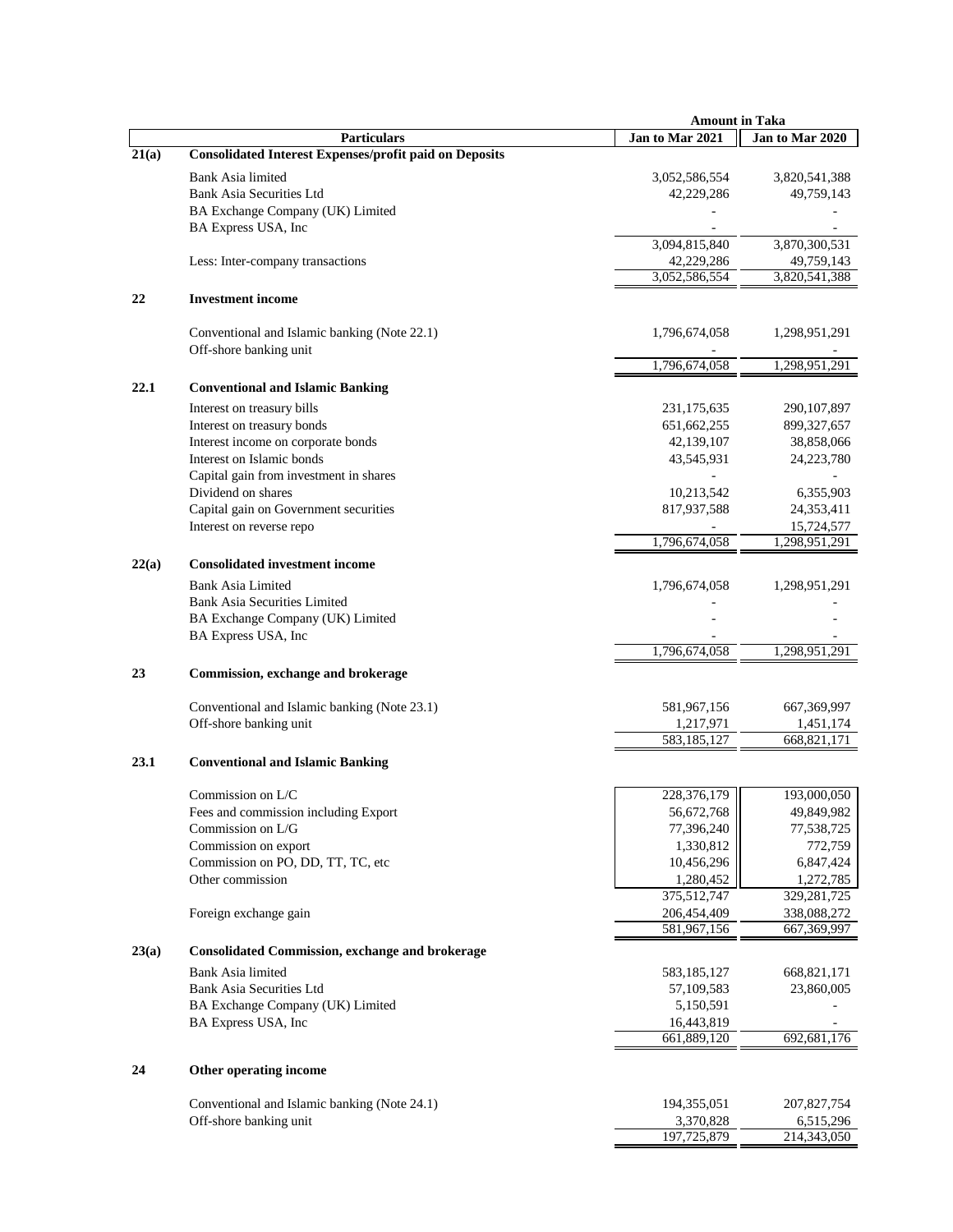|       |                                                       | <b>Amount in Taka</b>   |                         |
|-------|-------------------------------------------------------|-------------------------|-------------------------|
|       | <b>Particulars</b>                                    | Jan to Mar 2021         | Jan to Mar 2020         |
| 24.1  | <b>Conventional and Islamic banking</b>               |                         |                         |
|       |                                                       |                         |                         |
|       | Locker charge<br>Service and other charges            | 2,862,250<br>69,446,378 | 2,594,900<br>80,520,036 |
|       | Master/Visa card fees and charges                     | 75,691,556              | 82,231,335              |
|       | Postage/telex/SWIFT/fax recoveries                    | 31,370,175              | 29,234,889              |
|       | Profit on sale of fixed assets                        |                         | 284,000                 |
|       | Non-operating income                                  | 4,008,350               | 2,687,425               |
|       | Rebate on nostro account                              | 10,976,342              | 10,275,169              |
|       |                                                       | 194,355,051             | 207,827,754             |
|       |                                                       |                         |                         |
| 24(a) | <b>Consolidated other operating income</b>            |                         |                         |
|       | Bank Asia Limited                                     | 197,725,879             | 214,343,050             |
|       | Bank Asia Securities Ltd                              | 28,256,399              | 6,416,078               |
|       | BA Exchange Company (UK) Limited                      | 643,838                 |                         |
|       | BA Express USA, Inc                                   |                         |                         |
|       |                                                       | 226,626,116             | 220,759,128             |
| 25    | <b>Salaries and allowances</b>                        |                         |                         |
|       |                                                       |                         |                         |
|       | Conventional and Islamic banking (Note 25.1)          | 766,516,439             | 792,830,353             |
|       | Off-shore banking unit                                |                         |                         |
|       |                                                       | 766,516,439             | 792,830,353             |
| 25.1  | <b>Conventional and Islamic banking</b>               |                         |                         |
|       | Basic salary                                          | 316,244,458             | 312,949,764             |
|       | Allowances                                            | 351,574,181             | 350, 397, 776           |
|       | Gratuity                                              | 38,100,000              | 38,100,000              |
|       | Provident fund contribution                           | 30,597,800              | 31,382,813              |
|       | Performance bonus                                     | 30,000,000              | 60,000,000              |
|       |                                                       | 766,516,439             | 792,830,353             |
|       |                                                       |                         |                         |
| 25(a) | <b>Consolidated Salaries and allowances</b>           |                         |                         |
|       | <b>Bank Asia Limited</b>                              | 766,516,439             | 792,830,353             |
|       | <b>Bank Asia Securities Ltd</b>                       | 14,774,957              | 15,694,797              |
|       | BA Exchange Company (UK) Limited                      | 2,875,201               | 2,677,233               |
|       | BA Express USA, Inc                                   | 5,480,696               | 5,252,872               |
|       |                                                       | 789,647,293             | 816, 455, 255           |
| 26    | Rent, taxes, insurance, electricity etc.              |                         |                         |
|       |                                                       |                         |                         |
|       | Conventional and Islamic banking (Note 26.1)          | 97,583,120              | 98,311,944              |
|       | Off-shore banking unit                                | 64,579                  | 64,664                  |
|       |                                                       | 97,647,699              | 98,376,608              |
| 26.1  | <b>Conventional and Islamic banking</b>               |                         |                         |
|       |                                                       |                         |                         |
|       | Rent, rate and taxes (Note 26.1.1)                    | 1,877,490               | 381,761                 |
|       | Insurance                                             | 55,952,227              | 48,565,721              |
|       | Power and electricity                                 | 20,128,268              | 17,742,536              |
|       | Interest portion on lease liabilities (Note 26.1.1)   | 19,625,135              | 31,621,926              |
|       |                                                       | 97,583,120              | 98,311,944              |
| 26(a) | Consolidated Rent, taxes, insurance, electricity etc. |                         |                         |
|       |                                                       |                         |                         |
|       | <b>Bank Asia Limited</b>                              | 97,647,699              | 98,376,608              |
|       | <b>Bank Asia Securities Ltd</b>                       | 1,997,659               | 4,293,508               |
|       | BA Exchange Company (UK) Limited                      | 530,623                 | 1,593,111               |
|       | BA Express USA, Inc                                   | 3,448,709               | 1,800,769               |
|       |                                                       | 103,624,690             | 106,063,996             |
| 27    | <b>Legal expenses</b>                                 |                         |                         |
|       |                                                       |                         |                         |
|       | Conventional and Islamic banking (Note 27.1)          | 5,731,995               | 2,574,929               |
|       | Off-shore banking unit                                | 5,731,995               | 211,569<br>2,786,498    |
|       |                                                       |                         |                         |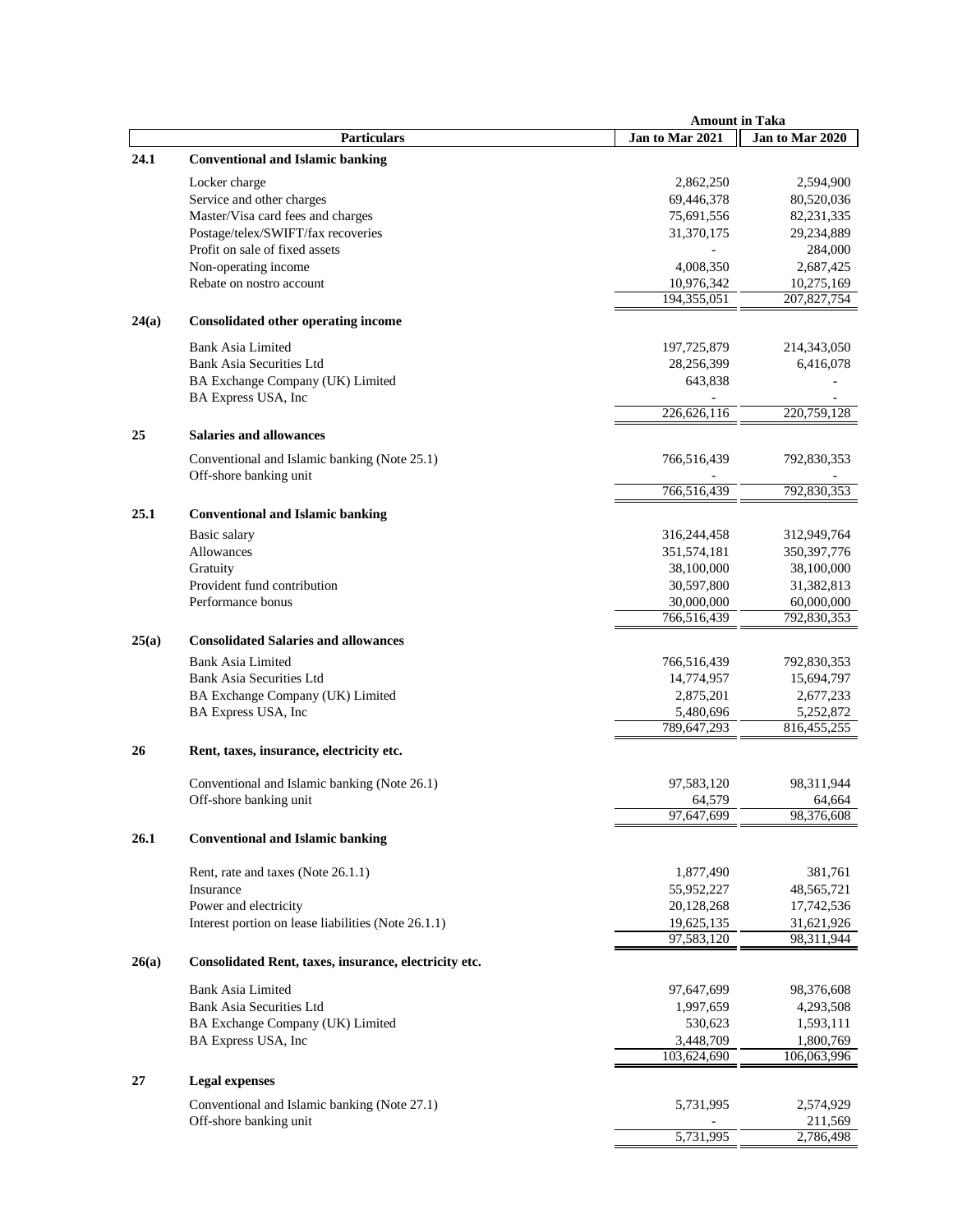|       |                                                         | <b>Amount in Taka</b> |                  |
|-------|---------------------------------------------------------|-----------------------|------------------|
|       | <b>Particulars</b>                                      | Jan to Mar 2021       | Jan to Mar 2020  |
| 27.1  | <b>Conventional and Islamic Banking</b>                 |                       |                  |
|       |                                                         |                       |                  |
|       | Legal expenses                                          | 5,731,995             | 2,574,929        |
|       | Other professional charges                              | 5,731,995             | 2,574,929        |
|       |                                                         |                       |                  |
| 27(a) | <b>Consolidated Legal expenses</b>                      |                       |                  |
|       | Bank Asia Limited                                       | 5,731,995             | 2,786,498        |
|       | <b>Bank Asia Securities Ltd</b>                         |                       |                  |
|       | BA Exchange Company (UK) Limited                        |                       | 267,121          |
|       | BA Express USA, Inc                                     |                       | 64,559           |
|       |                                                         | 5,731,995             | 3,118,178        |
| 28    | Postage, stamps, telecommunication etc.                 |                       |                  |
|       | Conventional and Islamic banking (Note 28.1)            | 39,843,481            | 32,642,834       |
|       | Off-shore banking unit                                  | 330,436               | 103,276          |
|       |                                                         | 40,173,917            | 32,746,110       |
| 28.1  | <b>Conventional and Islamic banking</b>                 |                       |                  |
|       |                                                         |                       |                  |
|       | Telephone, courier and postage                          | 24,590,723            | 20,063,985       |
|       | Master/VISA card process fee                            | 6,635,685             | 10,023,522       |
|       | ATM charge                                              | 433,209               | 351,151          |
|       | SWIFT and Reuter charge                                 | 7,474,709             | 2,030,280        |
|       | Internet                                                | 709,155<br>39,843,481 | 173,896          |
|       |                                                         |                       | 32,642,834       |
| 28(a) | Consolidated Postage, stamps, telecommunication etc.    |                       |                  |
|       | <b>Bank Asia Limited</b>                                | 40,173,917            | 32,746,110       |
|       | <b>Bank Asia Securities Ltd</b>                         | 370,698               | 464,113          |
|       | BA Exchange Company (UK) Limited<br>BA Express USA, Inc | 222,999               | 99,853<br>69,401 |
|       |                                                         | 40,767,614            | 33,379,477       |
| 29    |                                                         |                       |                  |
|       | Stationery, printing, advertisements etc.               |                       |                  |
|       | Conventional and Islamic banking (Note 29.1)            | 31,588,719            | 33,059,197       |
|       | Off-shore banking unit                                  | 10.148                | 12.291           |
|       |                                                         | 31,598,867            | 33,071,488       |
| 29.1  | <b>Conventional and Islamic banking</b>                 |                       |                  |
|       | Office and security stationery                          | 13,290,447            | 17,389,905       |
|       | Calendar, diary, souvenir, etc                          | 3,200,000             | 6,000,000        |
|       | ATM card /Supplies And Stationeries                     | 6,524,686             | (1,228,039)      |
|       | Books and periodicals                                   | 300,093               | 393,732          |
|       | Publicity and advertisement                             | 8,273,493             | 10,503,599       |
|       |                                                         | 31,588,719            | 33,059,197       |
| 29(a) | Consolidated Stationery, printing, advertisements etc.  |                       |                  |
|       | <b>Bank Asia Limited</b>                                | 31,598,867            | 33,071,488       |
|       | <b>Bank Asia Securities Ltd</b>                         | 336,280               | 138,599          |
|       | BA Exchange Company (UK) Limited                        | 313,685               | 88,547           |
|       | BA Express USA, Inc                                     |                       | 193,888          |
|       |                                                         | 32,248,832            | 33,492,522       |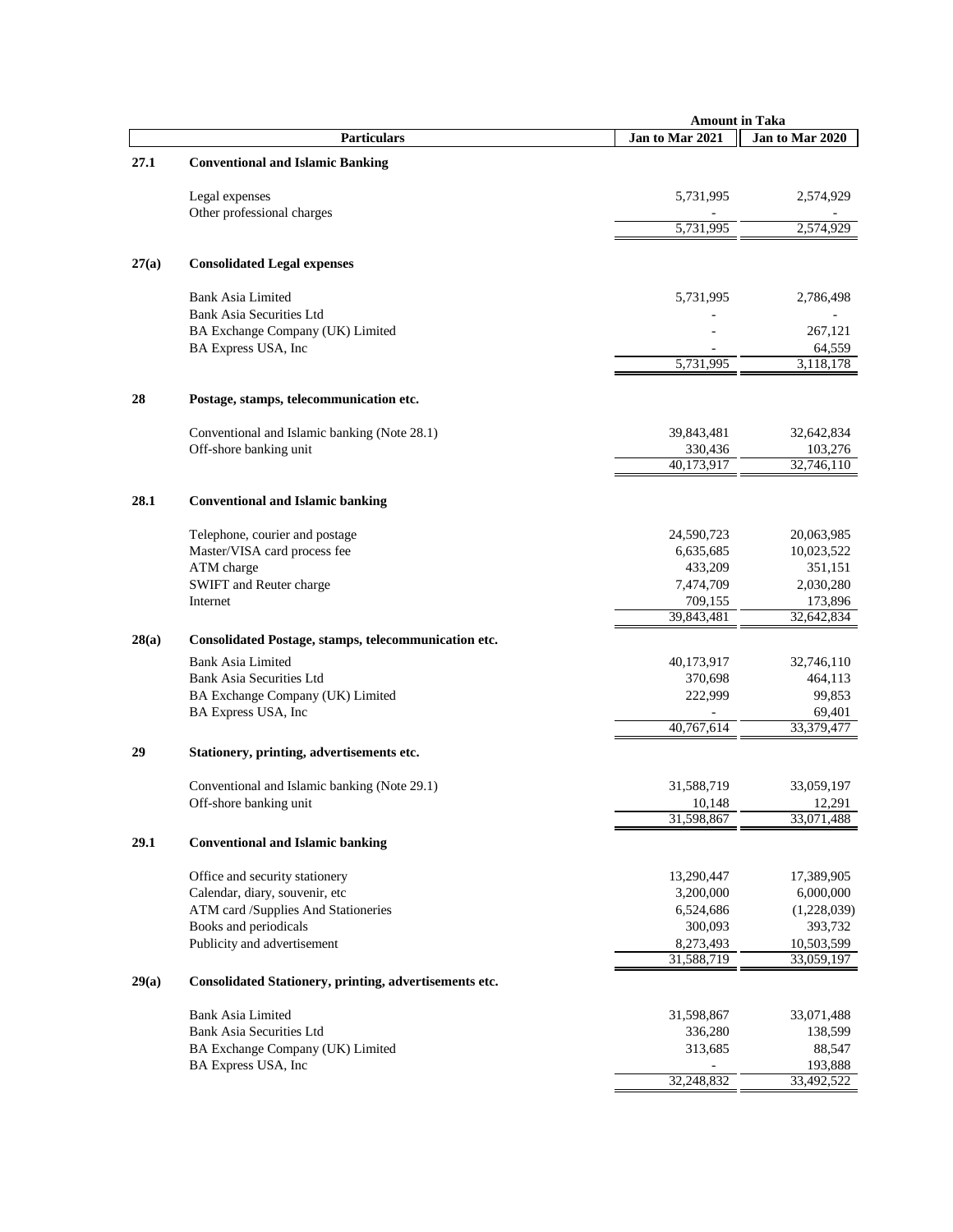|       |                                                               | <b>Amount in Taka</b> |                 |
|-------|---------------------------------------------------------------|-----------------------|-----------------|
|       | <b>Particulars</b>                                            | Jan to Mar 2021       | Jan to Mar 2020 |
| 30    | <b>Managing Director's salary and fees</b>                    |                       |                 |
|       |                                                               |                       |                 |
|       | Basic salary                                                  | 2,640,000             | 2,400,000       |
|       | House rent allowance                                          | 600,000               | 600,000         |
|       | Entertainment allowances                                      | 150,000               | 150,000         |
|       |                                                               |                       |                 |
|       | Incentive bonus                                               | 880,000               | 800,000         |
|       | Utility allowance and others                                  | 300,000               | 300,000         |
|       | House maintenance allowance                                   | 150,000               | 150,000         |
|       | Provident fund                                                | 264,000               | 240,000         |
|       | Leave fare assistance                                         |                       | 800,000         |
|       |                                                               | 4,984,000             | 5,440,000       |
|       |                                                               |                       |                 |
| 31    | <b>Directors' fees</b>                                        |                       |                 |
|       | Directors' fees                                               | 928,000               | 416,000         |
|       |                                                               | 928,000               | 416,000         |
|       |                                                               |                       |                 |
| 31(a) | <b>Consolidated Directors' fees</b>                           |                       |                 |
|       | <b>Bank Asia Limited</b>                                      | 928,000               | 416,000         |
|       | Bank Asia Securities Ltd.                                     | 66,000                |                 |
|       | BA Exchange Company (UK) Limited                              |                       |                 |
|       | BA Express USA, Inc                                           |                       |                 |
|       |                                                               | 994,000               | 416,000         |
|       |                                                               |                       |                 |
| 32    | <b>Auditors' fees</b>                                         |                       |                 |
|       |                                                               |                       |                 |
|       | Audit fees                                                    | 327,813               | 317,000         |
|       | Others                                                        |                       |                 |
|       |                                                               | 327,813               | 317,000         |
|       |                                                               |                       |                 |
| 32(a) | <b>Consolidated Auditors fees</b>                             |                       |                 |
|       | Bank Asia Limited                                             | 327,813               | 317,000         |
|       | <b>Bank Asia Securities Ltd</b>                               |                       |                 |
|       | BA Exchange Company (UK) Limited                              | 205,845               | 158,497         |
|       | BA Express USA, Inc                                           |                       | 302,100         |
|       |                                                               | 533,658               | 777,597         |
|       |                                                               |                       |                 |
| 33    | Depreciation and repair of Bank's assets                      |                       |                 |
|       |                                                               |                       |                 |
|       | Conventional and Islamic banking (Note 33.1)                  | 213,992,558           | 209,158,354     |
|       | Off-shore banking unit                                        |                       |                 |
|       |                                                               | 213,992,558           | 209,158,354     |
| 33.1  | <b>Conventional and Islamic banking</b>                       |                       |                 |
|       |                                                               |                       |                 |
|       | Depreciation                                                  | 195,791,082           | 191,886,446     |
|       | Repairs:                                                      |                       |                 |
|       | <b>Building</b>                                               |                       |                 |
|       |                                                               | 2,242,084             | 2,021,361       |
|       | Furniture and fixtures                                        | 781,422               | 566,335         |
|       | Equipments                                                    | 3,677,721             | 4,082,817       |
|       |                                                               | 6,701,227             | 6,670,513       |
|       | Maintenance                                                   | 11,500,249            | 10,601,395      |
|       |                                                               | 213,992,558           | 209,158,354     |
| 33(a) | <b>Consolidated Depreciation and repairs of Bank's assets</b> |                       |                 |
|       |                                                               |                       |                 |
|       | <b>Bank Asia Limited</b>                                      | 213,992,558           | 209,158,354     |
|       | Bank Asia Securities Ltd                                      | 5,830,843             | 2,116,221       |
|       | BA Exchange Company (UK) Limited                              | 34,308                | 410,403         |
|       | BA Express USA, Inc                                           | 433,384               |                 |
|       |                                                               | 220, 291, 093         | 211,684,978     |
|       |                                                               |                       |                 |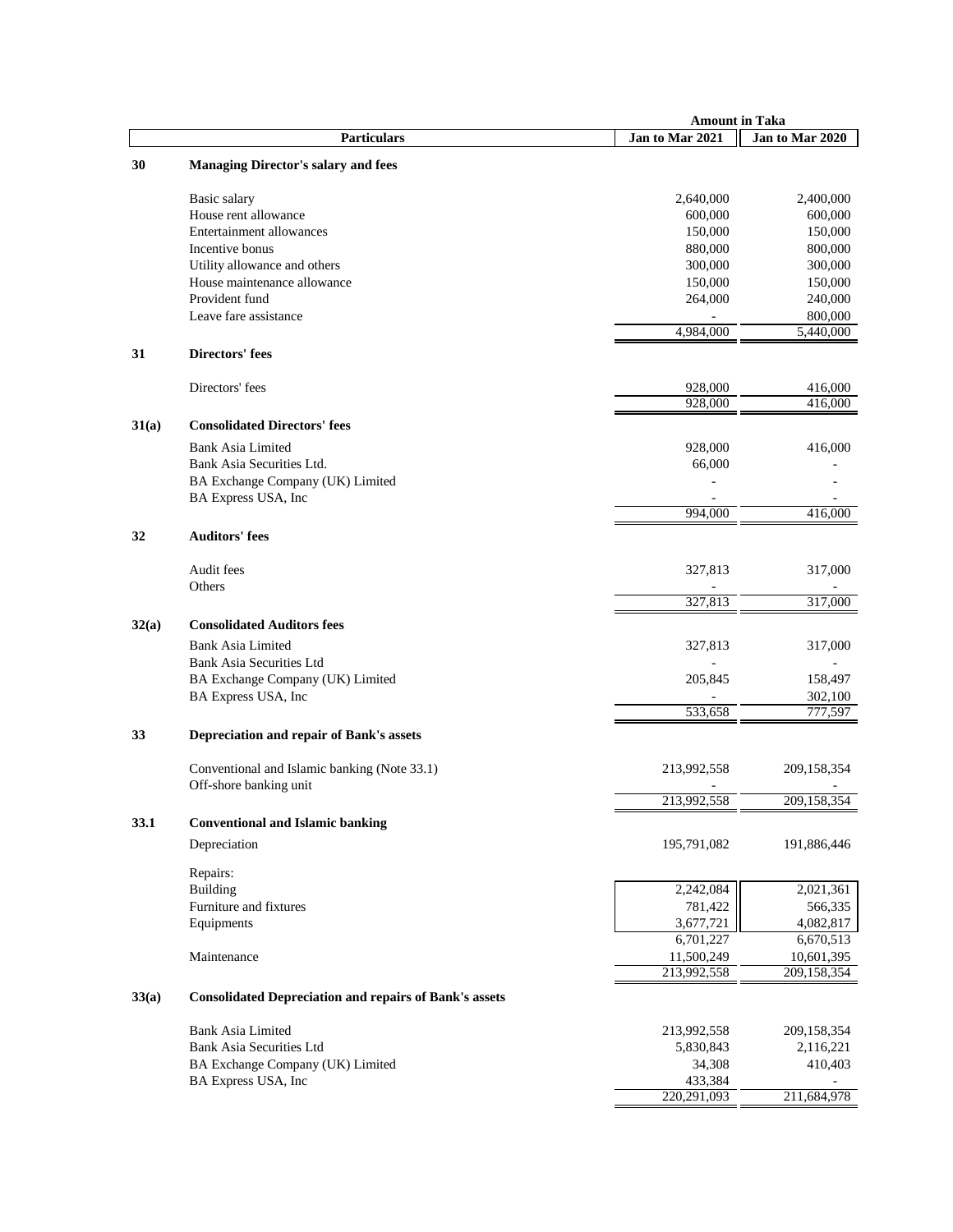|       |                                                              | <b>Amount in Taka</b> |                 |
|-------|--------------------------------------------------------------|-----------------------|-----------------|
|       | <b>Particulars</b>                                           | Jan to Mar 2021       | Jan to Mar 2020 |
| 34    | Other expenses                                               |                       |                 |
|       |                                                              |                       |                 |
|       | Conventional and Islamic banking (Note 34.1)                 | 387,528,369           | 512,681,100     |
|       | Off-shore banking unit                                       | 4,115,966             | 5,911,217       |
|       |                                                              | 391,644,335           | 518,592,317     |
| 34.1  | <b>Conventional and Islamic banking</b>                      |                       |                 |
|       |                                                              |                       |                 |
|       | Car expenses                                                 | 77,273,492            | 80,093,368      |
|       | Contractual service expenses                                 | 170,049,781           | 180,811,175     |
|       | Computer expenses                                            | 42,136,138            | 36,191,984      |
|       | Other management and administrative expenses                 | 60,958,908            | 76,851,973      |
|       | Commission paid to agents                                    | 13,990                | 60,440,258      |
|       | Entertainment                                                | 10,866,678            | 12,558,031      |
|       | AGM/EGM expenses                                             | 150,000               | 730             |
|       | Payment to superannuation fund                               | 1,830,000             | 1,830,000       |
|       | Donation and subscription to institutions                    | 21,317,434            | 56,421,015      |
|       | Travelling expenses                                          | 2,201,096             | 2,920,736       |
|       | Training and internship                                      | 730,852               | 4,557,530       |
|       | Directors' travelling expenses                               |                       | 4,300           |
|       |                                                              | 387,528,369           | 512,681,100     |
| 34(a) | <b>Consolidated other expenses</b>                           |                       |                 |
|       | <b>Bank Asia Limited</b>                                     | 391,644,335           | 518,592,317     |
|       | <b>Bank Asia Securities Ltd</b>                              | 4,001,774             | 3,964,142       |
|       | BA Exchange Company (UK) Limited                             | 2,042,328             | 701,615         |
|       | BA Express USA, Inc                                          | 6,066,526             | 2,647,005       |
|       |                                                              | 403,754,963           | 525,905,079     |
| 35    | Receipts from other operating activities                     |                       |                 |
|       |                                                              |                       |                 |
|       | Conventional and Islamic banking (Note 35.1)                 | 1,012,292,639         | 232,181,165     |
|       | Off-shore banking unit                                       | 3,370,828             | 6,515,296       |
|       |                                                              | 1,015,663,467         | 238,696,461     |
| 35.1  | <b>Conventional and Islamic banking</b>                      |                       |                 |
|       | Locker charge                                                | 2,862,250             | 2,594,900       |
|       | Service and other charges                                    | 69,446,378            | 80,520,036      |
|       | Master card fees and charges                                 | 75,691,556            | 82,231,335      |
|       | Postage/telex/SWIFT/ fax recoveries                          | 31,370,175            | 29,234,889      |
|       | Non-business income                                          | 832,922,280           | 37,600,005      |
|       |                                                              | 1,012,292,639         | 232,181,165     |
| 35(a) | <b>Consolidated Receipts from other operating activities</b> |                       |                 |
|       |                                                              |                       |                 |
|       | <b>Bank Asia Limited</b>                                     | 1,015,663,467         | 238,696,461     |
|       | Bank Asia Securities Ltd                                     | 28,256,399            | 6,416,078       |
|       | BA Exchange Company (UK) Limited                             | 643,838               |                 |
|       | BA Express USA, Inc                                          |                       |                 |
|       | Less: inter-companies transactions                           | 1,044,563,704         | 245, 112, 539   |
|       |                                                              | 1,044,563,704         | 245,112,539     |
| 36    | Payments for other operating activities                      |                       |                 |
|       |                                                              |                       |                 |
|       | Conventional and Islamic banking (Note 36.1)                 | 537,257,214           | 621,076,726     |
|       | Off-shore banking unit                                       | 4,180,545             | 5,975,881       |
|       |                                                              | 541,437,759           | 627,052,607     |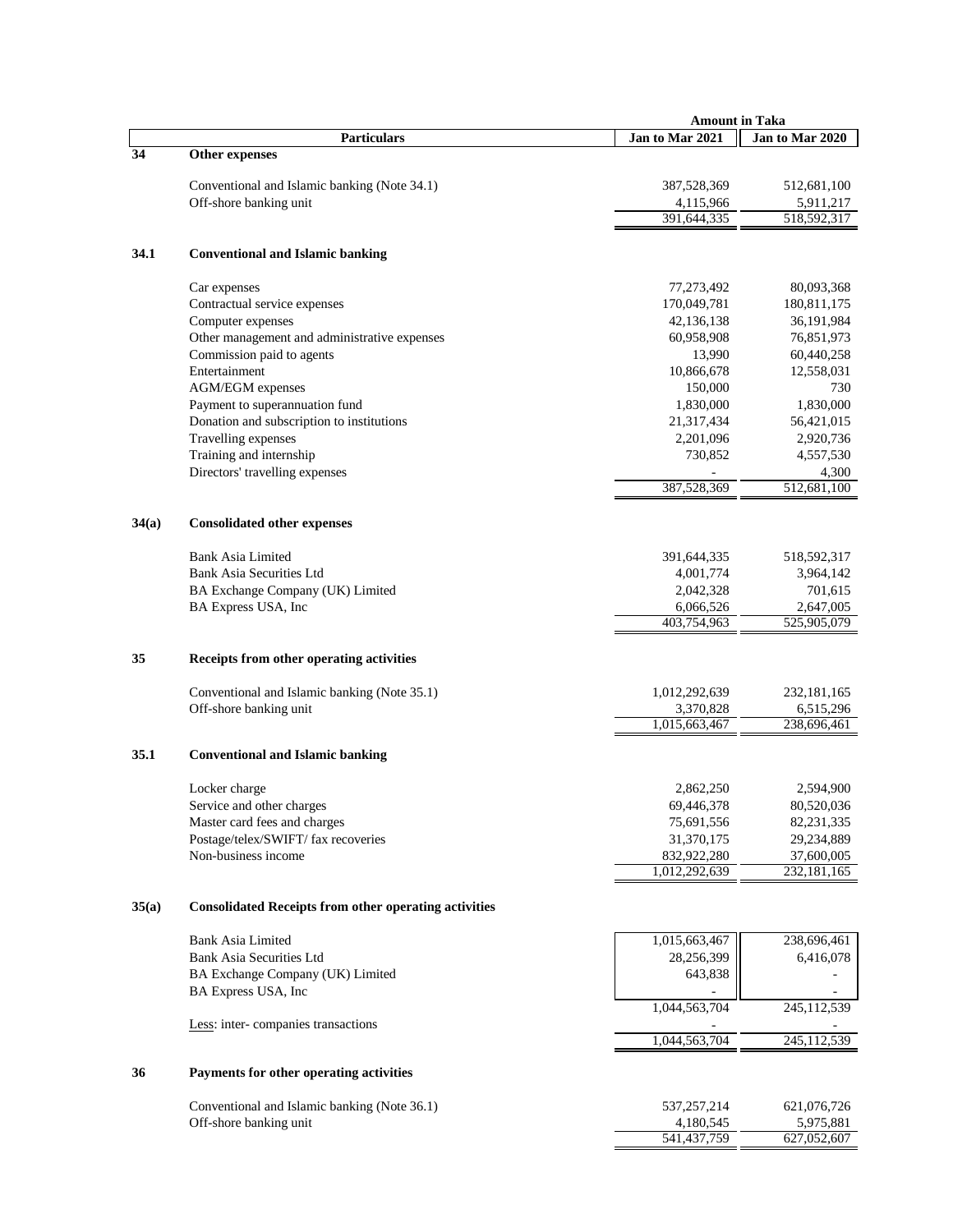|       |                                                     | <b>Amount in Taka</b> |                 |
|-------|-----------------------------------------------------|-----------------------|-----------------|
|       | <b>Particulars</b>                                  | Jan to Mar 2021       | Jan to Mar 2020 |
| 36.1  | <b>Conventional and Islamic banking</b>             |                       |                 |
|       | Rent, rates and taxes                               | 97,583,120            | 66,690,018      |
|       | Legal expenses                                      | 5.731.995             | 2,786,498       |
|       | Directors' fees                                     | 928,000               | 416,000         |
|       | Postage, stamp, telecommunication, etc.             | 40,173,917            | 32,746,110      |
|       | Other expenses                                      | 387,528,369           | 512,681,100     |
|       | Managing Director's salary                          | 4.984.000             | 5,440,000       |
|       | Auditors' fee                                       | 327,813               | 317,000         |
|       |                                                     | 537,257,214           | 621,076,726     |
| 36(a) | Payments for other operating activities             |                       |                 |
|       | Bank Asia Limited                                   | 541,437,759           | 627,052,607     |
|       | <b>Bank Asia Securities Ltd</b>                     | 6,436,131             | 8,721,763       |
|       | BA Exchange Company (UK) Limited                    | 3,001,795             | 2,820,197       |
|       | BA Express USA, Inc.                                | 9,515,235             | 4,883,834       |
|       |                                                     | 560,390,920           | 643,478,401     |
| 37    | Earnings per share (EPS)                            |                       |                 |
|       | Net profit after tax (Numerator)                    | 1,218,228,236         | 1,370,484,333   |
|       | Number of ordinary shares outstanding (Denominator) | 1,165,906,860         | 1,165,906,860   |
|       | Earnings per share (EPS)                            | 1.04                  | 1.18            |
| 37(a) | <b>Consolidated Earnings per share (EPS)</b>        |                       |                 |
|       | Net profit after tax (Numerator)                    | 1,219,333,344         | 1,354,203,686   |
|       | Number of ordinary shares outstanding (Denominator) | 1,165,906,860         | 1,165,906,860   |
|       | Earnings per share (EPS)                            | 1.05                  | 1.16            |